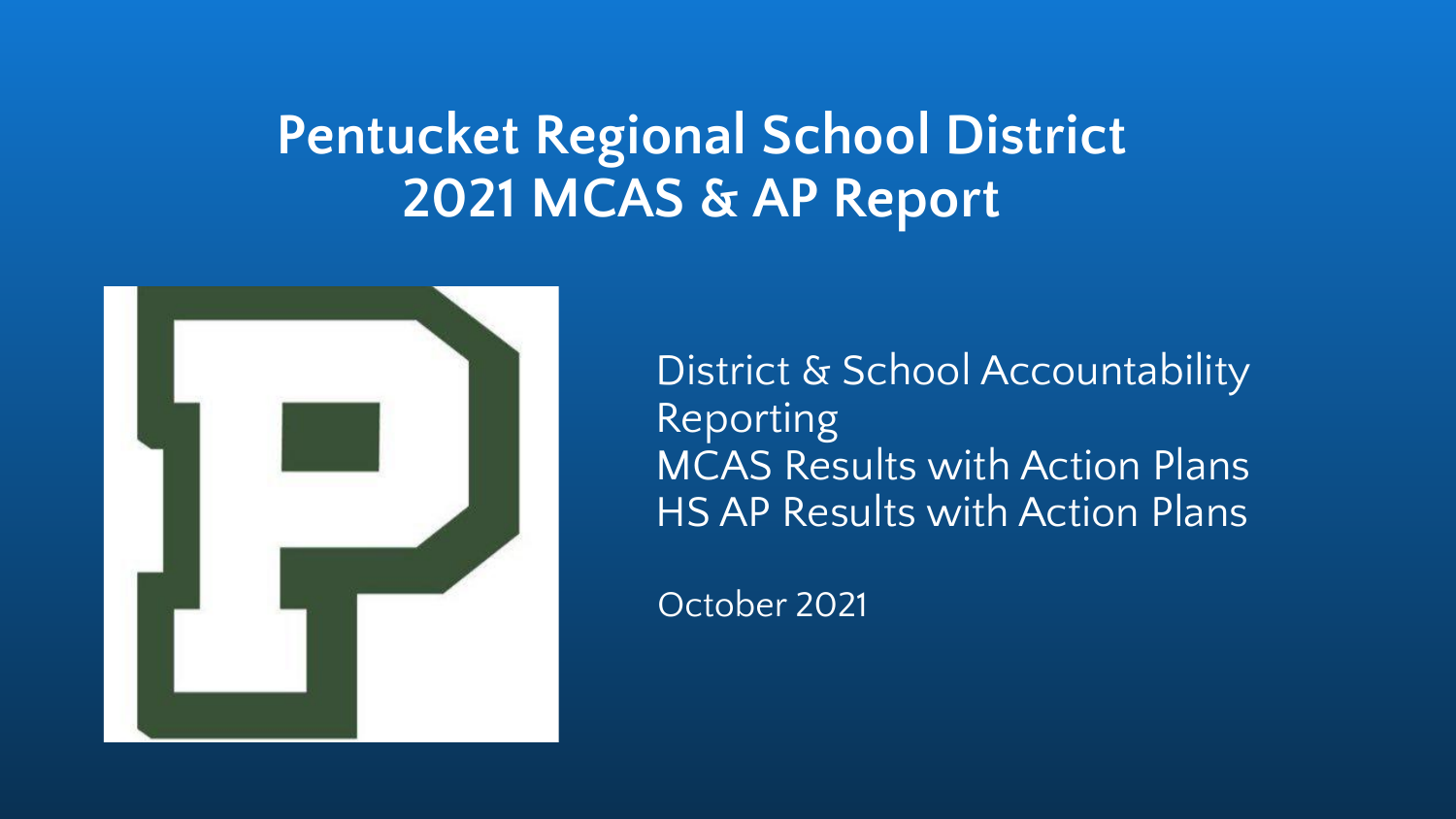## AGENDA

- 1. A very different Accountability System this year
- 2. Reporting & Categorization of Schools/Districts
- 3. MCAS Results & Action Steps District
- 4. MCAS Results & Action Steps by School
- 5. AP Results and Next Steps at PRHS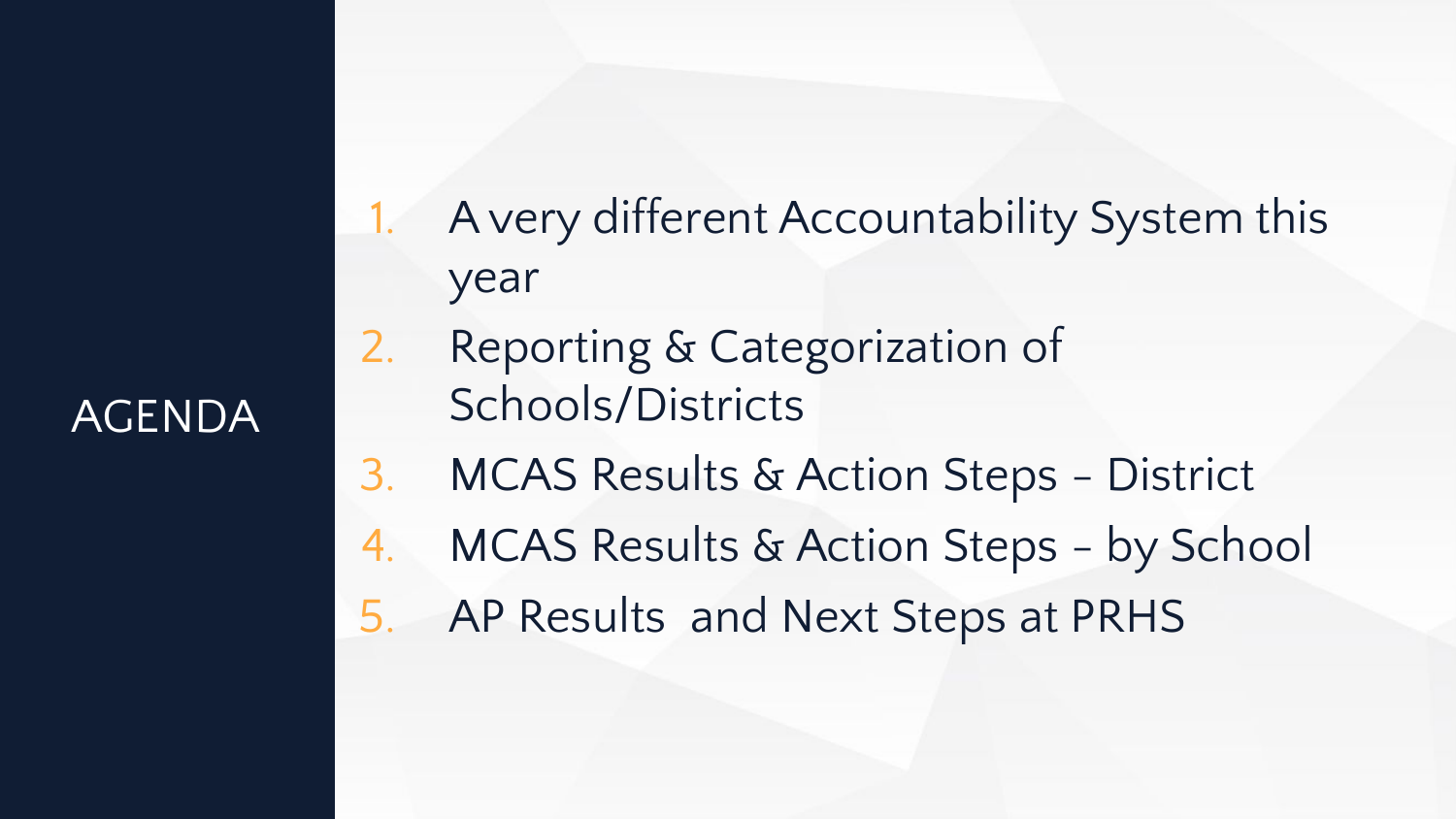# State Accountability System -

# A very different picture this year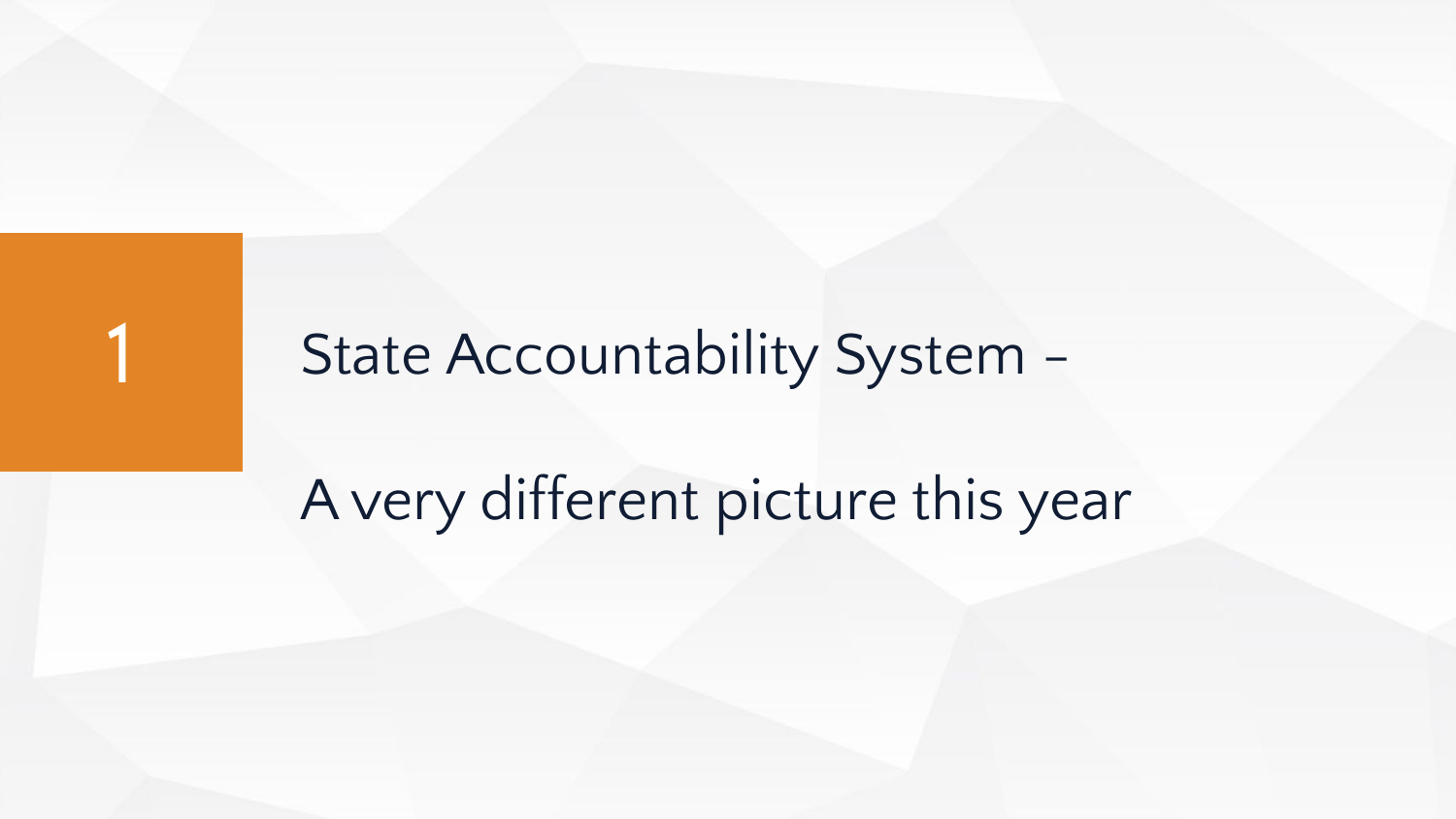#### No Accountability Rating changes from 2021 MCAS - but some important things to note about State-Wide results

- •No 2020 scores
- •Grades 3-8 96% participation rate
- •ELA meeting or exceeding rates dipped slightly from 2019 in Gr. 3-7, bigger decline in grade 8 (not alarming results)
- •Grade 10 actually saw an increase in statewide Proficiency rates
- •Grade 3-10 Math same much more pronounced drops in proficiency rates (Approximately 33% grades 3-8)
- •Calculated Growth Scores differently too state-wide SGP in the 30s
- •Sets baseline for accountability moving forward

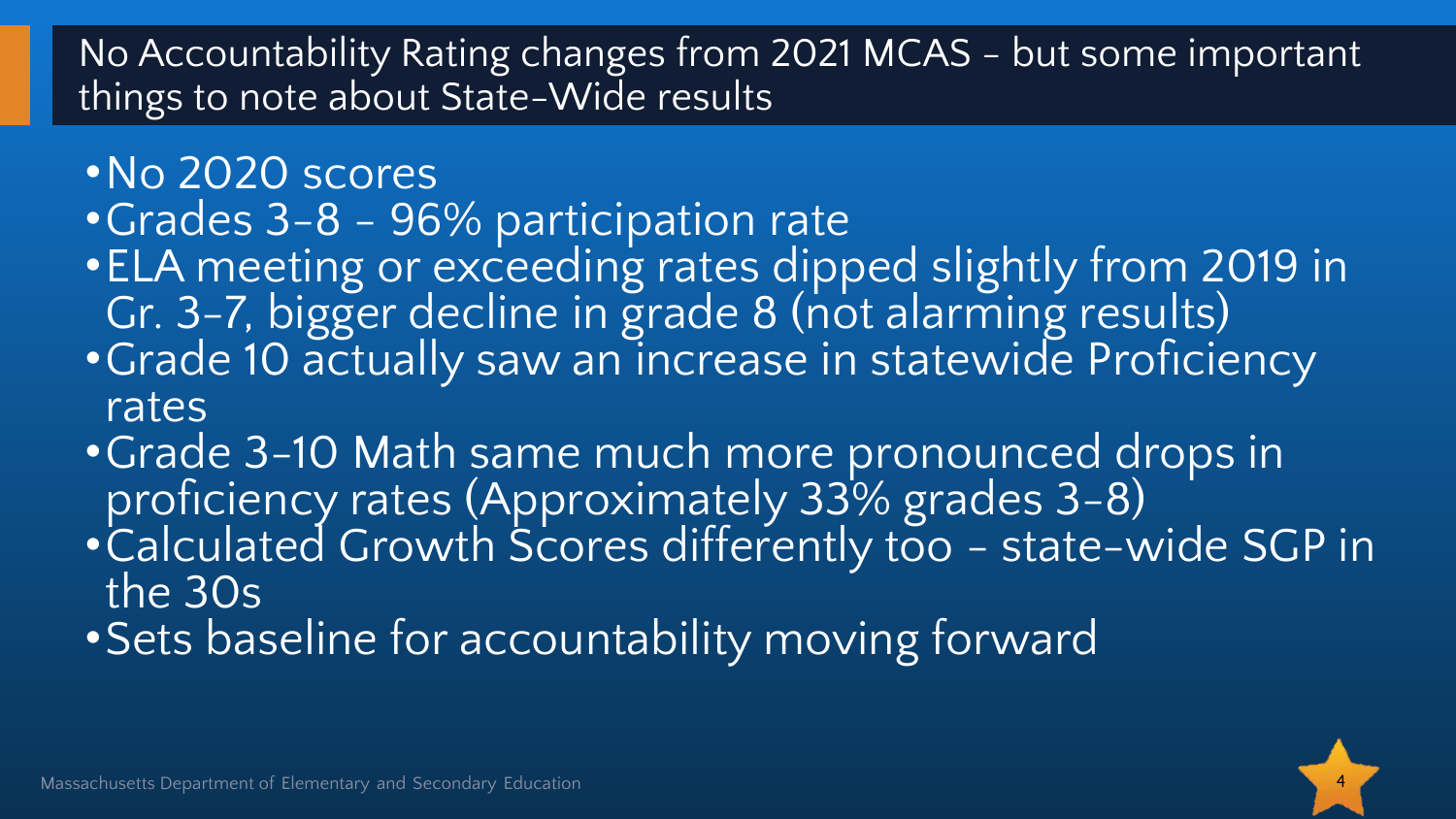#### accountability system

#### What is an accountability system?

An accountability system measures school and district performance. It helps schools improve the performance of all students, and helps communities and the state decide how to allocate resources. Accountability results answer two questions: How is the school doing? and What kind of support does the school need?

#### What are some highlights of the system?

Indicators that provide more information about school performance and student opportunity:

- Achievement
- Student progress or growth
- High school completion
- ✔ Progress towards English proficiency for English learners
- Chronic absenteeism √
- Advanced coursework completion

Information on each school's performance against improvement targets and how it is doing compared to other schools across the state

An increased focus on raising the performance of each school's lowest performing students

#### How will schools be classified?

Schools will be placed into categories that describe how they are doing and what kind of support they may receive from the state.



#### What else should I know?

- $\star$  Detailed performance data will be reported for all districts, schools, and subgroups.
- \* Accountability results will be used to recognize schools that are demonstrating success in addition to identifying schools in need of support.
- \* Massachusetts is committed to monitoring the system's effectiveness in providing clear and actionable information to districts, schools, parents, and the public.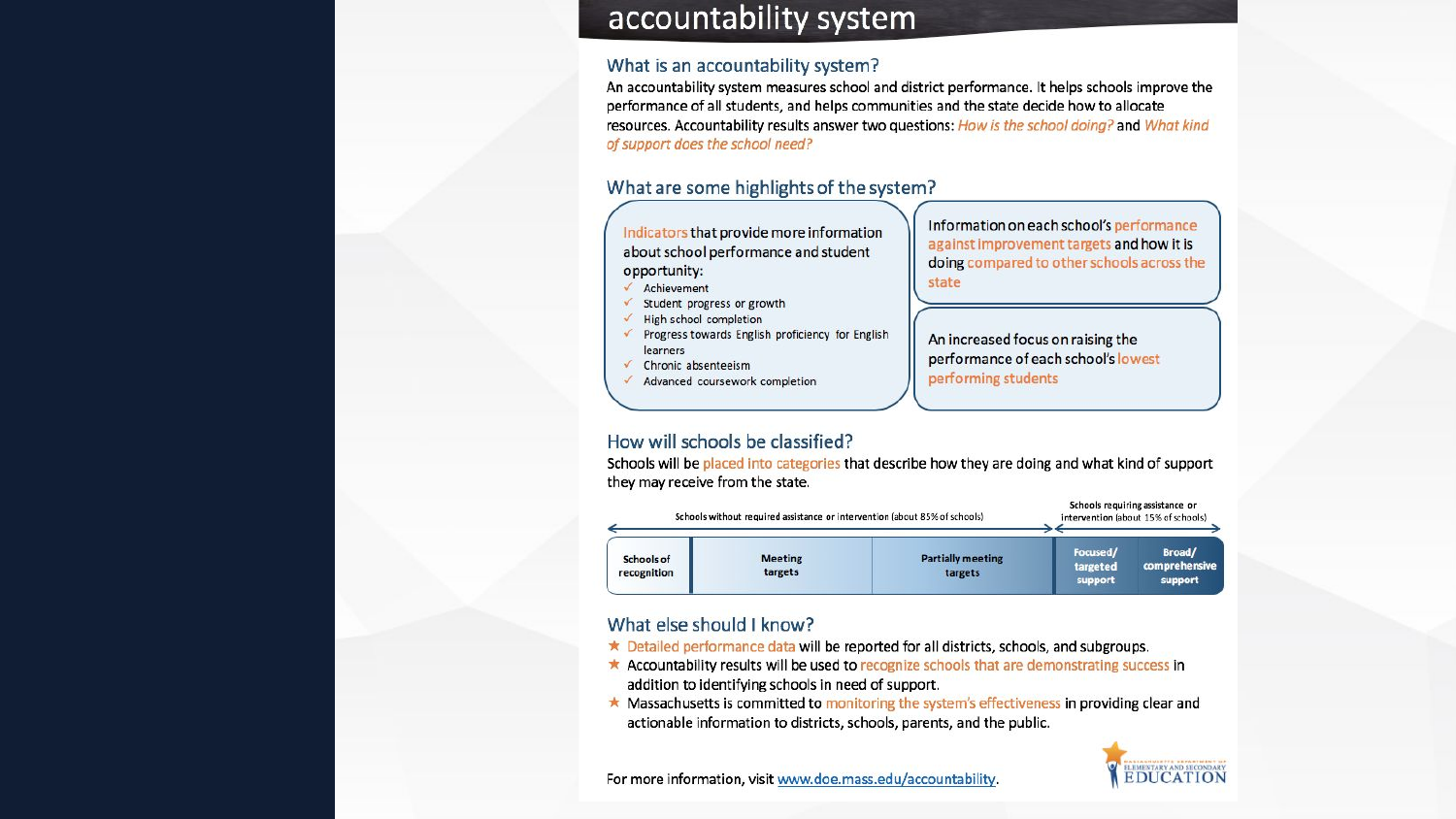#### Setting targets

•For 2021 reporting, targets will be set for one year o Long-term targets will be set in the future

- •Targets for achievement indicators will be based on the assessment performance of schools that have demonstrated improvement in the past
- •Targets for non-assessment indicators will be based on analysis of past trends & reasonable expectations for improvement

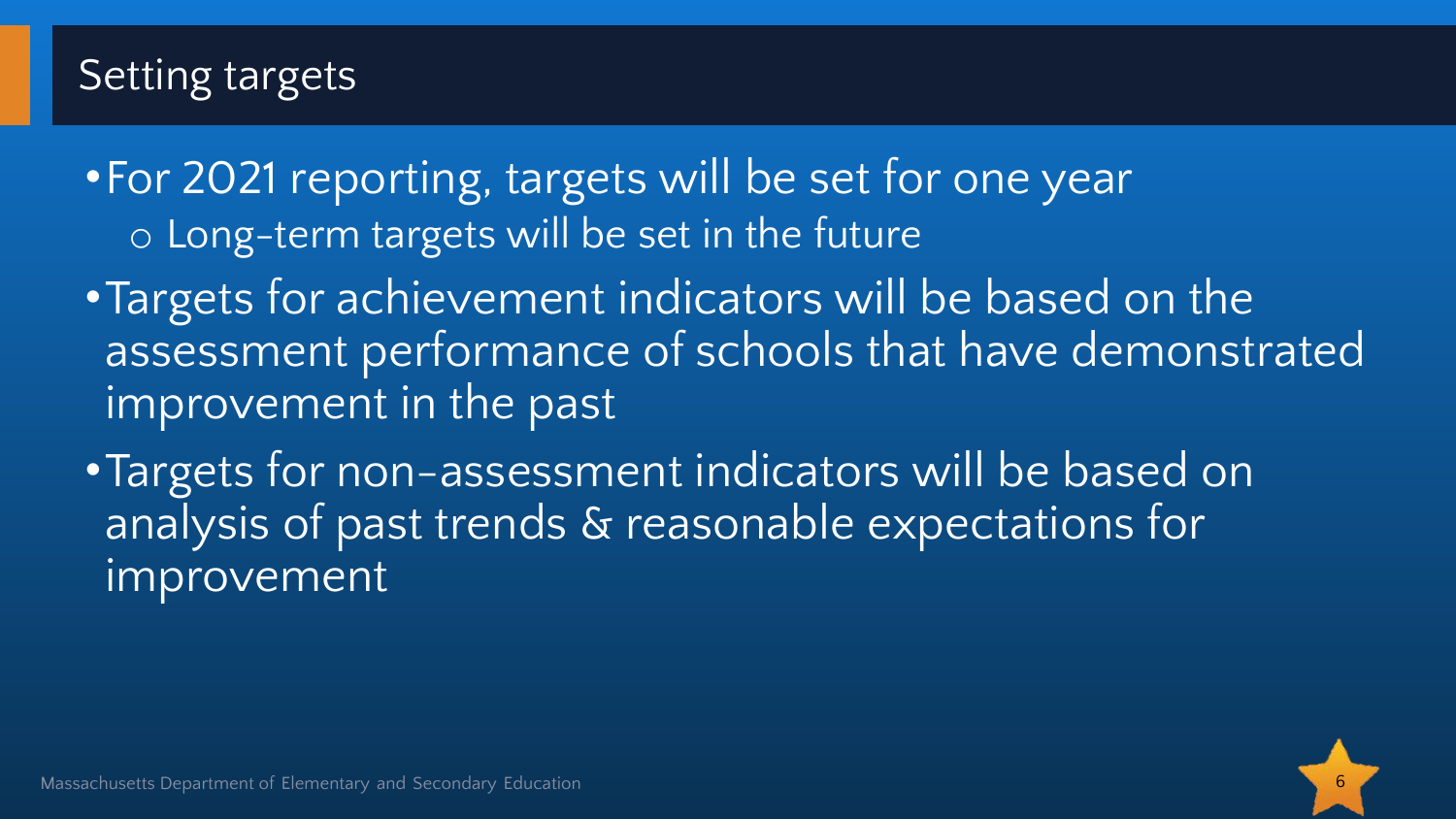## DESE Pentucket Profile for MCAS and Accountability

# **Accountability**

[http://profiles.doe.mass.edu/accountability/report/district.aspx](http://profiles.doe.mass.edu/accountability/report/district.aspx?linkid=30&orgcode=07450000&orgtypecode=5&) [?linkid=30&orgcode=07450000&orgtypecode=5&](http://profiles.doe.mass.edu/accountability/report/district.aspx?linkid=30&orgcode=07450000&orgtypecode=5&)

# MCAS Results [http://profiles.doe.mass.edu/mcas/achievement\\_level.aspx?lin](http://profiles.doe.mass.edu/mcas/achievement_level.aspx?linkid=32&orgcode=07450000&orgtypecode=5&) [kid=32&orgcode=07450000&orgtypecode=5&](http://profiles.doe.mass.edu/mcas/achievement_level.aspx?linkid=32&orgcode=07450000&orgtypecode=5&)



Massachusetts Department of Elementary and Secondary Education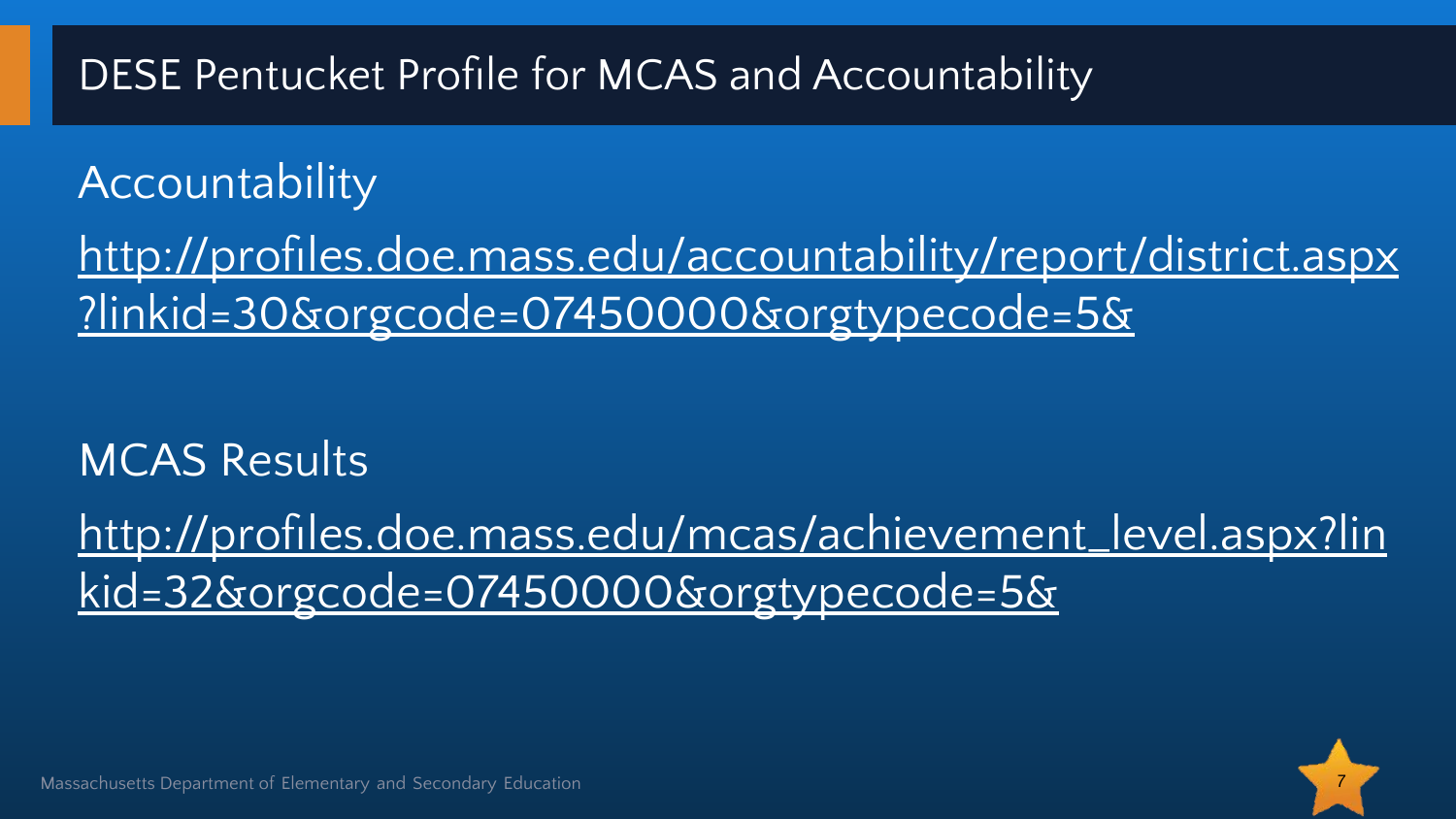#### Criterion-referenced component calculation –

#### 2019 Points awarded

| Indicator                                                        |                                        |                         | <b>All students</b><br>(Non-high school grades) |              |                 | <b>Lowest performing</b><br>students<br>(Non-high school grades) |                          |                 | <b>All students</b><br>(High school grades) |                                   | students                                                                                                                                                                                                          |                             |                                   |  |
|------------------------------------------------------------------|----------------------------------------|-------------------------|-------------------------------------------------|--------------|-----------------|------------------------------------------------------------------|--------------------------|-----------------|---------------------------------------------|-----------------------------------|-------------------------------------------------------------------------------------------------------------------------------------------------------------------------------------------------------------------|-----------------------------|-----------------------------------|--|
|                                                                  |                                        | <b>Points</b><br>earned | Total<br>possible<br>points                     | Weight<br>×. | Points<br>arned | Total<br>possible<br>points                                      | Weigh<br>×               | Points<br>arned | Total<br>possible<br>points                 | Weight<br>56                      | <b>Points</b><br>earned                                                                                                                                                                                           | Total<br>possible<br>points | Weight<br>$\mathbf{v}_\mathrm{c}$ |  |
|                                                                  | English language<br>arts achievement   | 3                       | 4                                               | $\alpha$     | 2               | $\overline{a}$                                                   | $\sim$                   | 4               | 4                                           | $\sim$                            | 4                                                                                                                                                                                                                 | 4                           | ×.                                |  |
| <b>Achievement</b>                                               | Mathematics<br>achievement             | 4                       | 4                                               | $\sim$       | 4               | 4                                                                | ×                        | 3               | 4                                           | $\sim$                            | 4                                                                                                                                                                                                                 | 4                           | $\sim$                            |  |
|                                                                  | Science<br>achievement                 | 3                       | 4                                               | $\sim$       | $\sim$          | $\sim$                                                           | $\sim$                   |                 | 4                                           | $\sim$                            | $\sim$                                                                                                                                                                                                            | $\sim$                      | $\sim$                            |  |
|                                                                  | <b>Achievement total</b>               | 10                      | 12                                              | 67.5         | 6               | 8                                                                | 67.5                     | 8               | 12                                          | 47.5                              | 8                                                                                                                                                                                                                 | 8                           | 67.5                              |  |
|                                                                  | English language<br>arts growth        | $\mathfrak{p}$          | 4                                               | $\sim$       | $\overline{2}$  | $\overline{4}$                                                   | $\overline{\phantom{a}}$ | 4               | 4                                           | $\overline{\phantom{a}}$          | 3                                                                                                                                                                                                                 | 4                           | $\sim$                            |  |
| Growth                                                           | Mathematics growth                     | 3                       | 4                                               | ÷            | 3               | 4                                                                | ٠                        | 4               | 4                                           | $\overline{\phantom{a}}$          | <b>Lowest performing</b><br>(High school grades)<br>3<br>4<br>6<br>8<br>u.<br>÷<br>$\sim$<br>$\sim$<br>$\alpha$<br>$\sim$<br>0<br>4<br>$\sim$<br>$\sim$<br>$\bf{0}$<br>$\overline{4}$<br>7.6<br>6.8<br>90%<br>78% |                             | u,                                |  |
|                                                                  | <b>Growth total</b>                    | 5                       | 8                                               | 22.5         | 5               | $\bf{8}$                                                         | 22.5                     | 8               | 8                                           | 22.5                              |                                                                                                                                                                                                                   | 22.5                        |                                   |  |
|                                                                  | Four-year cohort<br>graduation rate    | u,                      | ٠                                               | $\sim$       | ٠               | ä,                                                               | $\overline{\phantom{a}}$ | 1               | 4                                           |                                   |                                                                                                                                                                                                                   |                             | $\sim$                            |  |
| <b>High school completion</b>                                    | Extended<br>engagement rate            | ×                       | $\overline{a}$                                  | $\sim$       | $\sim$          | ×                                                                | $\sim$                   | 3               | 4                                           | $\sim$                            |                                                                                                                                                                                                                   |                             | $\sim$                            |  |
|                                                                  | Annual dropout rate                    | $\alpha$                | $\overline{\phantom{a}}$                        | $\alpha$     | $\sim$          | $\overline{a}$                                                   | $\sim$                   | 3               | 4                                           | $\sim$                            |                                                                                                                                                                                                                   |                             | $\alpha$                          |  |
|                                                                  | <b>High school</b><br>completion total |                         |                                                 |              |                 |                                                                  |                          | 7               | 12                                          | 20.0                              |                                                                                                                                                                                                                   |                             |                                   |  |
| Progress toward attaining<br><b>English language proficiency</b> | English language<br>proficiency total  |                         |                                                 |              |                 |                                                                  |                          |                 |                                             |                                   |                                                                                                                                                                                                                   |                             |                                   |  |
|                                                                  | Chronic<br>absenteeism                 | 2                       | 4                                               | $\sim$       | 0               | 4                                                                | $\sim$                   | 2               | 4                                           | $\sim$                            |                                                                                                                                                                                                                   |                             | ÷                                 |  |
| <b>Additional indicators</b>                                     | Advanced<br>coursework<br>completion   | $\sim$                  | $\sim$                                          | $\sim$       | $\sim$          | ۰                                                                | $\sim$                   | $\circ$         | 4                                           | $\sim$                            |                                                                                                                                                                                                                   |                             | $\overline{\phantom{a}}$          |  |
|                                                                  | Additional<br>indicators total         | $\overline{2}$          | $\overline{4}$                                  | 10.0         | $\bf{0}$        | $\overline{4}$                                                   | 10.0                     | $\overline{2}$  | 8                                           | 10.0                              |                                                                                                                                                                                                                   |                             | 10.0                              |  |
| Weighted total                                                   |                                        | 8.1                     | 10.3                                            | $\sim$       | 5.2             | 7.6                                                              | $\omega_{\rm c}$         | 7.2             | 10.7                                        | $\sim$                            |                                                                                                                                                                                                                   |                             | $\sim$                            |  |
| Percentage of possible points                                    |                                        |                         | 79%                                             | $\sim$       |                 | 68%                                                              | $\sim$                   |                 | 67%                                         | $\sim$                            |                                                                                                                                                                                                                   |                             | $\sim$                            |  |
| Percentage of possible points by gradespan                       |                                        |                         | Weight of non-high school results:66%           | 74%          |                 |                                                                  |                          |                 |                                             | Weight of high school results:34% |                                                                                                                                                                                                                   |                             |                                   |  |
| 2019 Annual criterion-referenced target percentage               |                                        |                         |                                                 |              |                 |                                                                  | 75%                      |                 |                                             |                                   |                                                                                                                                                                                                                   |                             |                                   |  |

Massachusetts Department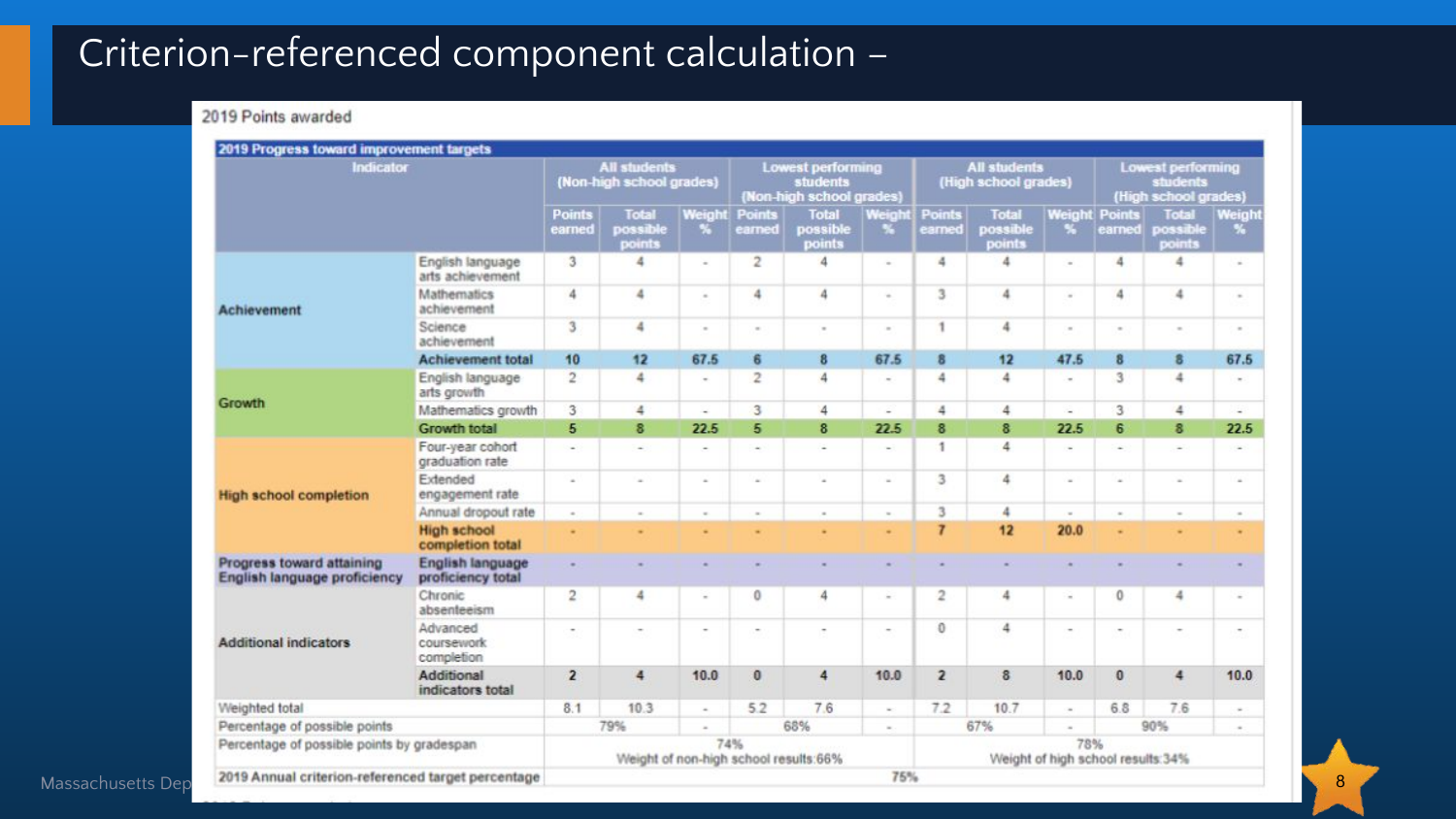2 Categorization of schools State is not issuing new categories this year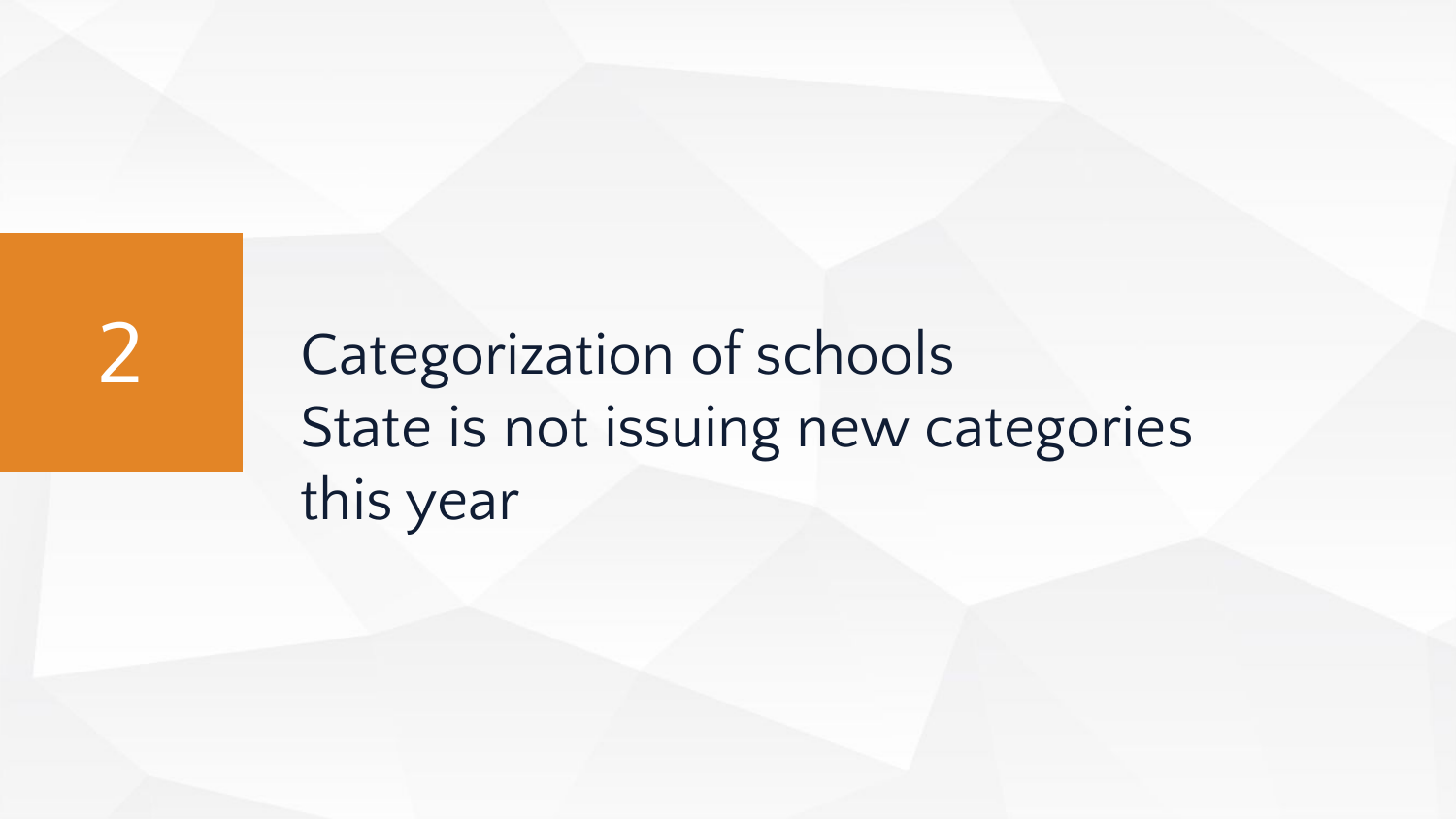## Categorization of schools

| <b>Assistance level</b> | Schools without required assistance or intervention<br>(approx. 85%)                                                                                                                                    | Schools requiring assistance or intervention<br>$\left($ approx. $15\% \right)$ |                                                                                                        |                                                                |
|-------------------------|---------------------------------------------------------------------------------------------------------------------------------------------------------------------------------------------------------|---------------------------------------------------------------------------------|--------------------------------------------------------------------------------------------------------|----------------------------------------------------------------|
| <b>T</b> wo categories  | <b>Meeting</b><br>targets                                                                                                                                                                               | <b>Partially meeting</b><br>targets                                             | Focused/targeted<br>support                                                                            | Broad/<br>comprehensive<br>support                             |
| for targets             | Criterion-referenced<br>target percentage<br>75-100                                                                                                                                                     | Criterion-referenced<br>target percentage<br>$0 - 74$                           | •Non-comprehensive<br>support schools with<br>percentiles 1-10<br>.Schools with low<br>graduation rate | ·Underperforming<br>schools<br>•Chronically<br>underperforming |
|                         | 2018: Performance against targets reported in 2 categories (meeting &<br>partially meeting<br>2019: Performance against targets reported in 3 categories (meeting, partially<br>meeting, & not meeting) |                                                                                 | .Schools with low<br>performing subgroups<br>.Schools with low<br>participation                        | schools                                                        |

#### **Notes:**

•School percentiles & performance against targets will be reported for all schools

Massachusetts Department of Elementary and Secondary Education

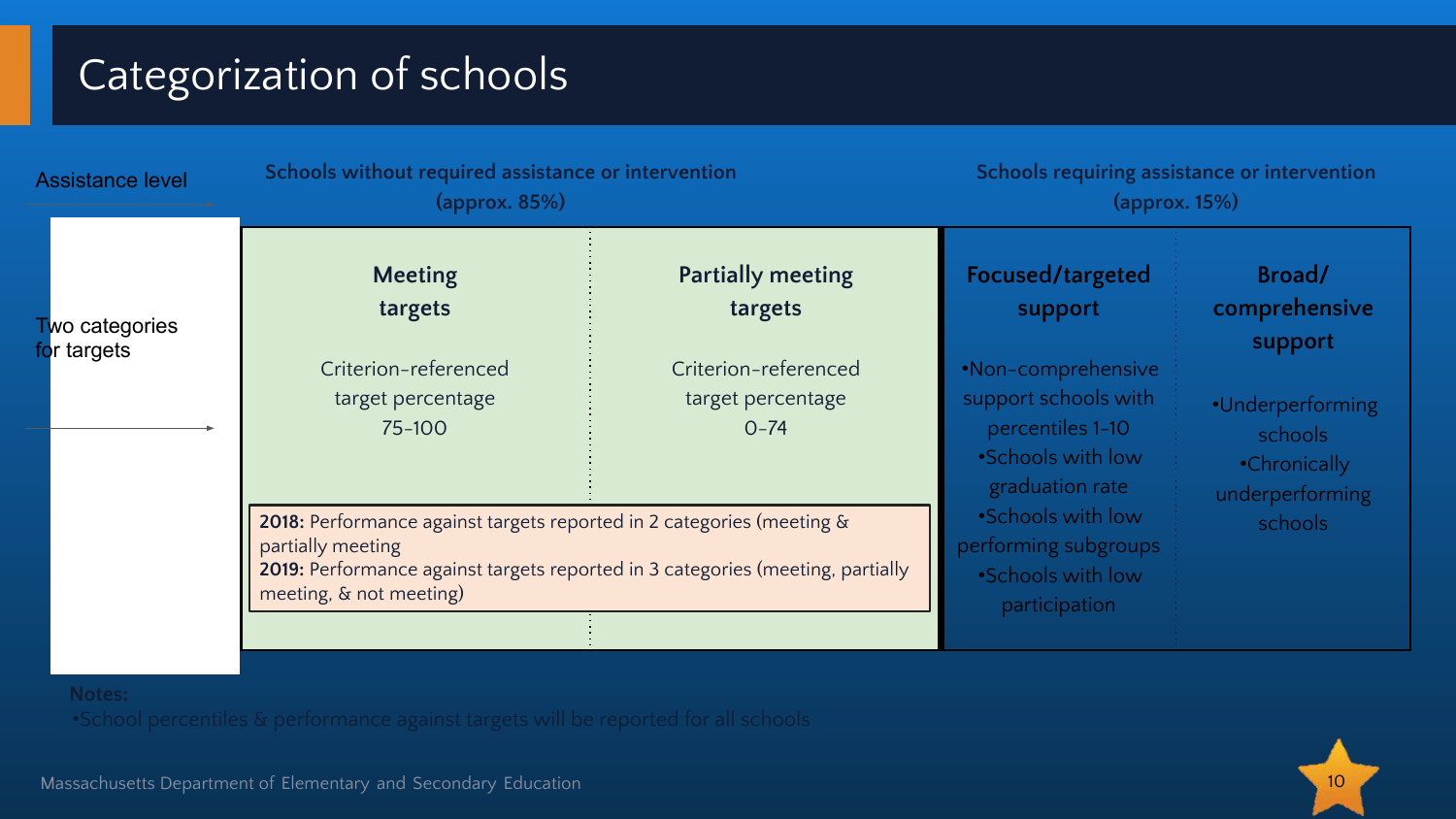#### Categorization of schools

• Schools ending in grade 3 will be classified based on criterion-referenced component only

- o No student growth, therefore no accountability percentile
- Schools with no tested grades will be classified as "insufficient data"
- Schools with low assessment participation (below 95 percent) will be classified as needing focused/targeted support
	- o By subgroup & by subject
	- o Using a two-year participation rate average

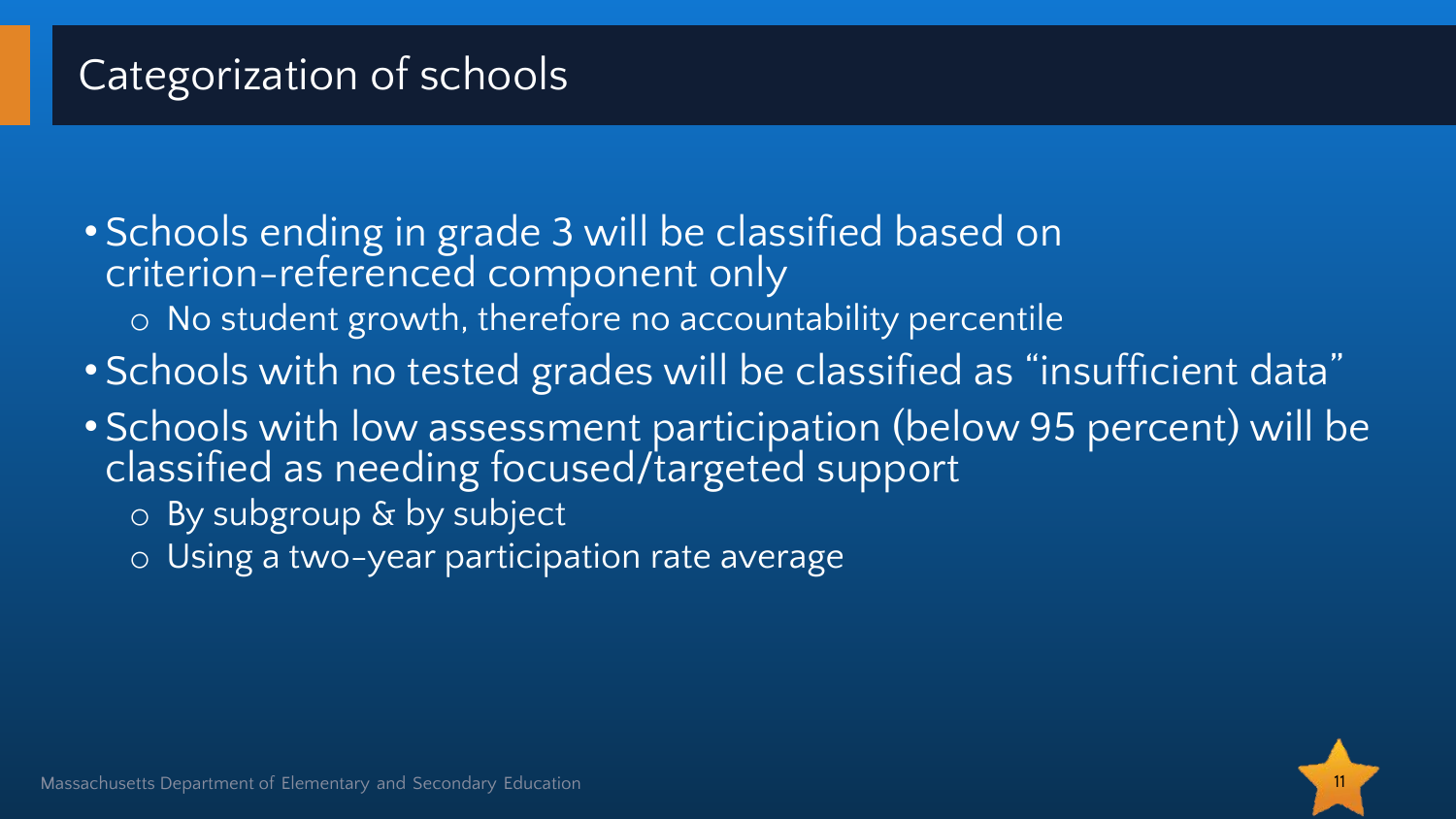## Categorization of districts

- Districts will be classified based on the performance of the district as a whole and no longer categorized based on performance of lowest performing school
- District accountability percentiles will not be calculated
- •Classified based on criterion-referenced component
- Board may designate a district as underperforming or chronically underperforming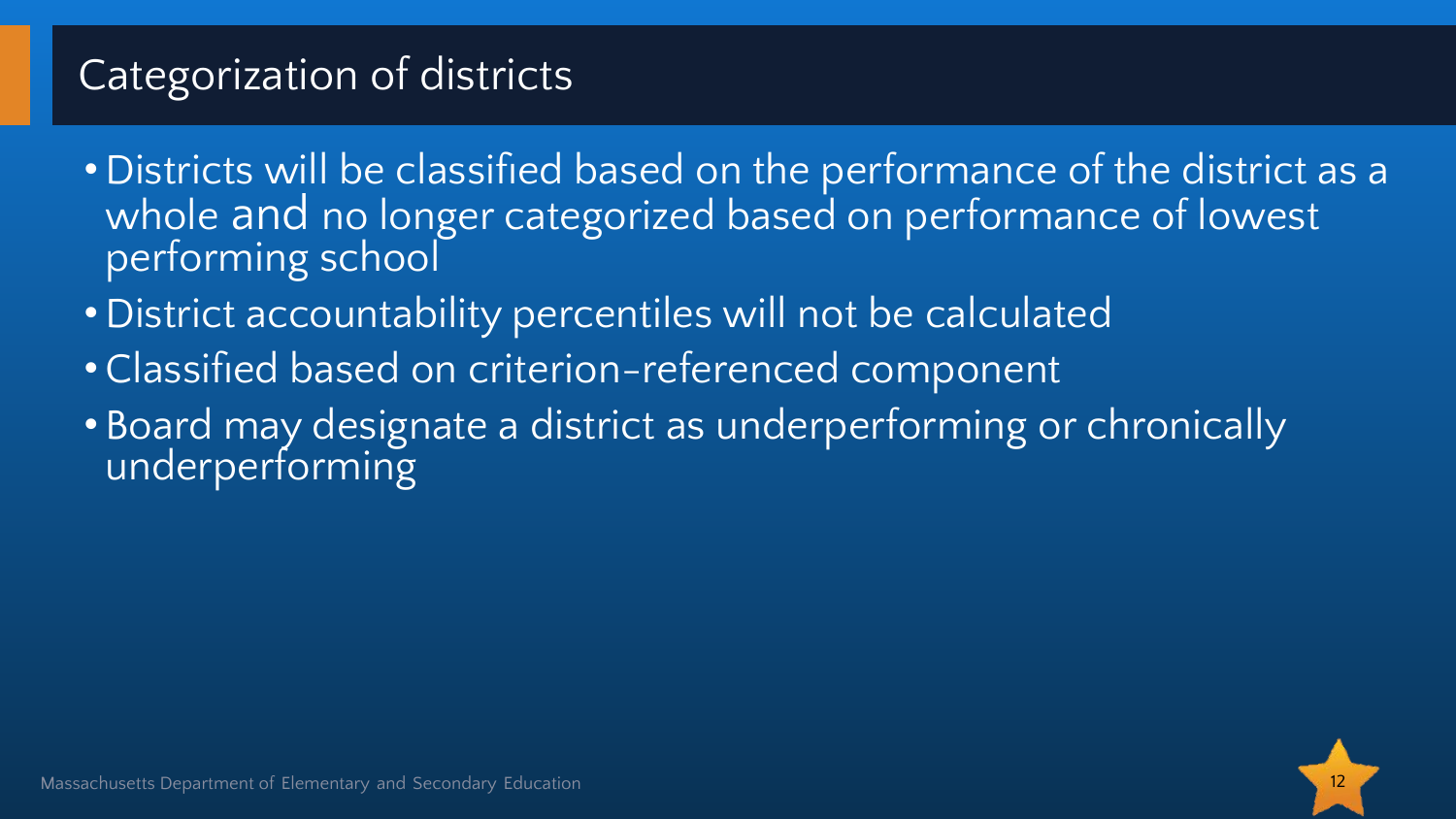#### **MCAS Results - District Overview -**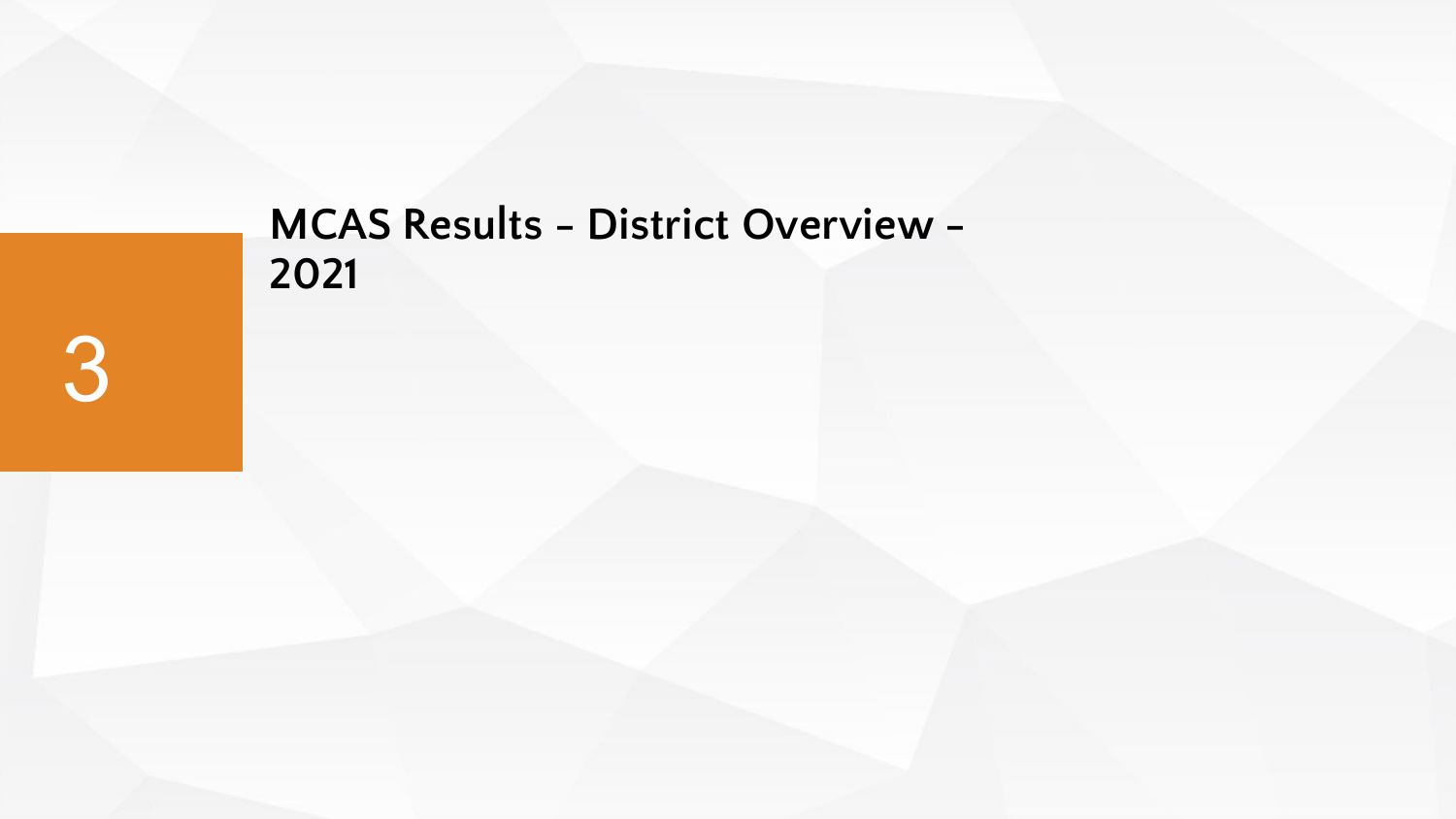#### **District comparison 18 - 21 Percent of Meeting or Exceeding Expectations ELA & Math**

| Grades                  | <b>18 ELA</b> | <b>19 ELA</b> |     |                  | 21 ELA change 18 math 19 math 21 math change |     |     |      |
|-------------------------|---------------|---------------|-----|------------------|----------------------------------------------|-----|-----|------|
| $\boldsymbol{3}$        | 61%           | 69%           | 61% | $\boldsymbol{0}$ | 42%                                          | 56% | 44% | $+2$ |
| $\overline{\mathbf{4}}$ | 55%           | 58%           | 59% | $+4$             | 39%                                          | 52% | 39% | 0    |
| 5                       | 41%           | 44%           | 55% | $+14$            | 25%                                          | 52% | 32% | $+7$ |
| 6                       | 50%           | 41%           | 44% | $-6$             | 38%                                          | 42% | 38% | 0    |
| $\overline{\mathbf{7}}$ | 39%           | 43%           | 40% | $+2$             | 43%                                          | 48% | 44% | $+1$ |
| 8                       | 53%           | 58%           | 35% | $-18$            | 43%                                          | 43% | 34% | -9   |
| Gr. 3-8                 | 49%           | 52%           | 49% | 0                | 38%                                          | 48% | 38% | 0    |
| 10                      |               | 76%           | 82% | $+6$             |                                              | 64% | 63% | $-1$ |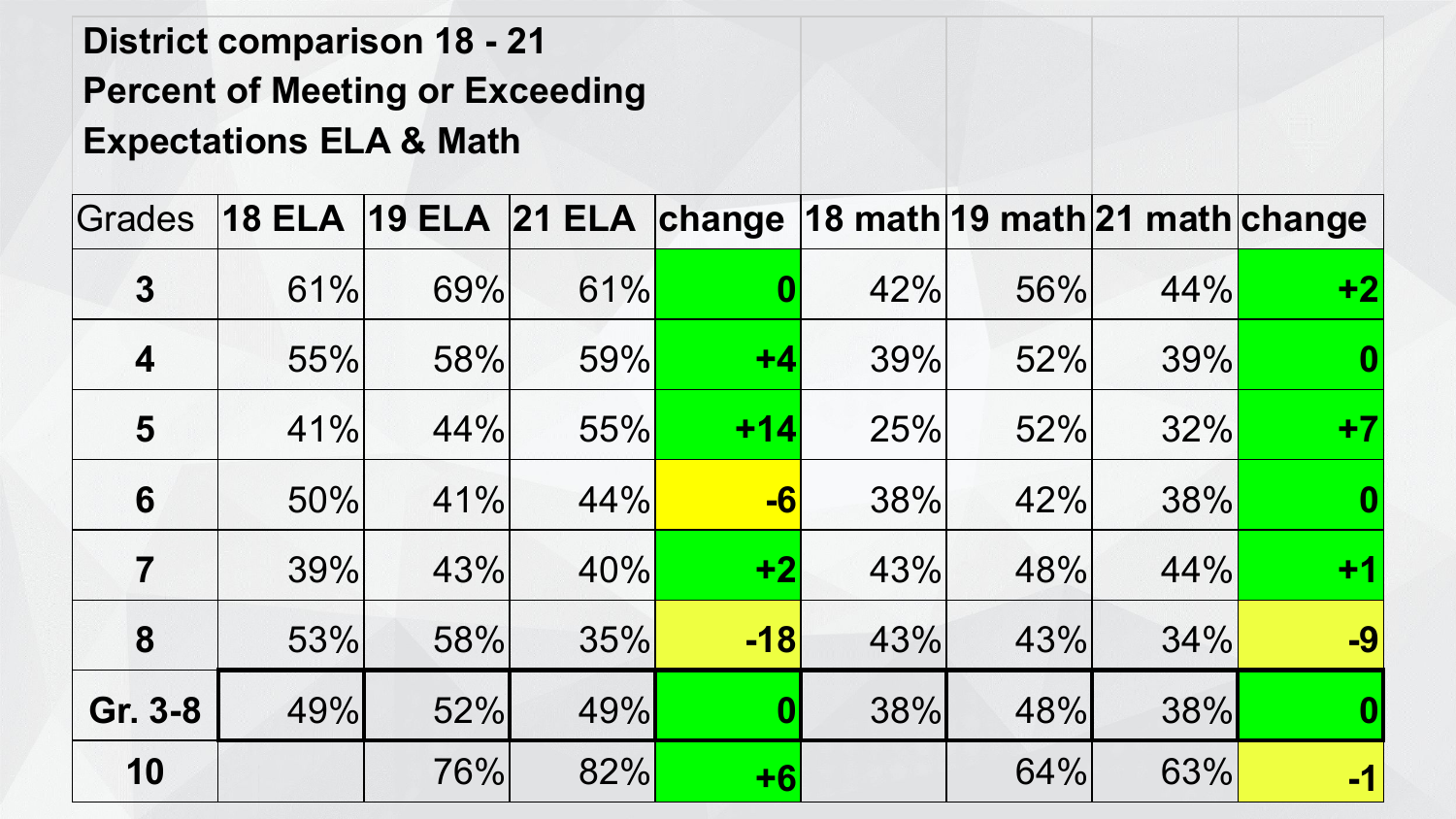#### **District comparison 18 - 21 Percent of Meeting or Exceeding Expectations Science/Tech/Engineering**

| Grades               | <b>18 Sci</b> | <b>19 Sci</b> | <b>21 Sci</b> | change |
|----------------------|---------------|---------------|---------------|--------|
| 5                    | 44            | 59            | 50            | $+6$   |
| 8                    | 38            | 53            | 39            | $+1$   |
| 10<br><b>Biology</b> | 81            | 85            | 80            | -1     |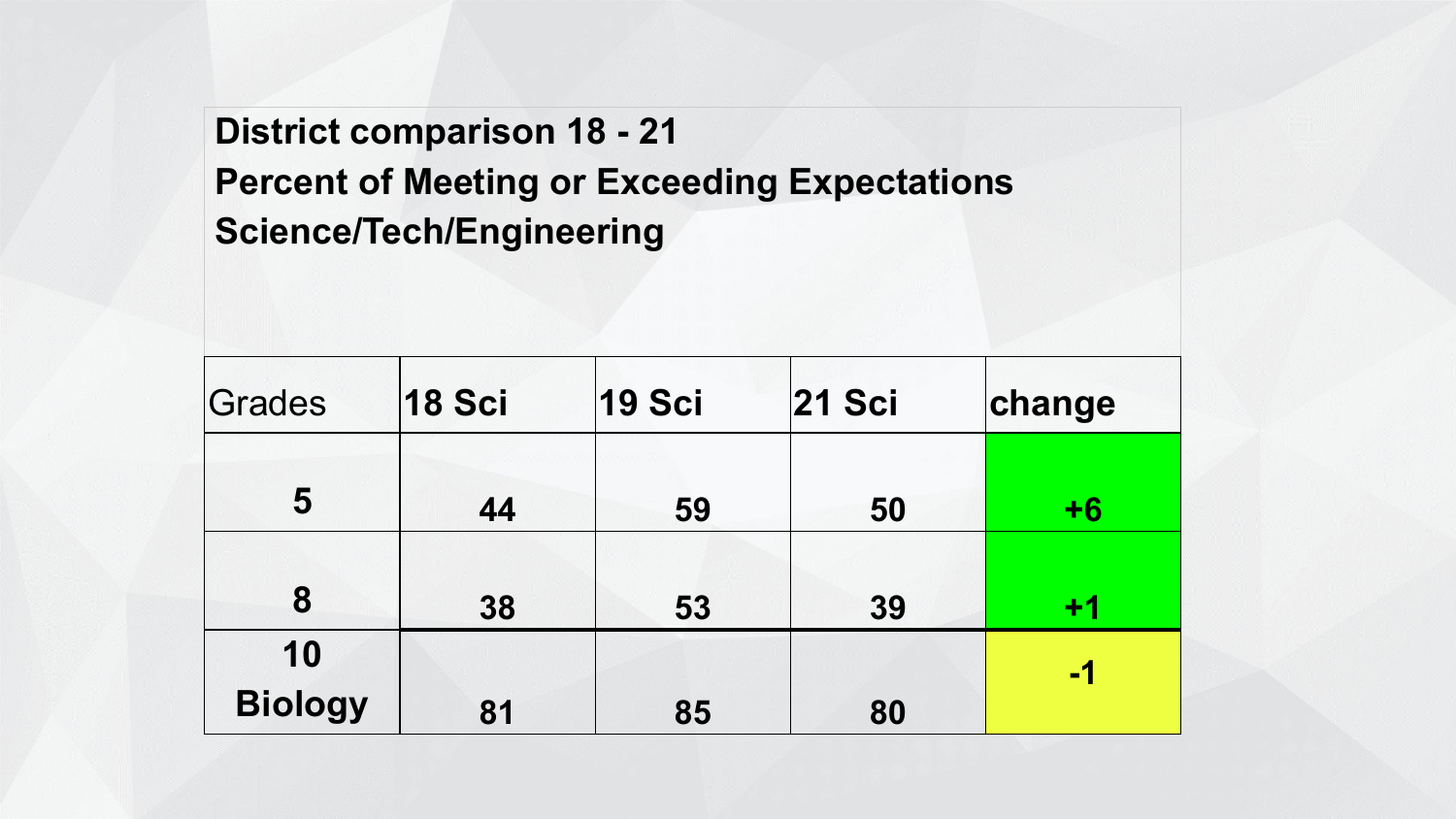#### **District Comparison to the State Avg.**

**Percent of Meeting or Exceeding Expectations & Growth ELA** 

|                  |              |             |            | 21 State       | 21 PRSD        |
|------------------|--------------|-------------|------------|----------------|----------------|
| Grades           | 21 State ELA | 21 PRSD ELA | Diff M/E % | <b>SGP ELA</b> | <b>SGP ELA</b> |
| $\overline{3}$   | 51%          | 61%         | $+10$      | N/A            | N/A            |
| $\boldsymbol{4}$ | 49%          | 59%         | $+10$      | N/A            | N/A            |
| 5                | 47%          | 55%         | $+8$       | 34.9           | 33.9           |
| 6                | 47%          | 44%         | <u>-3</u>  | 37.3           | 30             |
| $\overline{7}$   | 43%          | 40%         | $-3$       | 36.1           | 35.1           |
| 8                | 41%          | 35%         | -6         | 34.8           | 42             |
| Gr. 3-8          | 46%          | 48%         | $+2$       | 35.8           | 35.5           |
| 10               | 64%          | 82%         | $+18$      | 52.5           | 65.3           |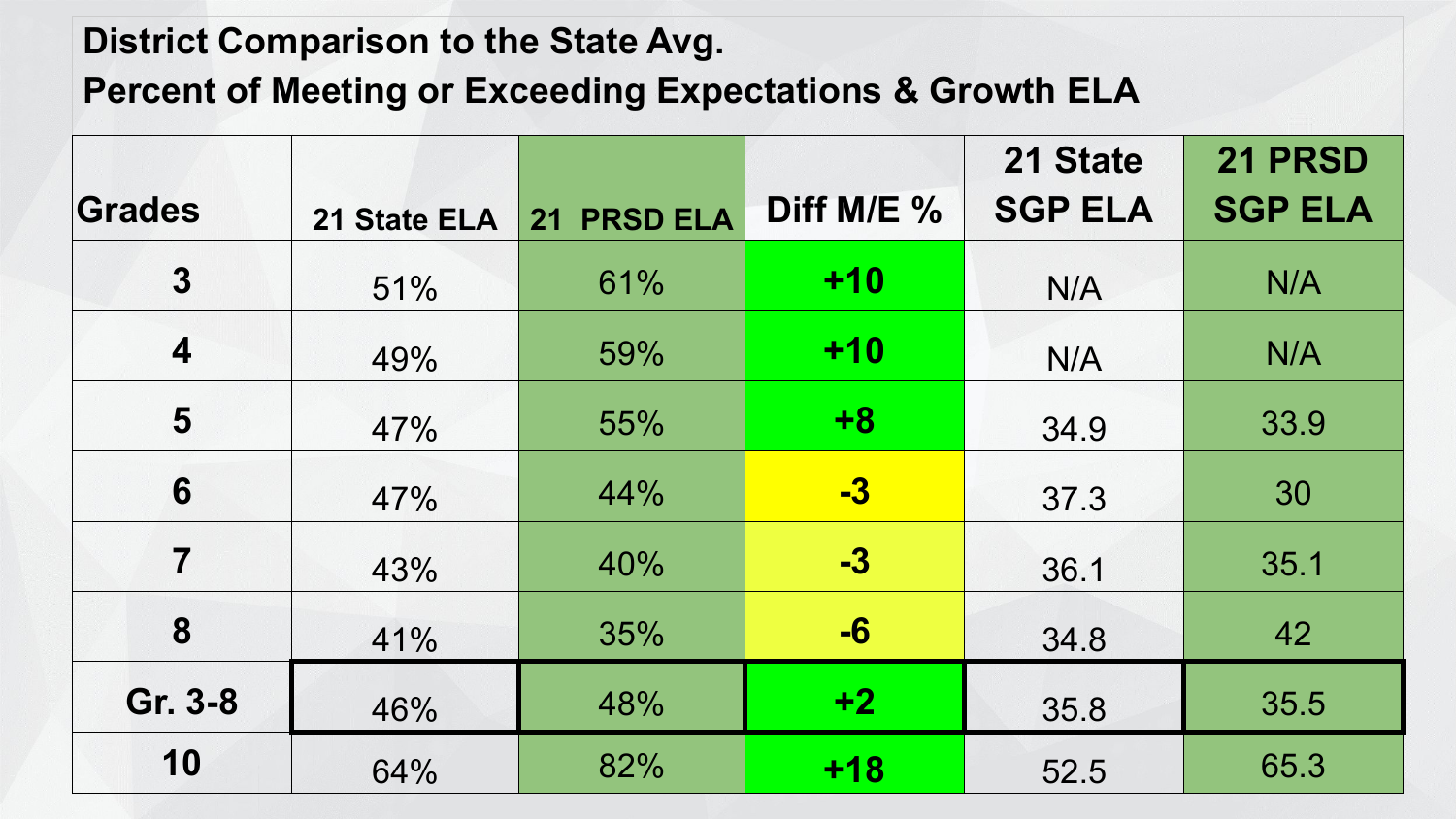#### **District Comparison to the State Avg.**

**Percent of Meeting or Exceeding Expectations & Growth Math**

|                         |     |                            |            | 21 State        | 21 PRSD         |
|-------------------------|-----|----------------------------|------------|-----------------|-----------------|
| Grades                  |     | 21 State Math 21 PRSD Math | Diff M/E % | <b>SGP Math</b> | <b>SGP Math</b> |
| $\boldsymbol{3}$        | 33% | 44%                        | $+11$      | N/A             | N/A             |
| $\overline{\mathbf{4}}$ | 33% | 39%                        | $+6$       | N/A             | N/A             |
| 5                       | 33% | 32%                        | $-1$       | 31.9            | 29.6            |
| 6                       | 33% | 38%                        | $+5$       | 26.2            | 33.8            |
| $\overline{7}$          | 35% | 44%                        | $+9$       | 35.8            | 49.5            |
| 8                       | 32% | 34%                        | $+2$       | 27.4            | 41.2            |
| Gr. 3-8                 | 33% | 38%                        | $+5$       | 30.4            | 38.3            |
| 10                      | 52% | 63%                        | $+11$      | 36.5            | 38.3            |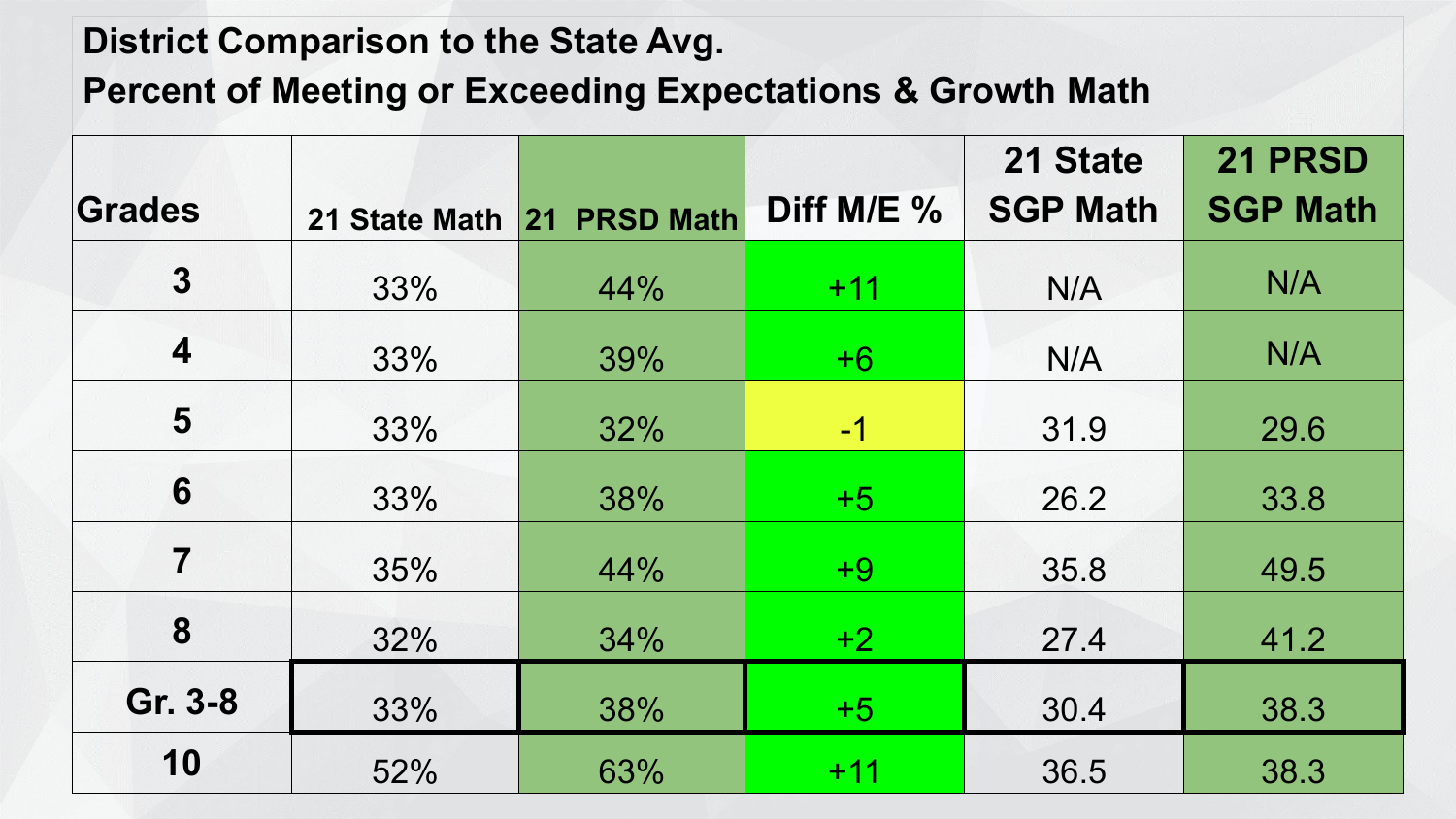#### **District Comparison to the State Avg.**

**Percent of Meeting or Exceeding Expectations Science**

| Grades               | 21 State Sci | 21 Sci | <b>Diff</b> |
|----------------------|--------------|--------|-------------|
| 5                    | 43%          | 50%    | +7          |
| 8                    | 41%          | 35%    | -6          |
| 10<br><b>Biology</b> | 67%          | 79%    | $+12$       |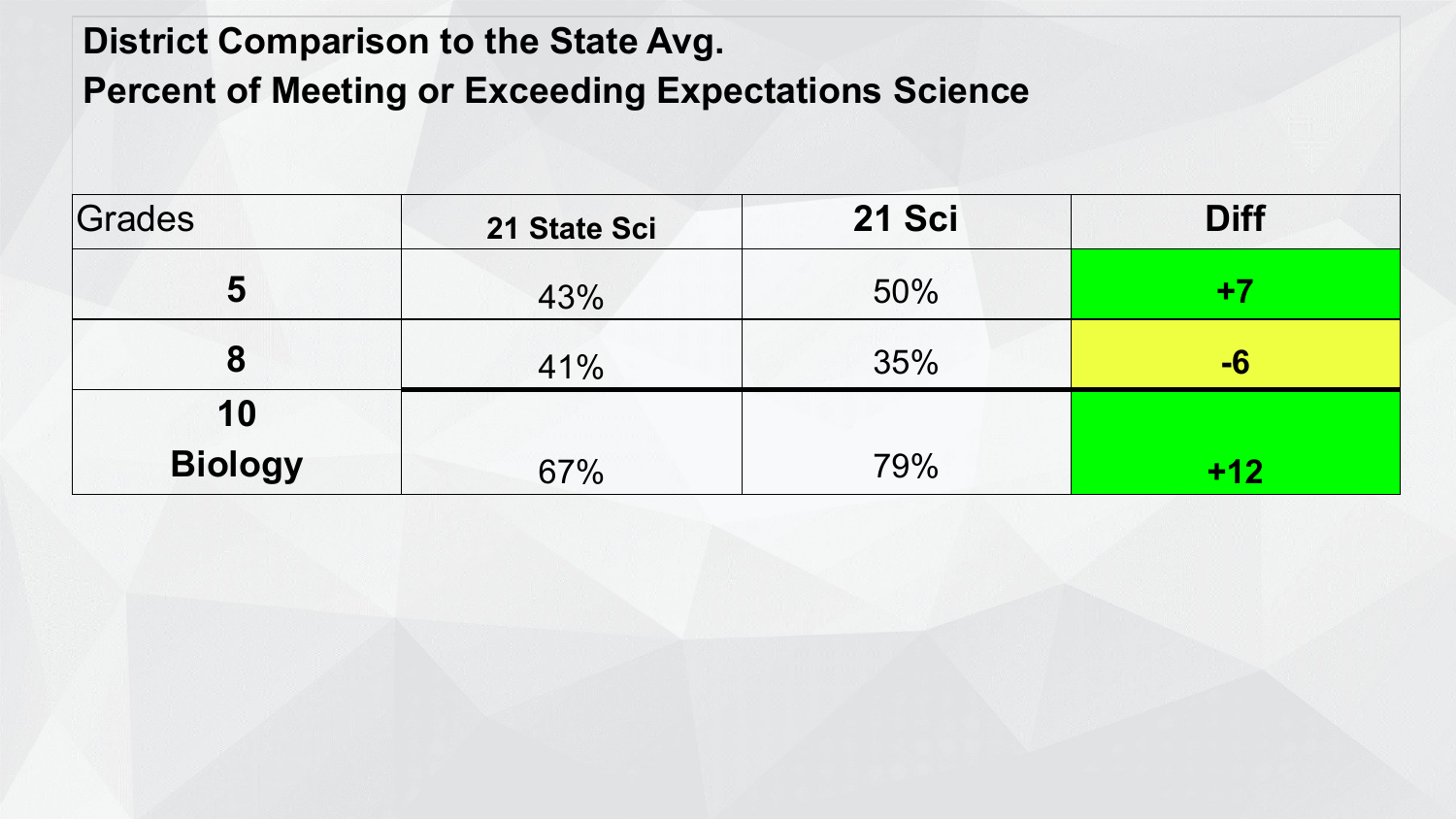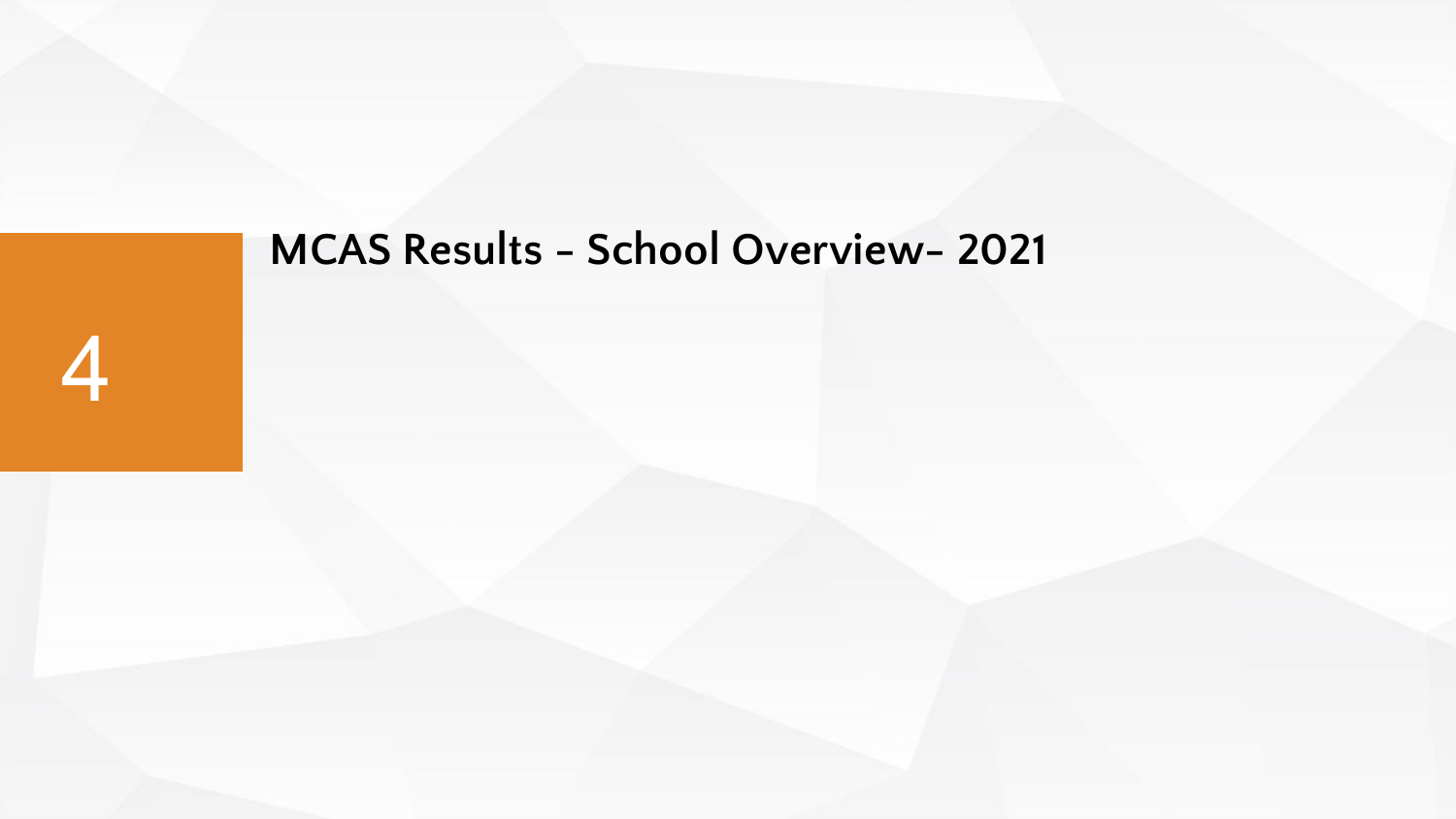# Bagnall 2021

|                                                                 | <b>Meeting/Exceeding %</b> |              |          |
|-----------------------------------------------------------------|----------------------------|--------------|----------|
| <b>Grade and Subject</b>                                        | <b>School</b>              | <b>State</b> | Avg. SGP |
| <b>GRADE 03 - READING</b>                                       | 75                         | 51           | N/A      |
| <b>GRADE 03 - MATHEMATICS</b>                                   | 56                         | 33           | N/A      |
| <b>GRADE 04 - ENGLISH LANGUAGE ARTS</b>                         | 54                         | 49           | N/A      |
| <b>GRADE 04 - MATHEMATICS</b>                                   | 27                         | 33           | N/A      |
| <b>GRADE 05 - ENGLISH LANGUAGE ARTS</b>                         | 61                         | 47           | 41.4     |
| <b>GRADE 05 - MATHEMATICS</b>                                   | 32                         | 33           | 24.6     |
| <b>GRADE 05 - Science, Tech &amp; Engineering</b>               | 47                         | 43           | N/A      |
| <b>GRADE 06 - ENGLISH LANGUAGE ARTS</b>                         | 29                         | 47           | 22.9     |
| <b>GRADE 06 - MATHEMATICS</b>                                   | 22                         | 34           | 25.9     |
| <b>GRADES 03 - 08 - ENGLISH LANGUAGE ARTS</b>                   |                            |              |          |
|                                                                 | 54                         | 46           | 31.6     |
| <b>GRADES 03 - 08 - MATHEMATICS</b><br>Massuchusctts Depurtment | 34                         | 34           | 25.3     |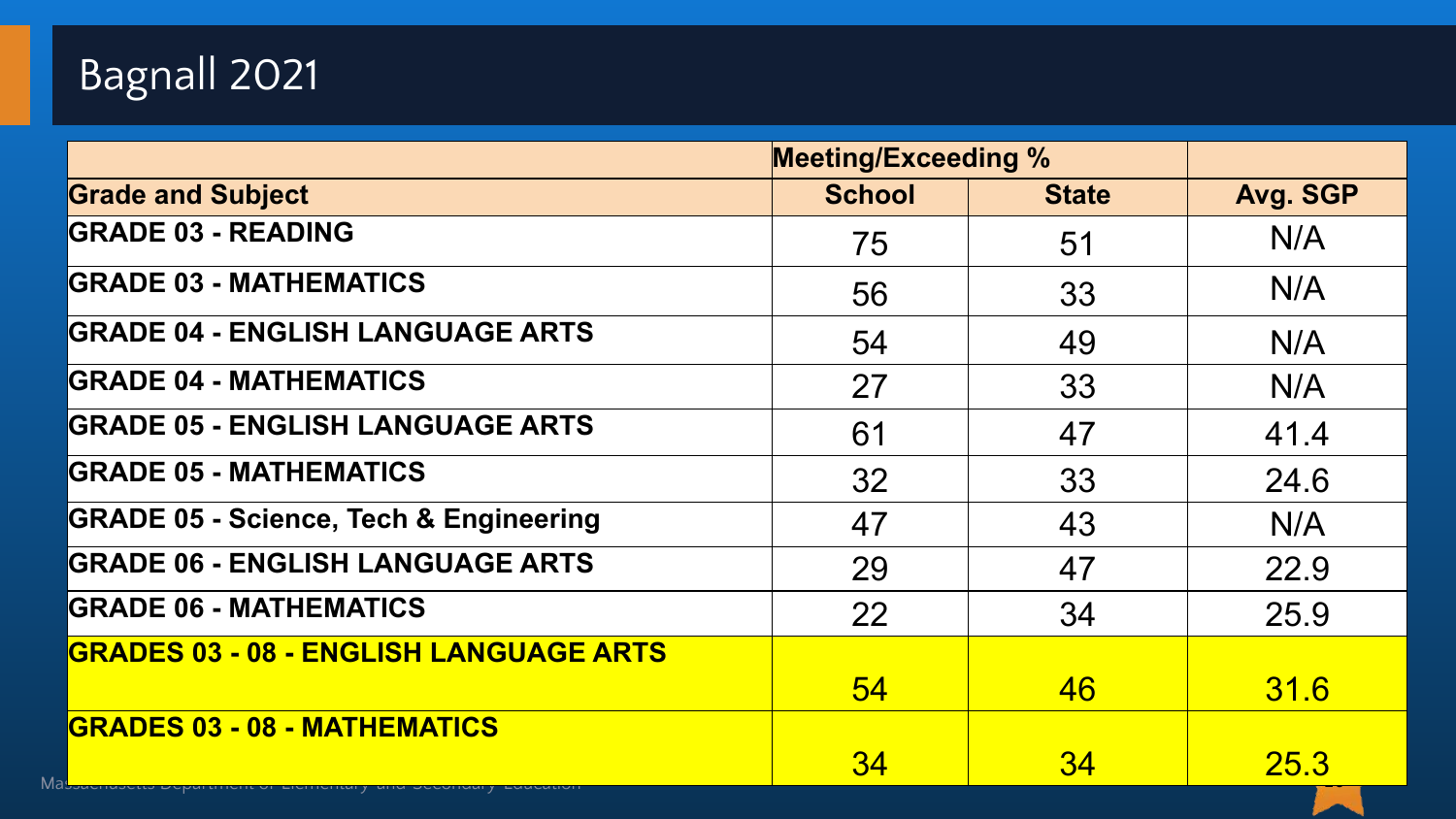# Bagnall Summary

#### **Areas of Strength Focus Areas**

The 3rd, 4th and 5th grade ELA scores were above the state average

The 3rd and 5th grade Math scores were above the state average

Develop personalized and targeted educator goals to focus on underperformed subgroups and inclusive instructional practices

Teacher coaching with co-taught model

Targeted math fluency intervention

Paired selection reading comprehension from W&W

Performance gap with special education subgroup - scaffolds supported by coaching

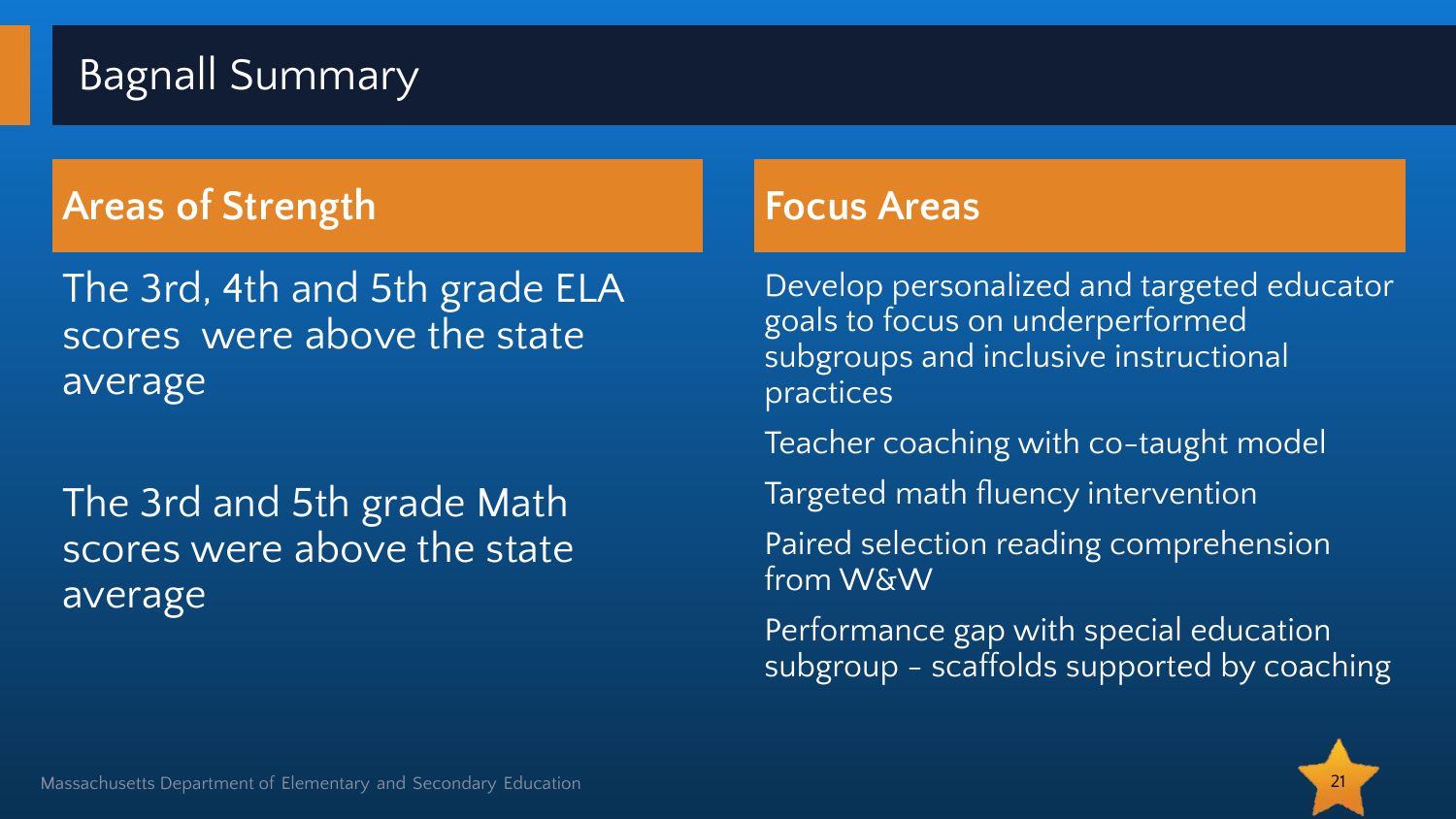

|                                               | <b>Meeting or Exceeding</b><br><b>Expectations</b> |              | <b>Avg.SGP</b> |
|-----------------------------------------------|----------------------------------------------------|--------------|----------------|
| <b>Grade and Subject</b>                      | <b>School</b>                                      | <b>State</b> |                |
| <b>GRADE 03 - READING</b>                     | 54                                                 | 51           | N/A            |
| <b>GRADE 03 - MATHEMATICS</b>                 | 43                                                 | 33           | N/A            |
| <b>GRADE 04 - ENGLISH LANGUAGE ARTS</b>       | 73                                                 | 49           | N/A            |
| <b>GRADE 04 - MATHEMATICS</b>                 | 55                                                 | 33           | N/A            |
| <b>GRADE 05 - ENGLISH LANGUAGE ARTS</b>       | 60                                                 | 47           | 33.0           |
| <b>GRADE 05 - MATHEMATICS</b>                 | 35                                                 | 33           | 38.6           |
| <b>GRADE 05 - Science &amp; Tech./Eng</b>     | 72                                                 | 43           | N/A            |
| <b>GRADE 06 - ENGLISH LANGUAGE ARTS</b>       | 56                                                 | 47           | 36.1           |
| <b>GRADE 06 - MATHEMATICS</b>                 | 53                                                 | 34           | 43.8           |
| <b>GRADES 03 - 08 - ENGLISH LANGUAGE ARTS</b> | 60                                                 | 46           | 34.9           |
| <b>GRADES 03 - 08 - MATHEMATICS</b>           | 47                                                 | 34           | 41.8           |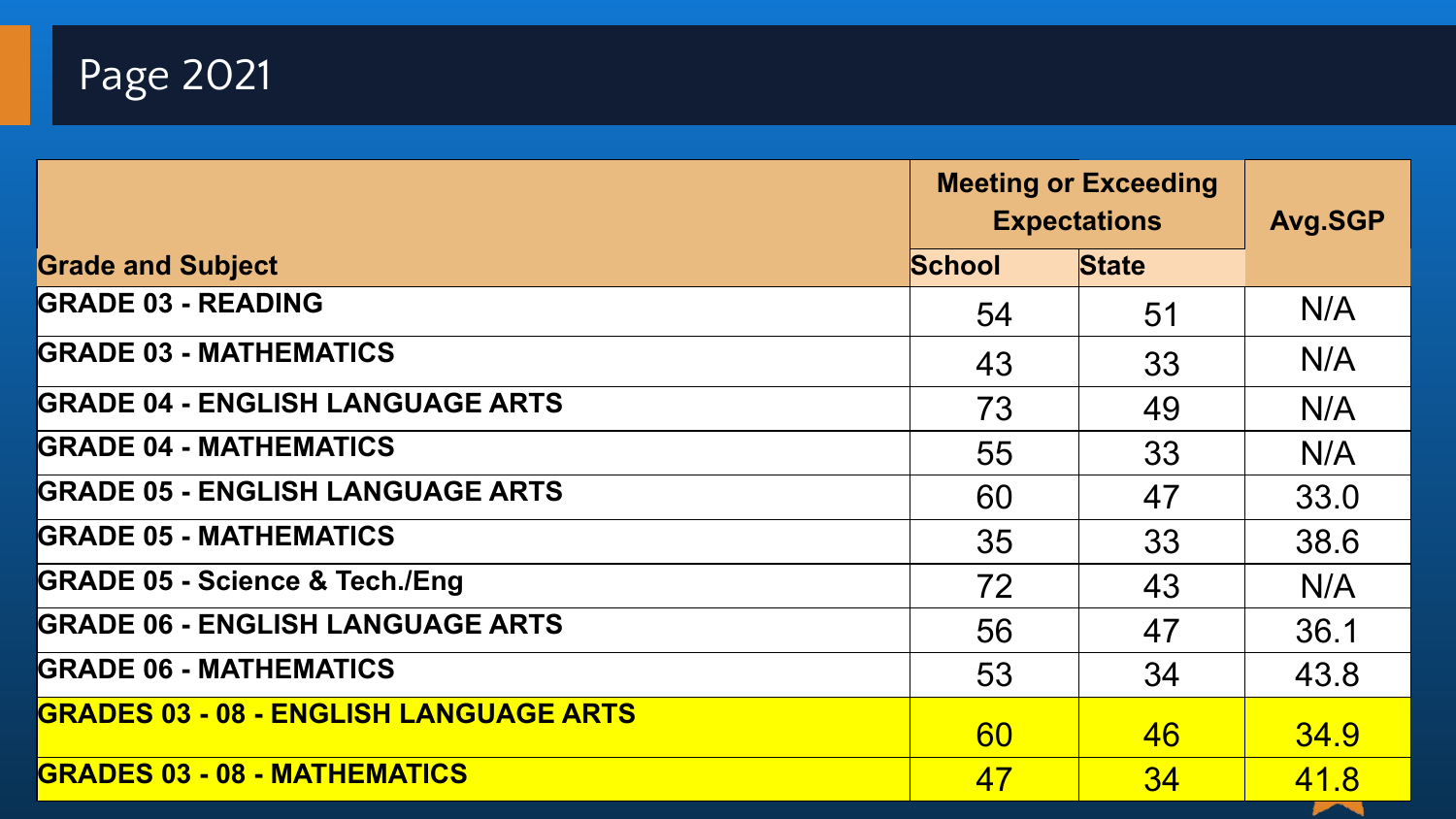#### Page Summary

#### **Areas of Strength Focus Areas**

Science performance continues to be a strength- growth from 2019 Overall ELA performanceoutperformed state in all grades Written response- Grade 4

#### Massachusetts Department of Elementary and Secondary Education 2002 2008 2008 2008 2008 2009 2008 2009 23

EGL work and strategies Writing standards - in response to text Grade 5 math standards Paired selection reading comprehension from W&W Performance gap with special education subgroup - scaffolds

supported by coaching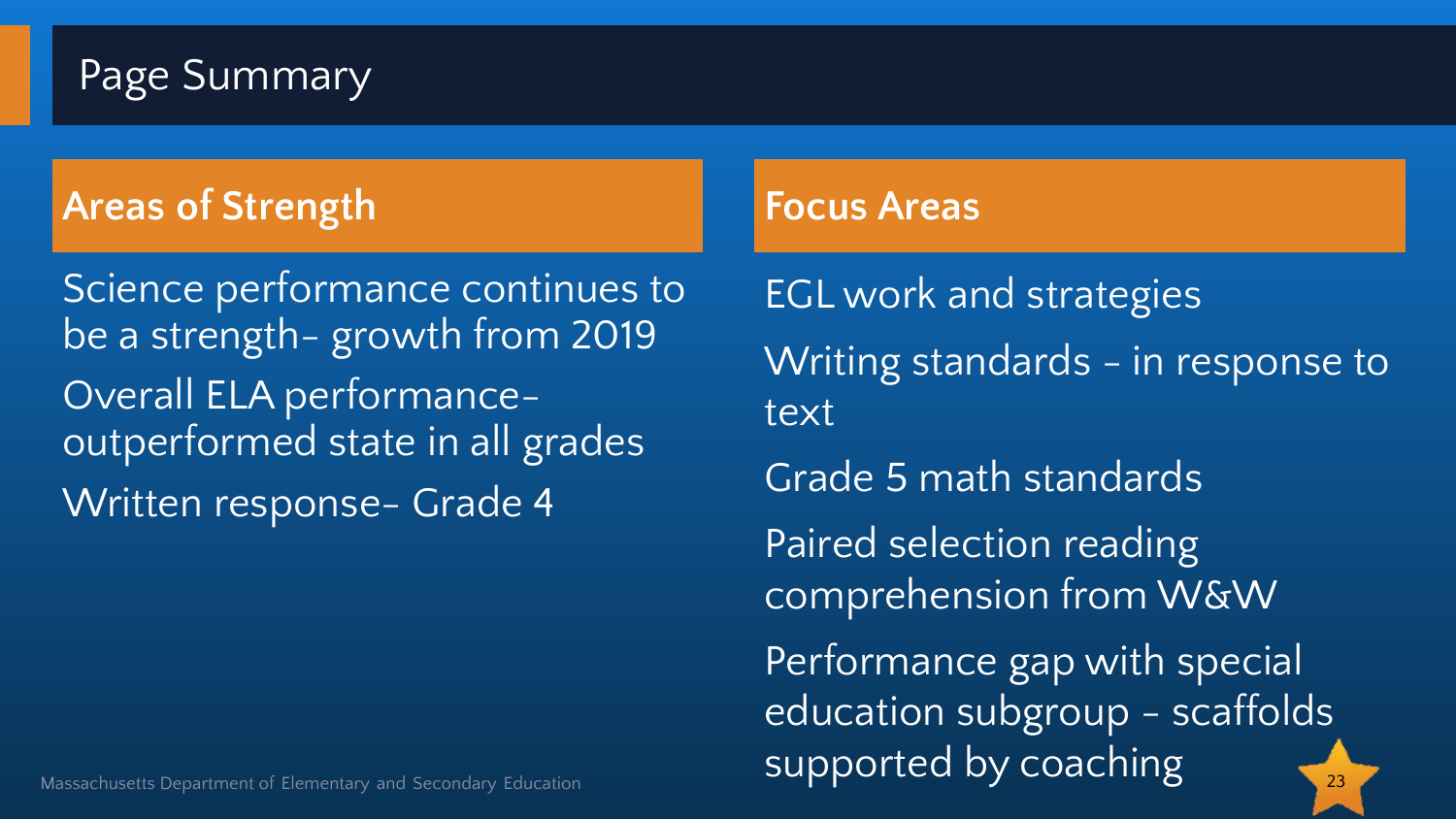# Merrimac (Donaghue) 2021

|                                               | <b>Meeting or Exceeding</b><br><b>Expectations</b> |              | Avg.SGP |  |
|-----------------------------------------------|----------------------------------------------------|--------------|---------|--|
| <b>Grade and Subject</b>                      | <b>School</b>                                      | <b>State</b> |         |  |
| <b>GRADE 03 - READING</b>                     | 51                                                 | 51           | N/A     |  |
| <b>GRADE 03 - MATHEMATICS</b>                 | 31                                                 | 33           | N/A     |  |
| <b>GRADE 04 - ENGLISH LANGUAGE ARTS</b>       | 54                                                 | 49           | N/A     |  |
| <b>GRADE 04 - MATHEMATICS</b>                 | 38                                                 | 33           | N/A     |  |
| <b>GRADE 05 - ENGLISH LANGUAGE ARTS</b>       | 50                                                 | 47           | 26.6    |  |
| <b>GRADE 05 - MATHEMATICS</b>                 | 32                                                 | 33           | 29.8    |  |
| <b>GRADE 05 - Science &amp; Tech/Eng</b>      | 43                                                 | 43           | N/A     |  |
| <b>GRADE 06 - ENGLISH LANGUAGE ARTS</b>       | 53                                                 | 47           | 33.8    |  |
| <b>GRADE 06 - MATHEMATICS</b>                 | 47                                                 | 34           | 33.8    |  |
| <b>GRADES 03 - 08 - ENGLISH LANGUAGE ARTS</b> | 52 <sub>2</sub>                                    | 46           | 29.5    |  |
| Ma <mark>GRADES 03 - 08 - MATHEMATICS</mark>  | 36                                                 | 34           | 31.5    |  |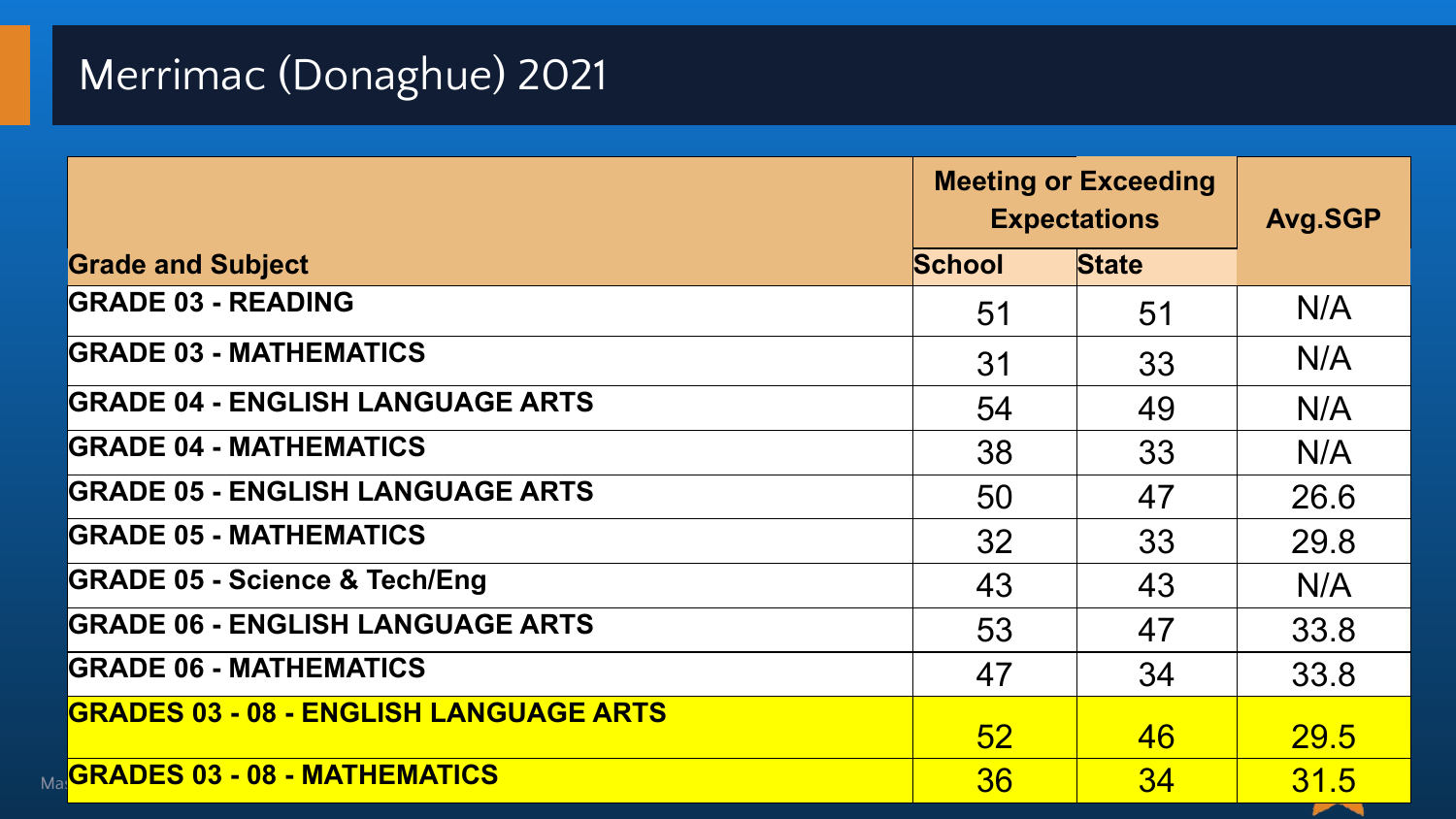#### Merrimac Summary

#### **Areas of Strength Focus Areas**

4th and 6th Grade performance in Math and ELA was strong

6th Grade Math E/M showed large gains

Overall number of students NM is well below the state number

EGL work and strategies shared school wide

Written essay response - W&W content writing

Performance gap with High Needs Subgroup - lower growth ELA - Scaffolds for students from teacher coaching

Math Standards - Operations and Algebraic Thinking

Paired selection reading comprehension from W&W

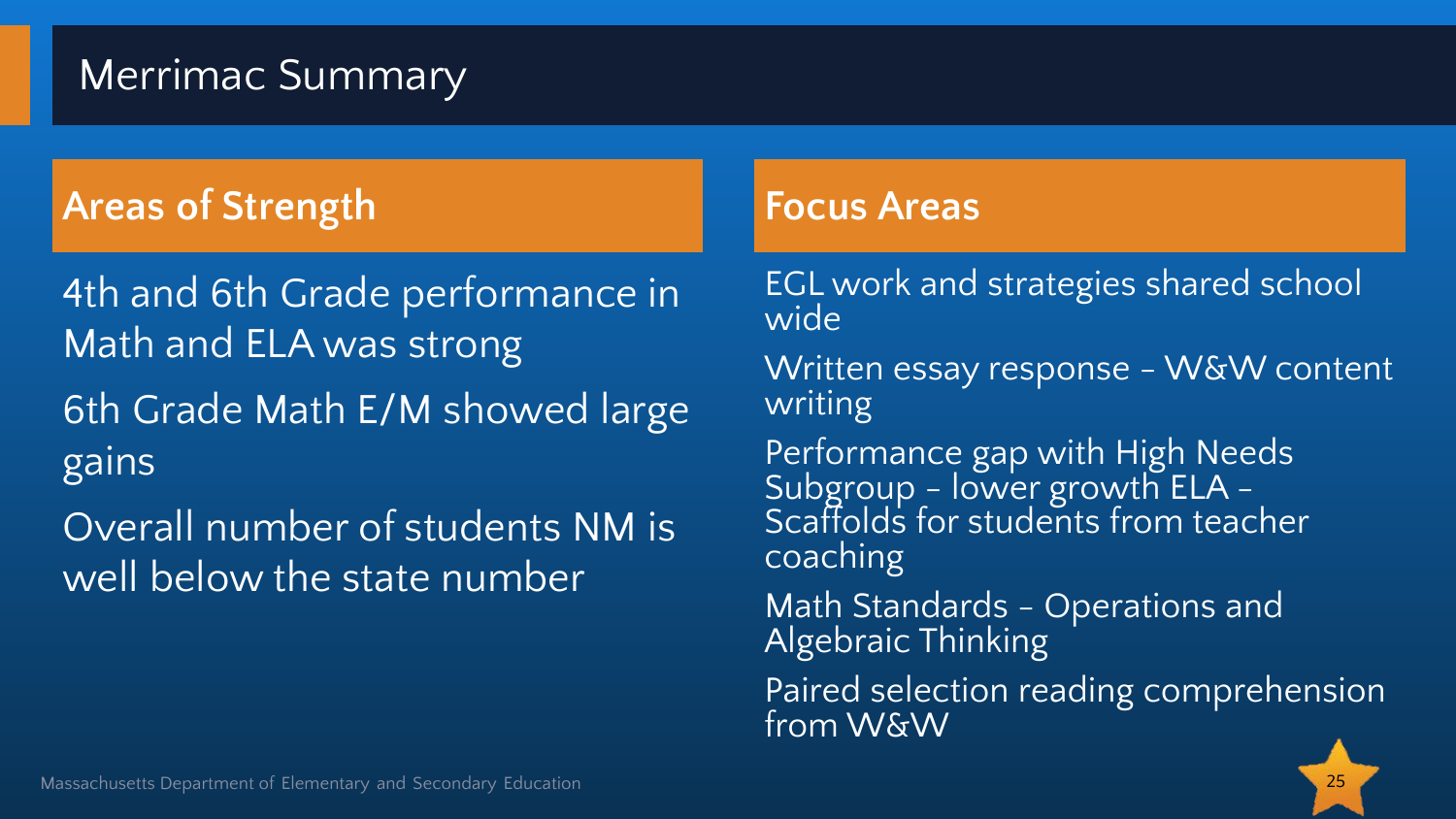## Middle School

|                                                                | <b>Meeting or Exceeding</b><br><b>Expectations</b> | <b>Avg.SGP</b> |      |
|----------------------------------------------------------------|----------------------------------------------------|----------------|------|
| <b>Grade and Subject</b>                                       | <b>School</b><br><b>State</b>                      |                |      |
| <b>GRADE 07 - ENGLISH LANGUAGE ARTS</b>                        | 41                                                 | 43             | 35.2 |
| <b>GRADE 07 - MATHEMATICS</b>                                  | 45                                                 | 35             | 49.8 |
| <b>GRADE 08 - ENGLISH LANGUAGE ARTS</b>                        | 35                                                 | 41             | 42.0 |
| <b>GRADE 08 - MATHEMATICS</b>                                  | 35                                                 | 32             | 41.3 |
| <b>GRADE 08 - Science Tech/Eng</b>                             | 40                                                 | 41             | N/A  |
| <b>GRADES 03 - 08 - ENGLISH LANGUAGE ARTS</b>                  |                                                    |                |      |
|                                                                | 38                                                 | 46             | 39.1 |
| <b>GRADES 03 - 08 - MATHEMATICS</b>                            | 39                                                 | 33             | 44.9 |
| Massachusetts Department of Elementary and Secondary Education |                                                    |                | 26   |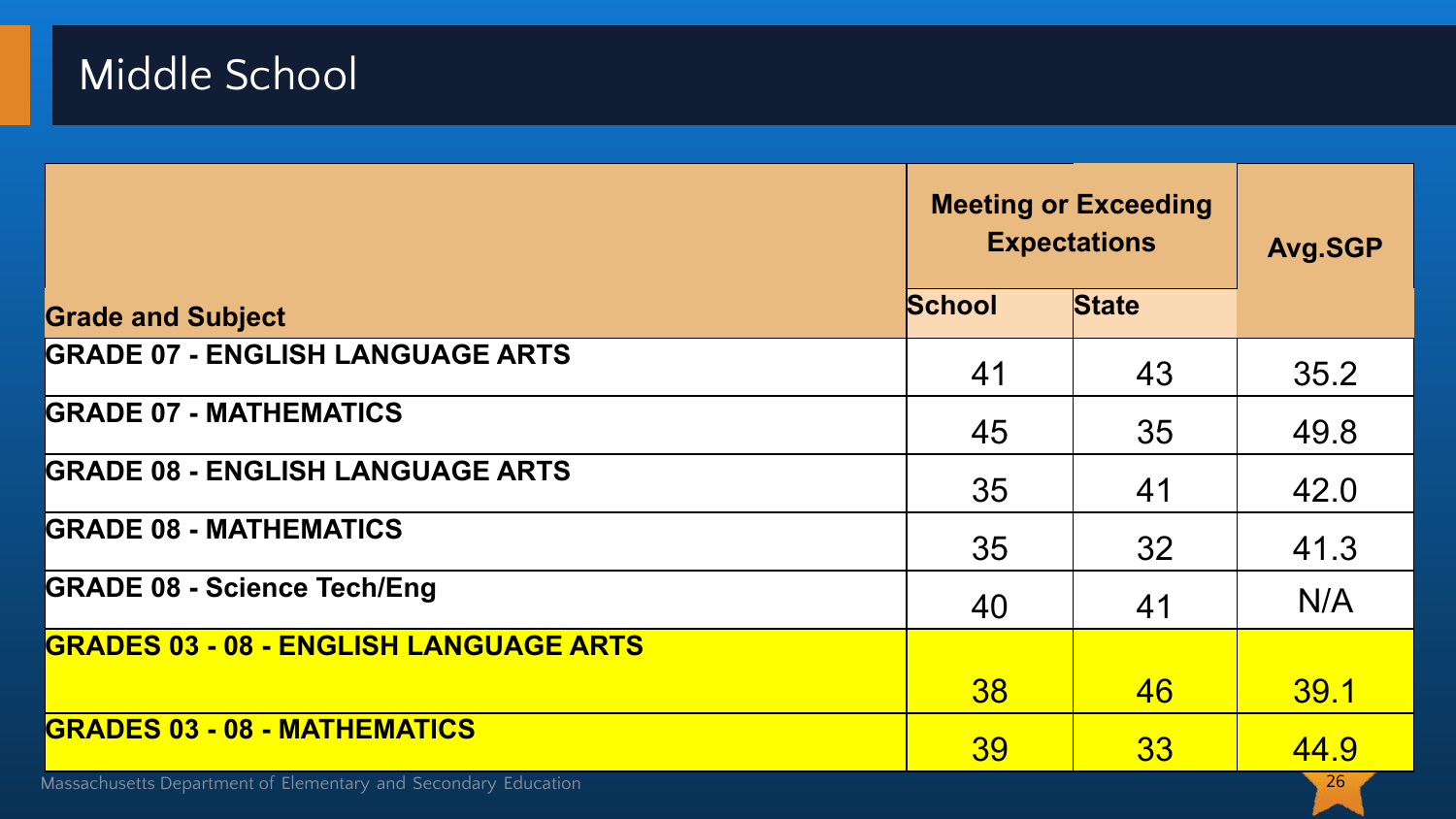#### Middle School Summary

#### **Areas of Strength Focus Areas**

7th Grade Math - much higher growth than the state & very few in NM category 7th Gr. Lab classes were effective

8th Grade ELA - unified content reading structures Paired Selection Responses Performance gap with special ed. subgroup Writing and vocabulary across all content areas Science - curriculum review process for consistent aligned content

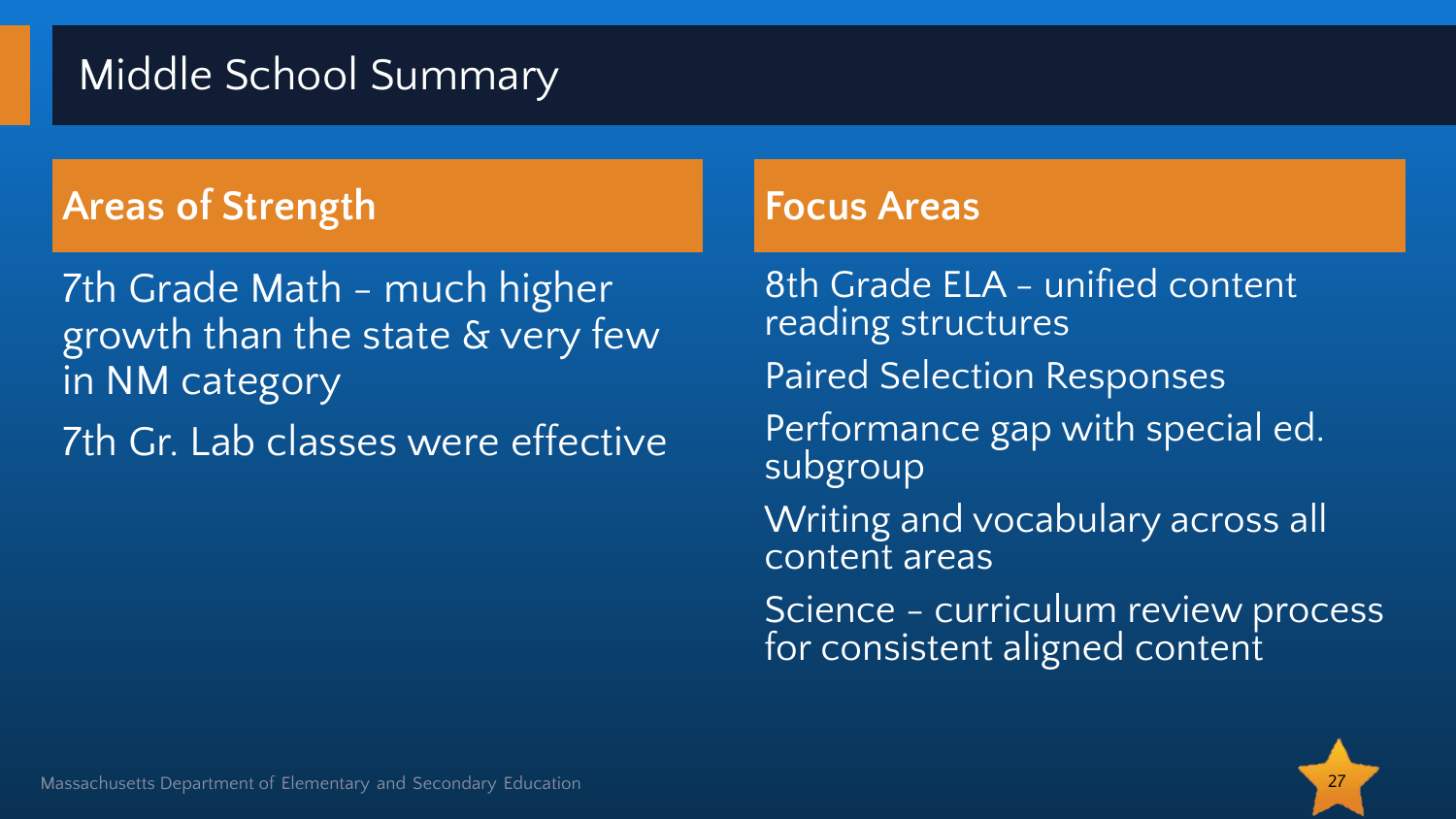

|                                         | <b>Meeting or Exceeding</b><br>$\star$ |              |          |
|-----------------------------------------|----------------------------------------|--------------|----------|
|                                         | <b>School</b>                          | <b>State</b> | Avg. SGP |
| <b>Grade and Subject</b>                |                                        |              |          |
| <b>GRADE 10 - ENGLISH LANGUAGE ARTS</b> | 83%                                    | 64%          | 65.7     |
| <b>GRADE 10 - MATHEMATICS</b>           | 63%                                    | 52%          | 51.0     |
| <b>GRADE 10 - SCIENCE AND TECH/ENG</b>  | 81%                                    | 67%          | N/A      |



Massachusetts Department of Elementary and Secondary Education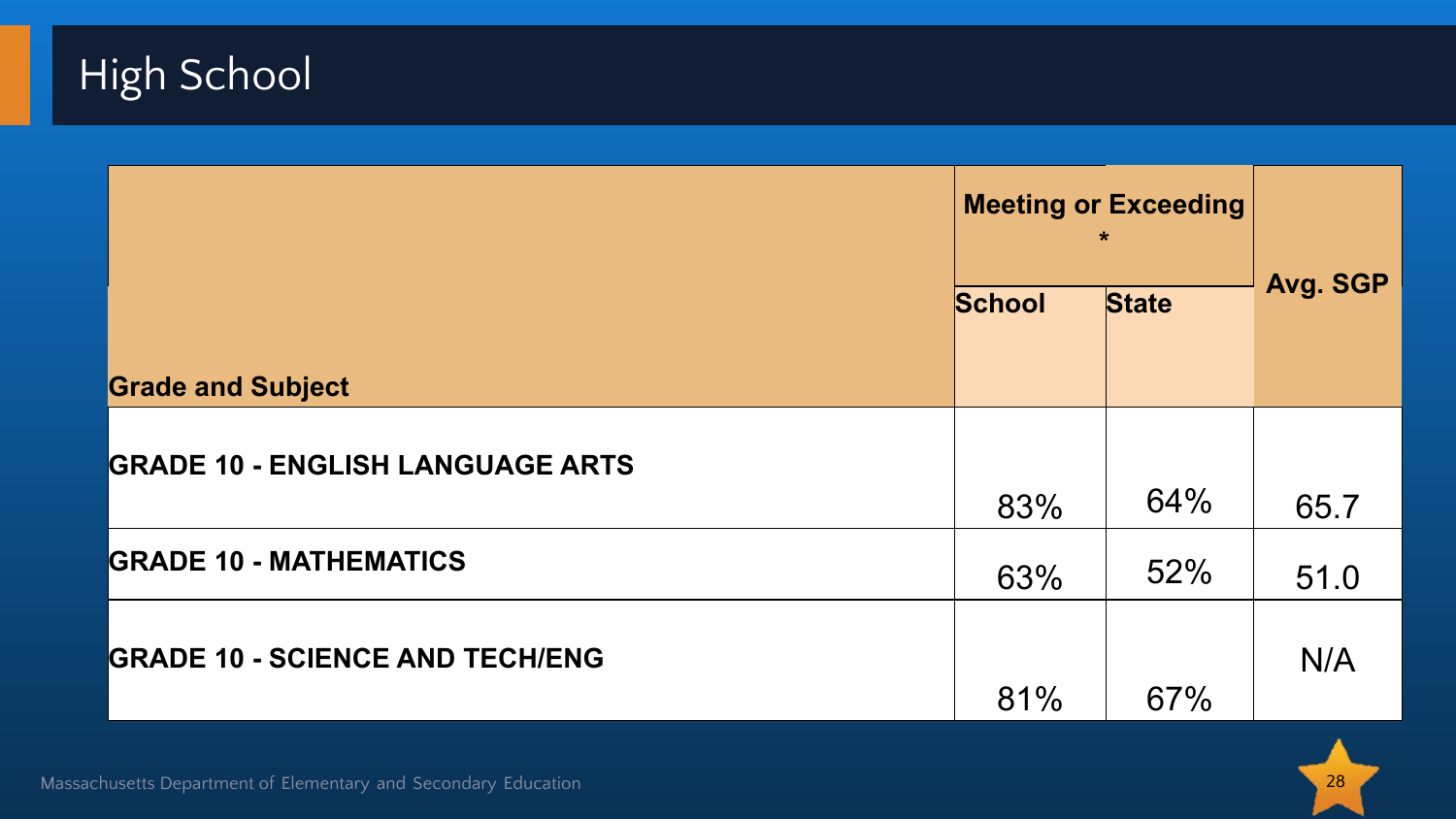# High School Summary

**Areas of strength Focus Areas** 

Maintaining high performance in ELA & Math

High Needs student growth

SPED Performance Gap in Math & ELA SPED Performance Gap in Biology Addressing structure of level classes to maintain high expectations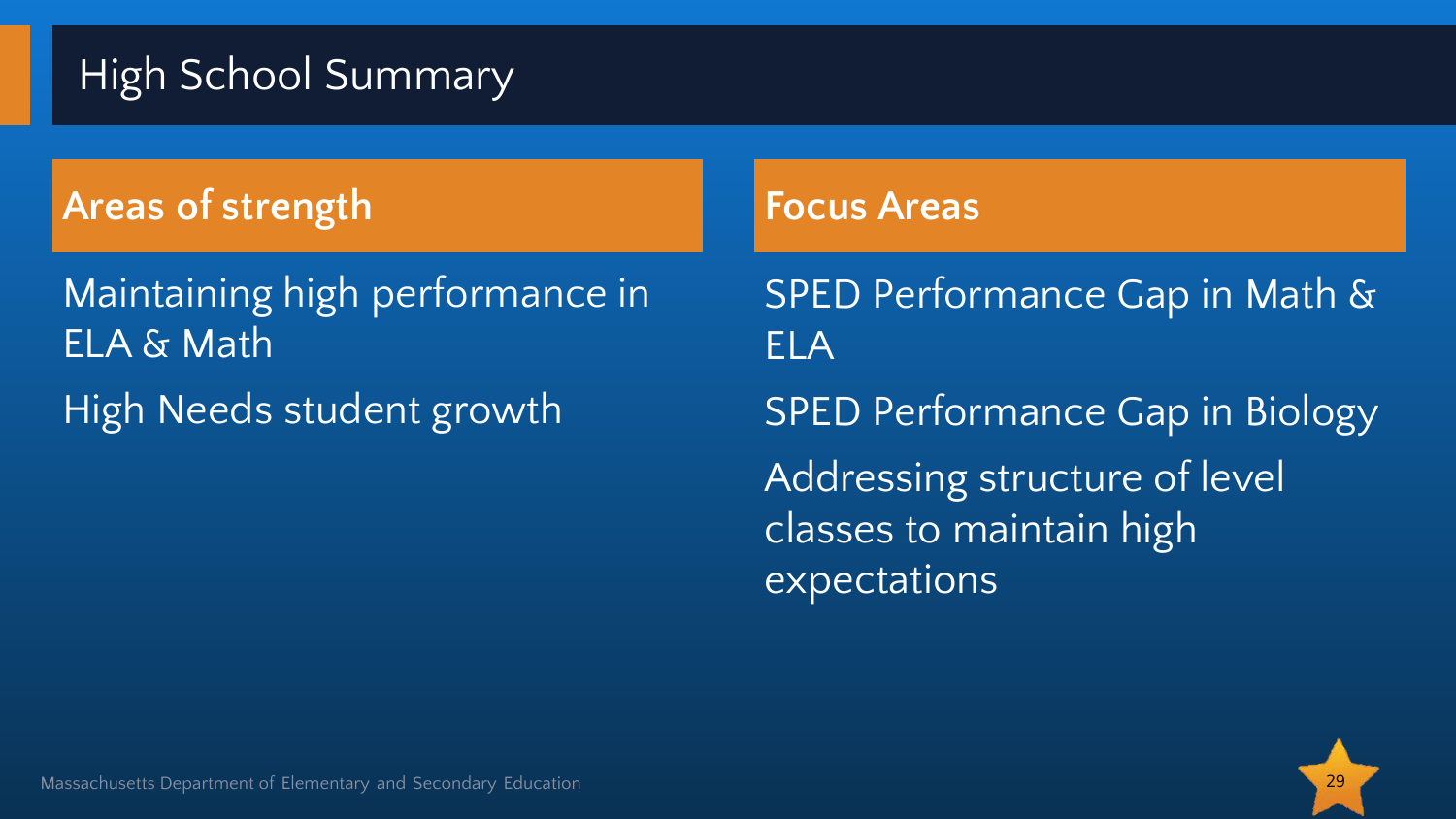# **AP - Results and Summaries- 2021** 5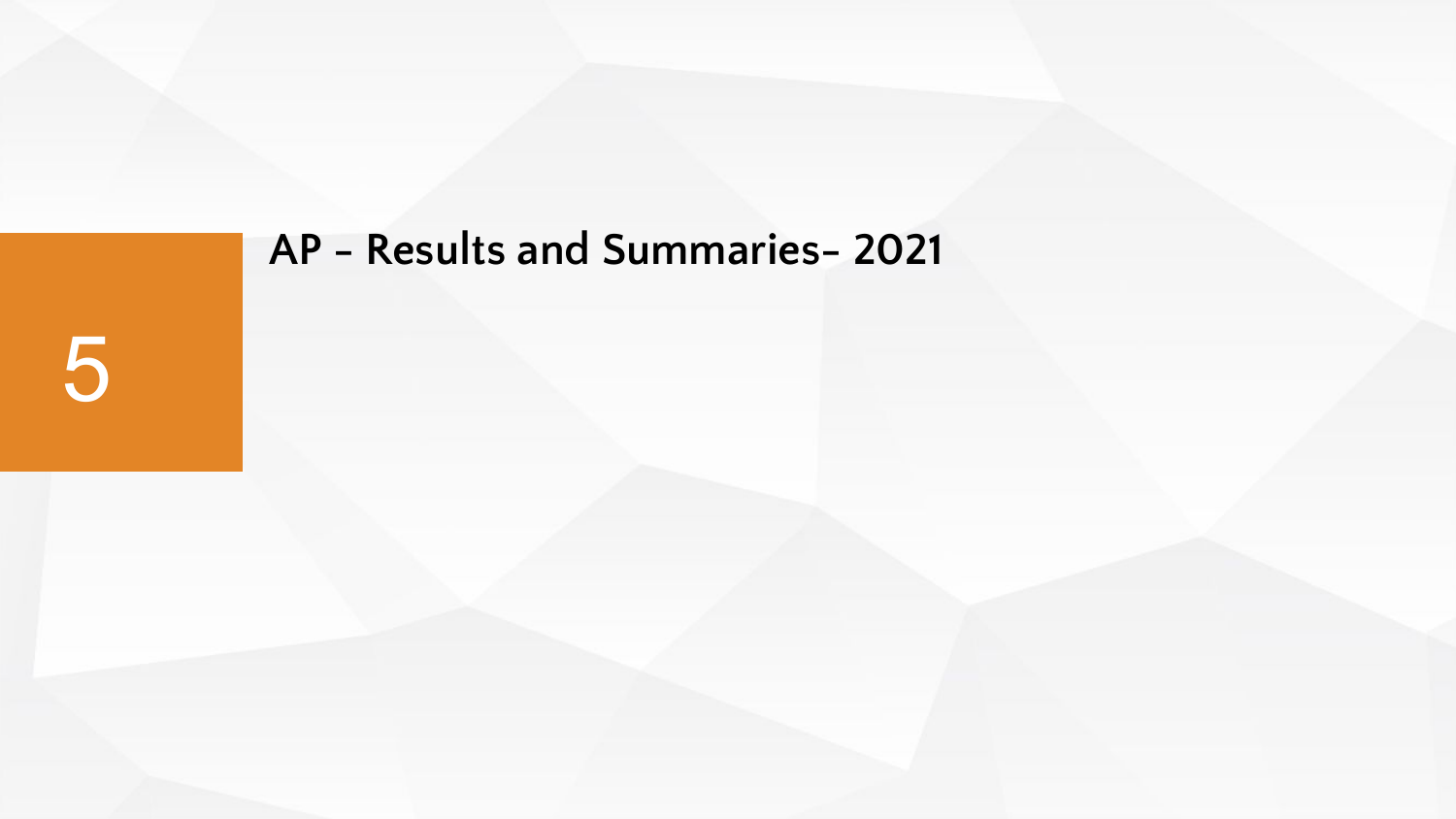#### HS AP results

- 2020 results were remote AP exams & 2021 were in person
- Dips in performance across the state and Pentucket reflects that in most subjects
- In general Classes with higher enrollments had a lower average score than the state
- However many of those classes had a greater % of students scoring a 3 or higher
- We continue to provide greater access to students who want to challenge themselves working to keep enrollments high
- Some notable drops in performance in some areas. Will review for PD opportunities for teacher preparation.
- **•** Teachers receive a detailed curriculum & instructional report that allows them to more carefully analyze strengths and weakness within each area.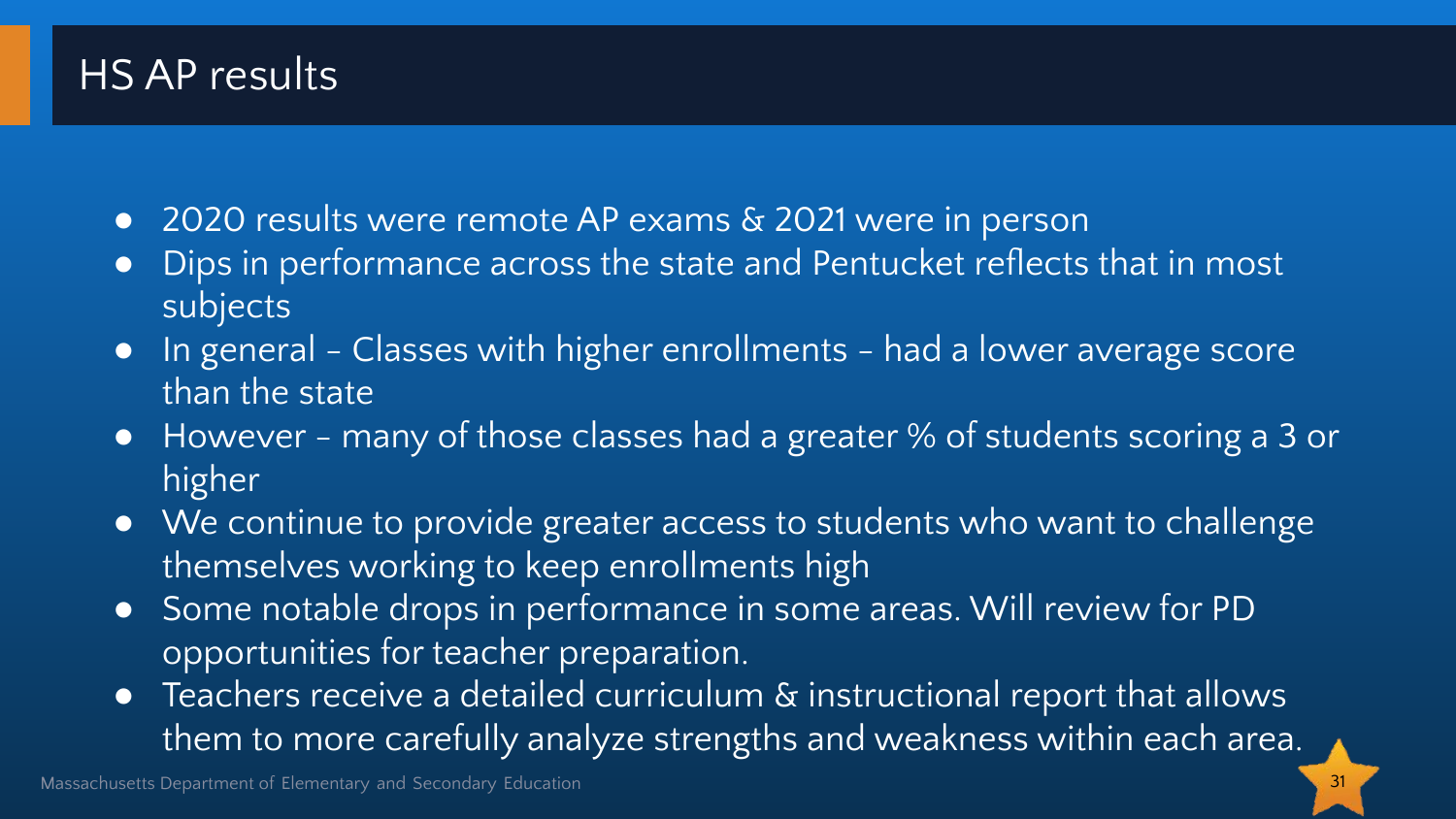#### Science - AP results 2021

|                  | # of<br><b>students</b> | Avg. | $%3+$ | MA Avg.         | MA % 3+ |
|------------------|-------------------------|------|-------|-----------------|---------|
| <b>Biology</b>   | 58                      | 2.72 | 58.6% | $3\overline{3}$ | 65.3%   |
| <b>Physics C</b> | 14                      | 3.00 | 64.3% | 3.5             | 75.5%   |
|                  |                         |      |       |                 |         |
| Comp. Sci A      | 12 <sup>2</sup>         | 4.17 | 91.7% | 3.23            | 68.3%   |
| <b>Chemistry</b> | 19                      | 2.68 | 57.9% | 2.81            | 55.9%   |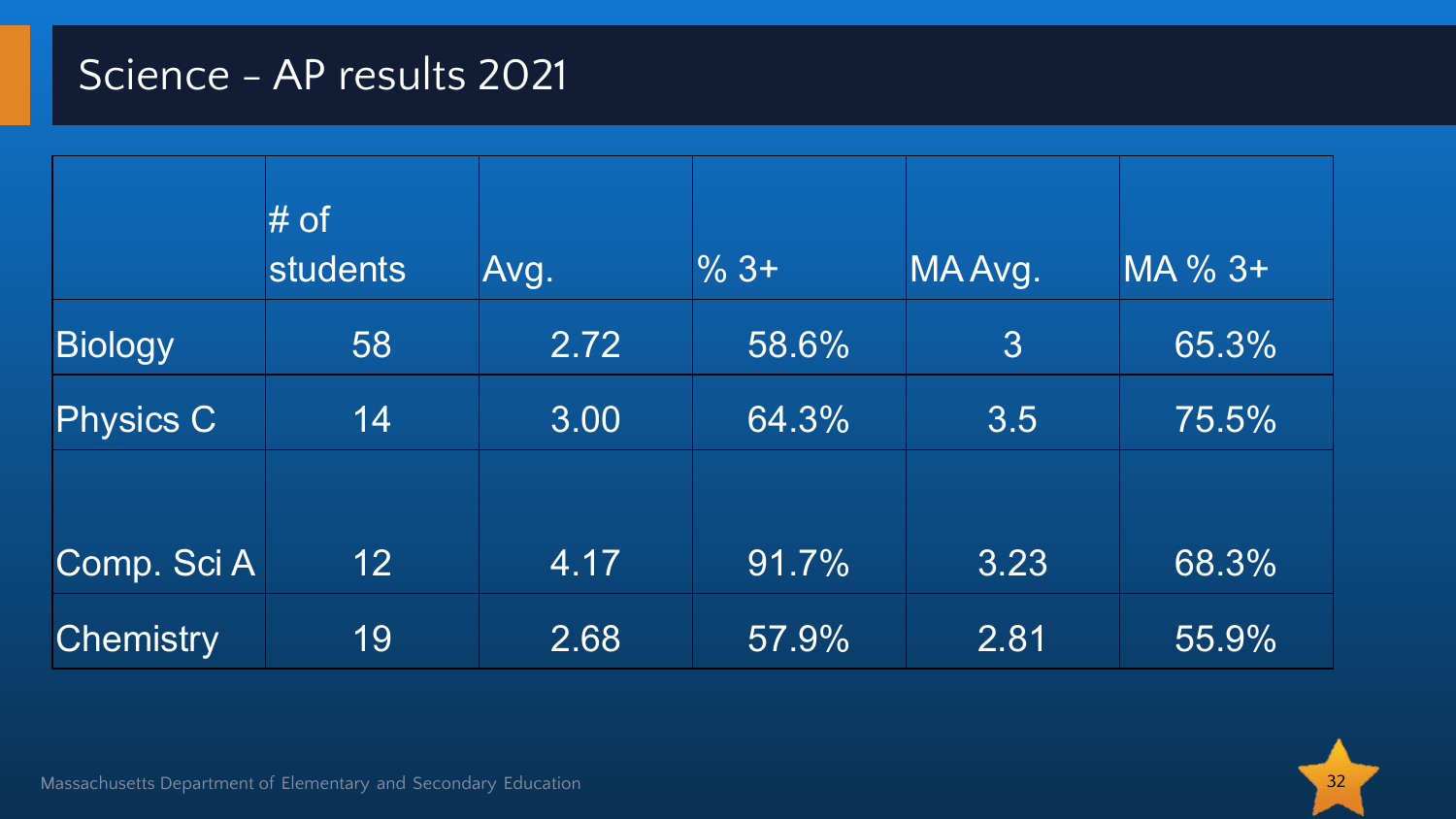### Science - AP results - 3 year overview

|                  | 2019 Avg. | 2020 Avg | 2021 Avg. |
|------------------|-----------|----------|-----------|
|                  |           |          |           |
| <b>Biology</b>   | 3.16      | 2.98     | 2.72      |
|                  |           |          |           |
| <b>Physics C</b> | 4.07      | 3.45     | 3.00      |
|                  |           |          |           |
| Comp. Sci A      | 4.14      | 3.78     | 4.17      |
|                  |           |          |           |
| Chemistry        | 3.09      | 2.61     | 2.68      |

Massachusetts Department of Elementary and Secondary Education 33 Secondary 2008 34 Secondary 1988 34 Secondary Education 33 Secondary 2008 34 Secondary 2008 35 Secondary 2008 35 Secondary 2008 35 Secondary 34 Secondary 19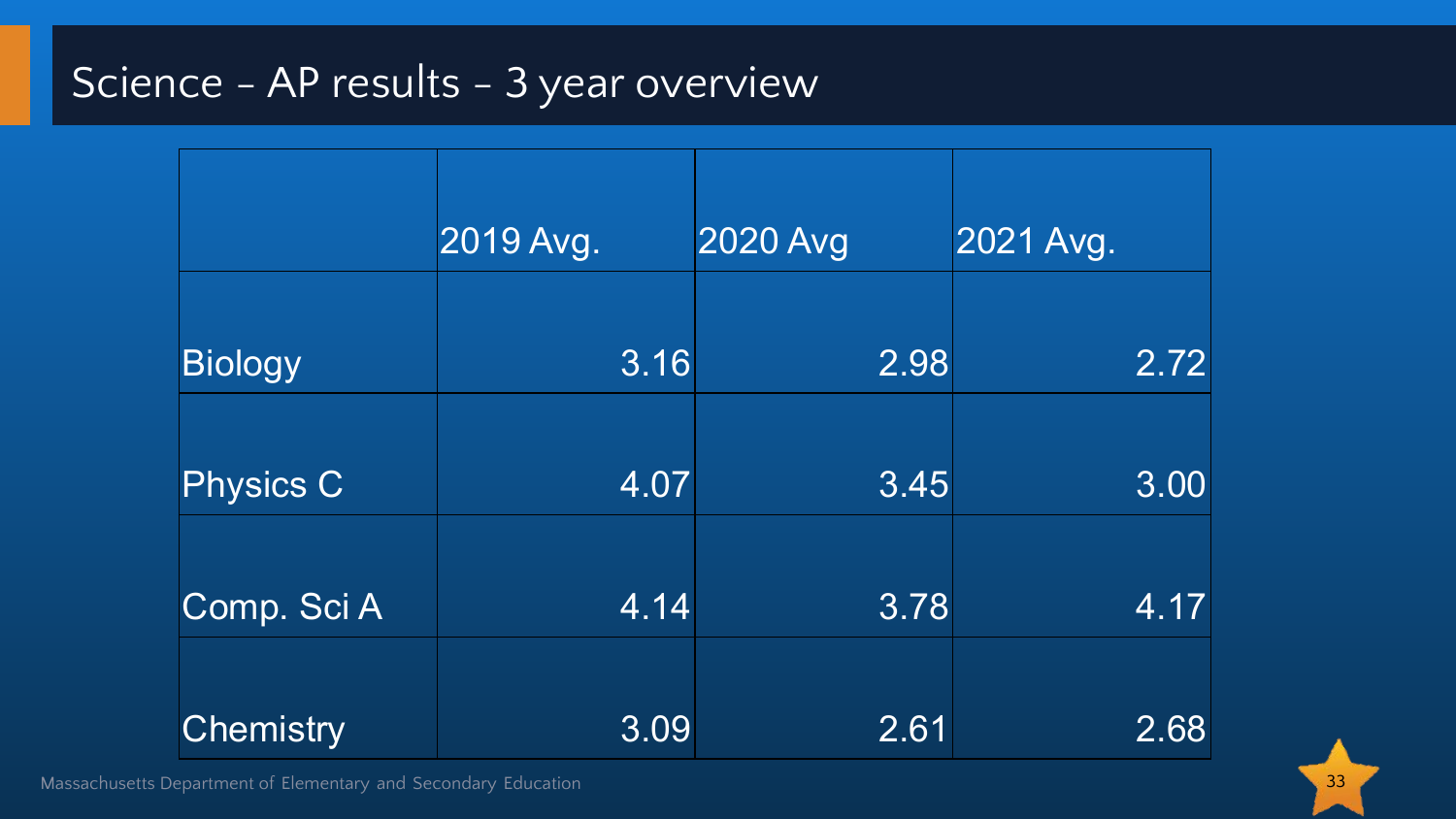#### Science AP Summary and Next Steps

- The AP Science classes very popular choice for juniors and seniors
- Implementing new AP Biology Text with online text access and Mastering Biology online tools (data analysis, online quizzes, and questions)
- Double blocks for in person labs will be beneficial for increasing the rigor in the AP science scores this school year. AP Biology, AP Chemistry, and AP Physics are 7.5 credit classes with a double block period every other day; last school year they were only able to have a one double block per week most of the year due to hybrid scheduling.
- Full summative assessments in class as opposed to at-home/open notes assessments. These are important for accurate data for teachers and for students practicing for the AP exam.
- Formative assessments will be used more frequently to monitor student understanding
- AP Classroom is a tool provided by the College Board and is used by all AP science teachers for remediation and re-teaching.

Massachusetts Department of Elementary and Secondary Education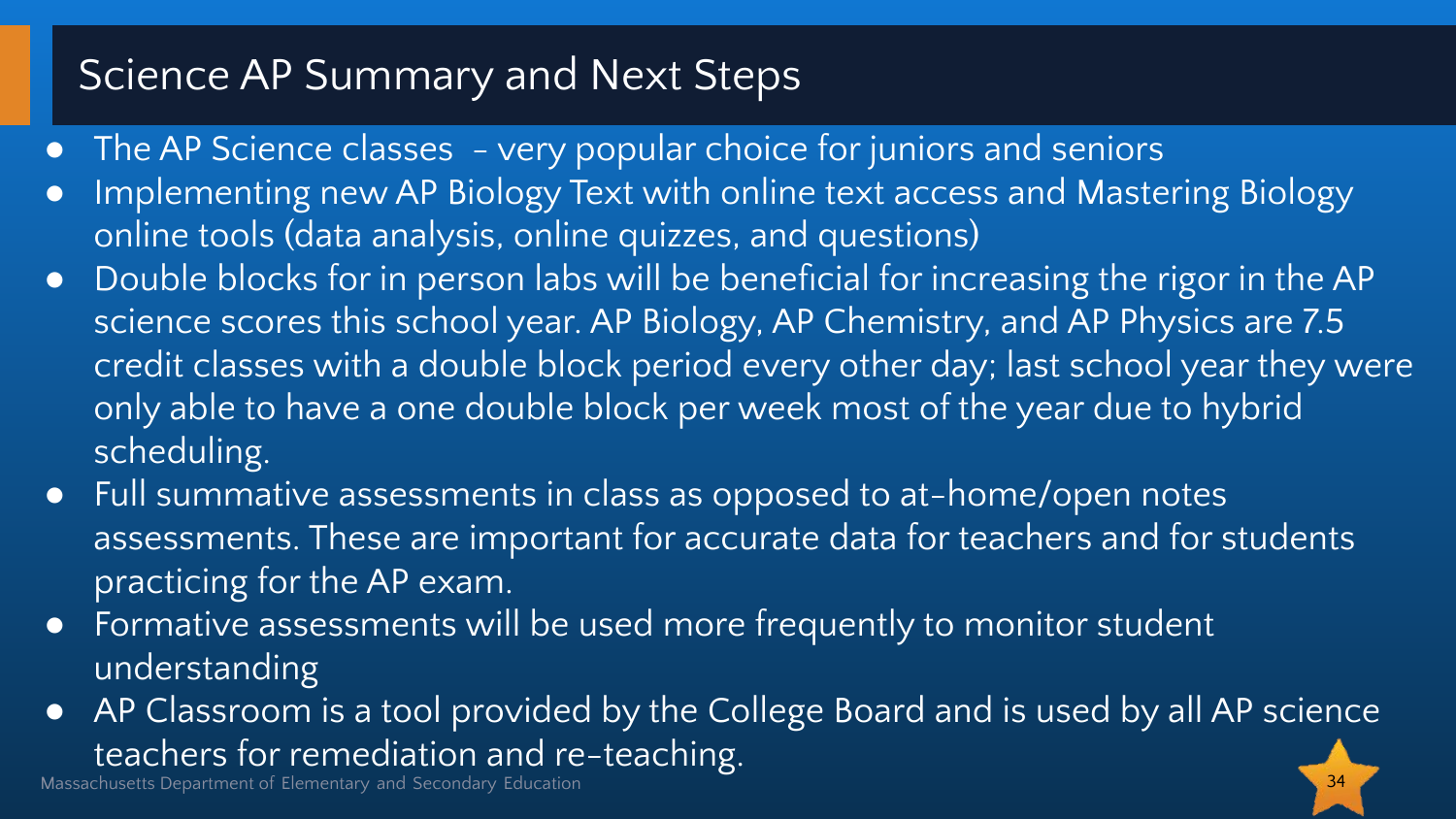#### Math - AP results

|                                | $#$ of<br>students | Avg. | $\%$ 3+ | MA Avg. | MA % 3+ |
|--------------------------------|--------------------|------|---------|---------|---------|
| <b>Calculus AB</b>             | 11                 | 2.18 | 36.4%   | 2.91    | 55.3%   |
| <b>Calculus BC</b>             | 13                 | 3.69 | 76.9%   | 3.76    | 79.9%   |
| <b>Calculus BC</b><br>- AB Sub | 13                 | 4.08 | 92.3%   | 4.04    | 85.2%   |
| <b>Statistics</b>              | 35                 | 3.31 | 82.9%   | 2.87    | 58.7%   |

Massachusetts Department of Elementary and Secondary Education 35 November 2014 1999 1999 1999 1999 1999 1999 1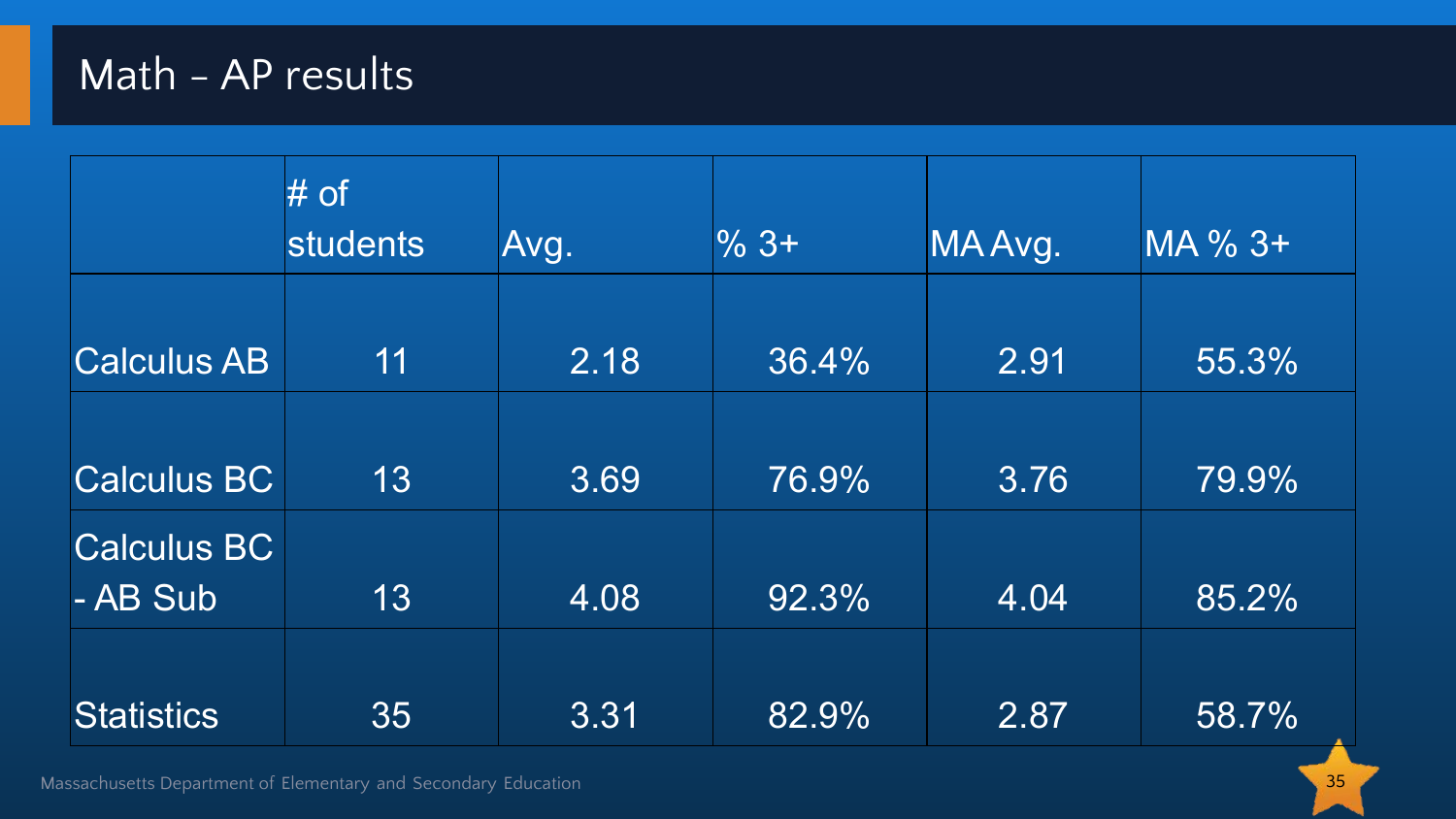# Math - AP results - 3 year overview

|                    | 2019 Avg. | 2020 Avg | 2021 Avg. |
|--------------------|-----------|----------|-----------|
|                    |           |          |           |
| <b>Calculus AB</b> | 2.44      | 2.8      | 2.18      |
|                    |           |          |           |
| <b>Calculus BC</b> | 3.67      | 2.8      | 3.69      |
| Calculus BC -      |           |          |           |
| <b>AB Sub</b>      | 4.27      |          | 4.08      |
|                    |           |          |           |
| <b>Statistics</b>  | 3.18      | 3.0      | 3.31      |

Massachusetts Department of Elementary and Secondary Education 36 November 2014 1999 1999 1999 1999 1999 1999 1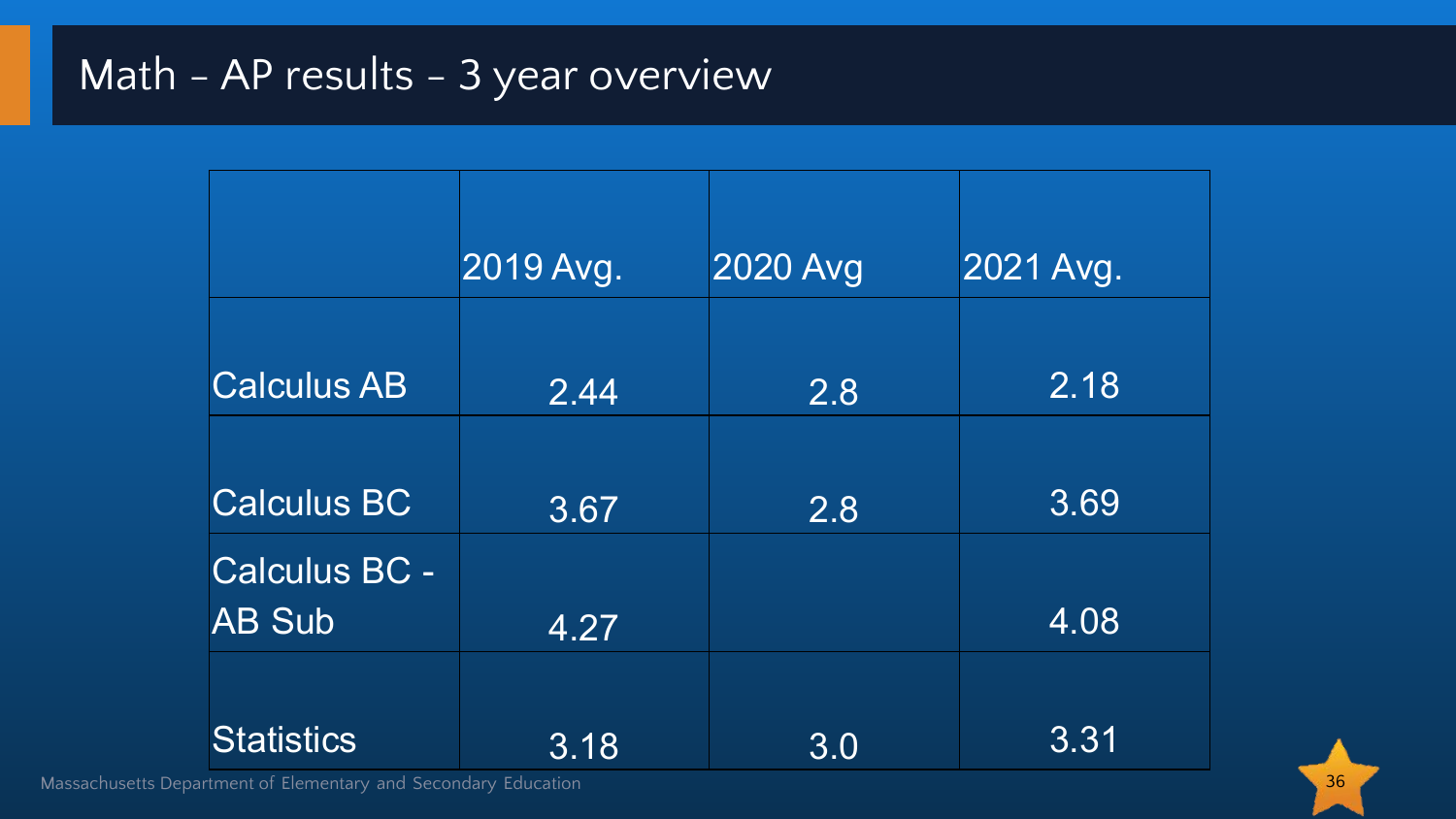#### Math AP Summary and Next Steps

- Calculus AP enrollment is up in 2021-22
- Statistics AP performance continues to be strong
- Scheduling changes made to adjust section assignments for AP classes
- At the end of each unit, students will complete progress checks in the AP Classroom to identify curriculum that need to be reviewed more or explained.
- Multiple choice and free response questions from the AP classroom will be implemented on formative and summative assessments regularly.
- In the process of reviewing a new AP Calculus textbook/curriculum resource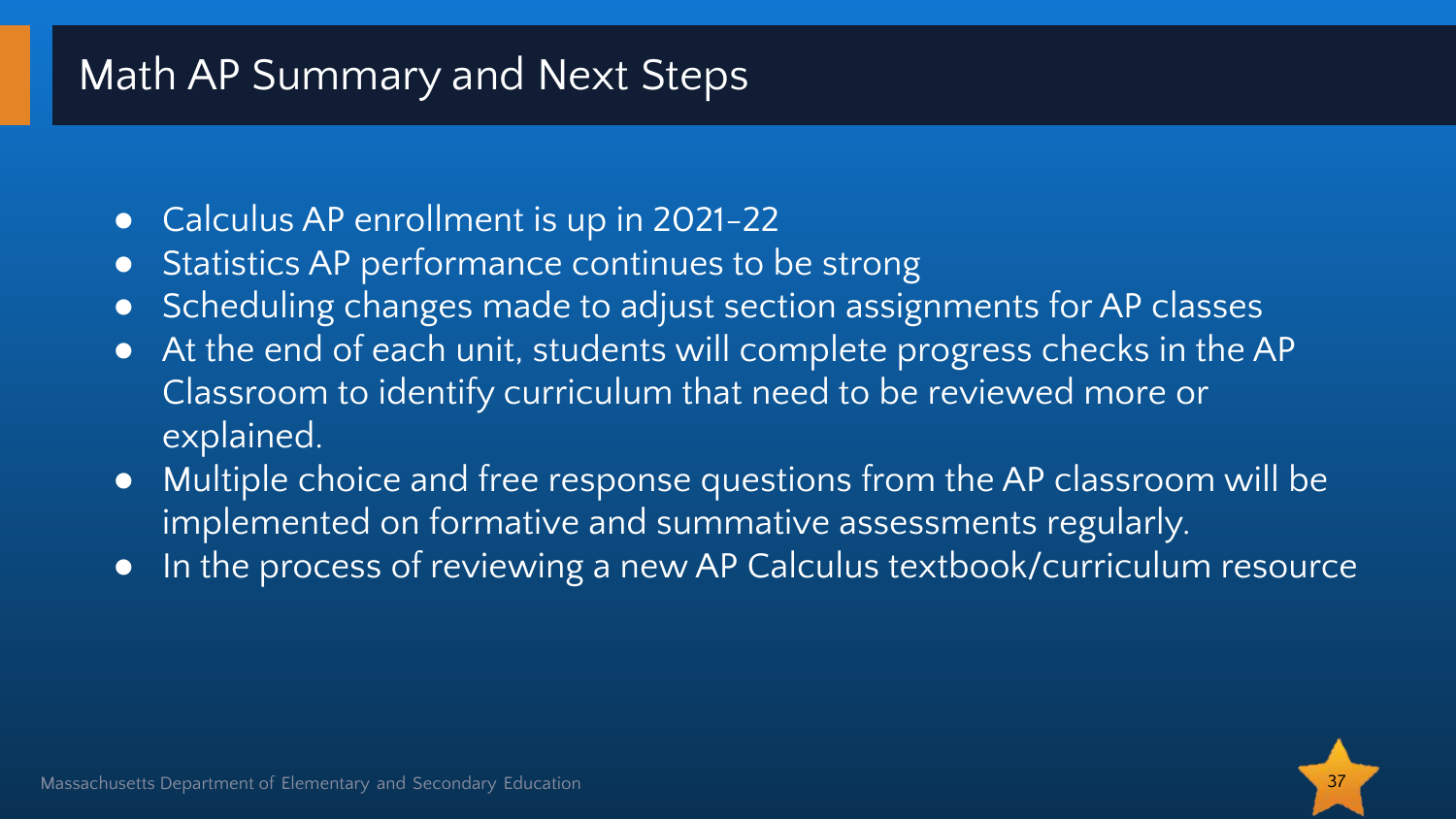|            | # of            |      |         |         |         |
|------------|-----------------|------|---------|---------|---------|
|            | <b>students</b> | Avg. | $\%$ 3+ | MA Avg. | MA % 3+ |
|            |                 |      |         |         |         |
| US History | 36              | 2.56 | 44.4%   | 2.85    | 58%     |
|            |                 |      |         |         |         |
| US Govt.   | 14              | 2.73 | 53.3%   | 2.87    | 57.8%   |
|            |                 |      |         |         |         |
| Psychology | 39              | 2.62 | 56.9%   | 2.83    | 56.9%   |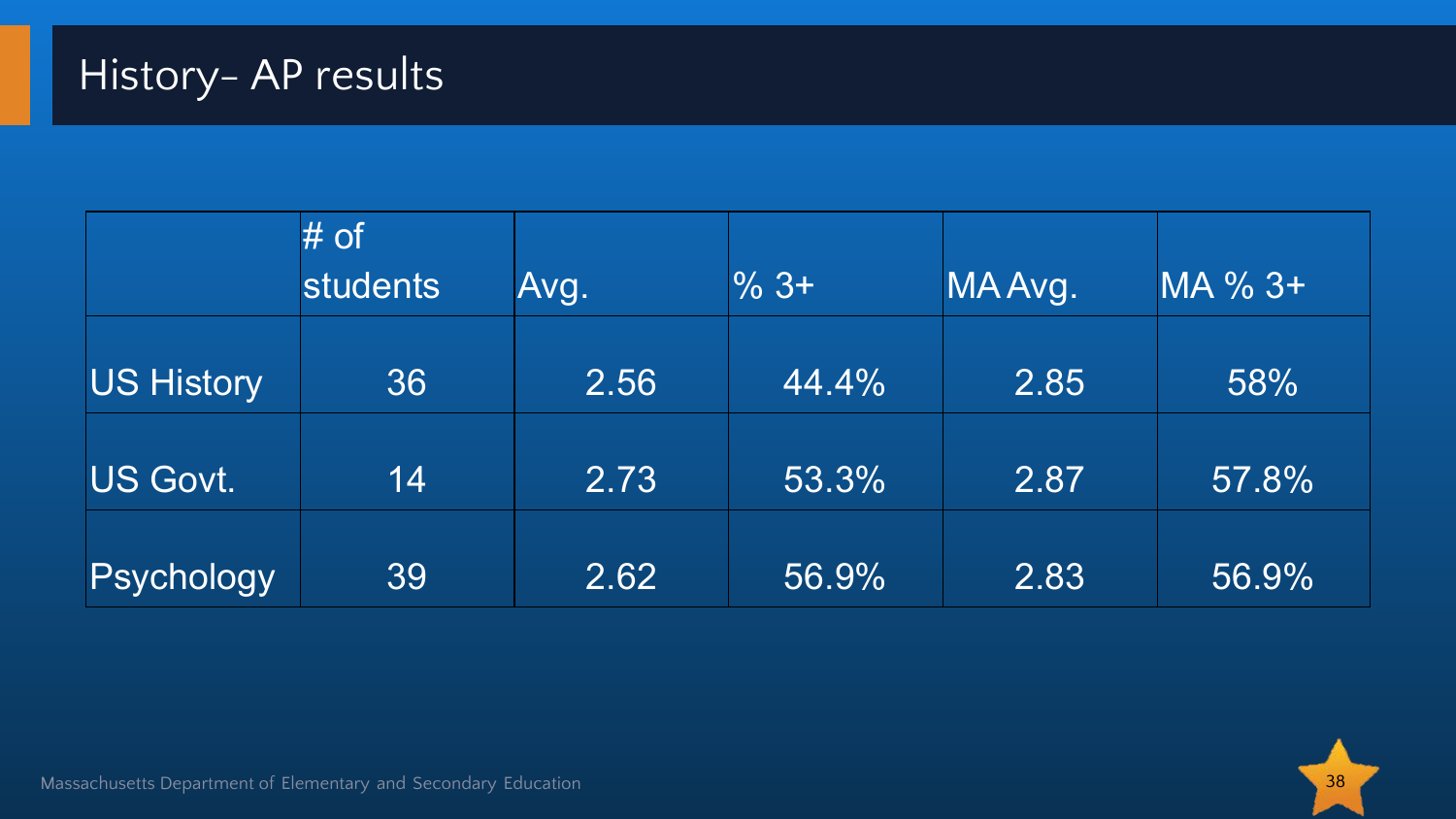## History - AP results - 3 year overview

|                   | 2019 Avg. | <b>2020 Avg</b> | 2021 Avg. |
|-------------------|-----------|-----------------|-----------|
| <b>US History</b> | 3.21      | 2.96            | 2.56      |
| <b>US Govt.</b>   | 3.6       | 3.21            | 2.73      |
| Psychology        | 3.65      | 3.41            | 2.62      |

Massachusetts Department of Elementary and Secondary Education 39 November 2014 1999 39 November 2014 1999 39 No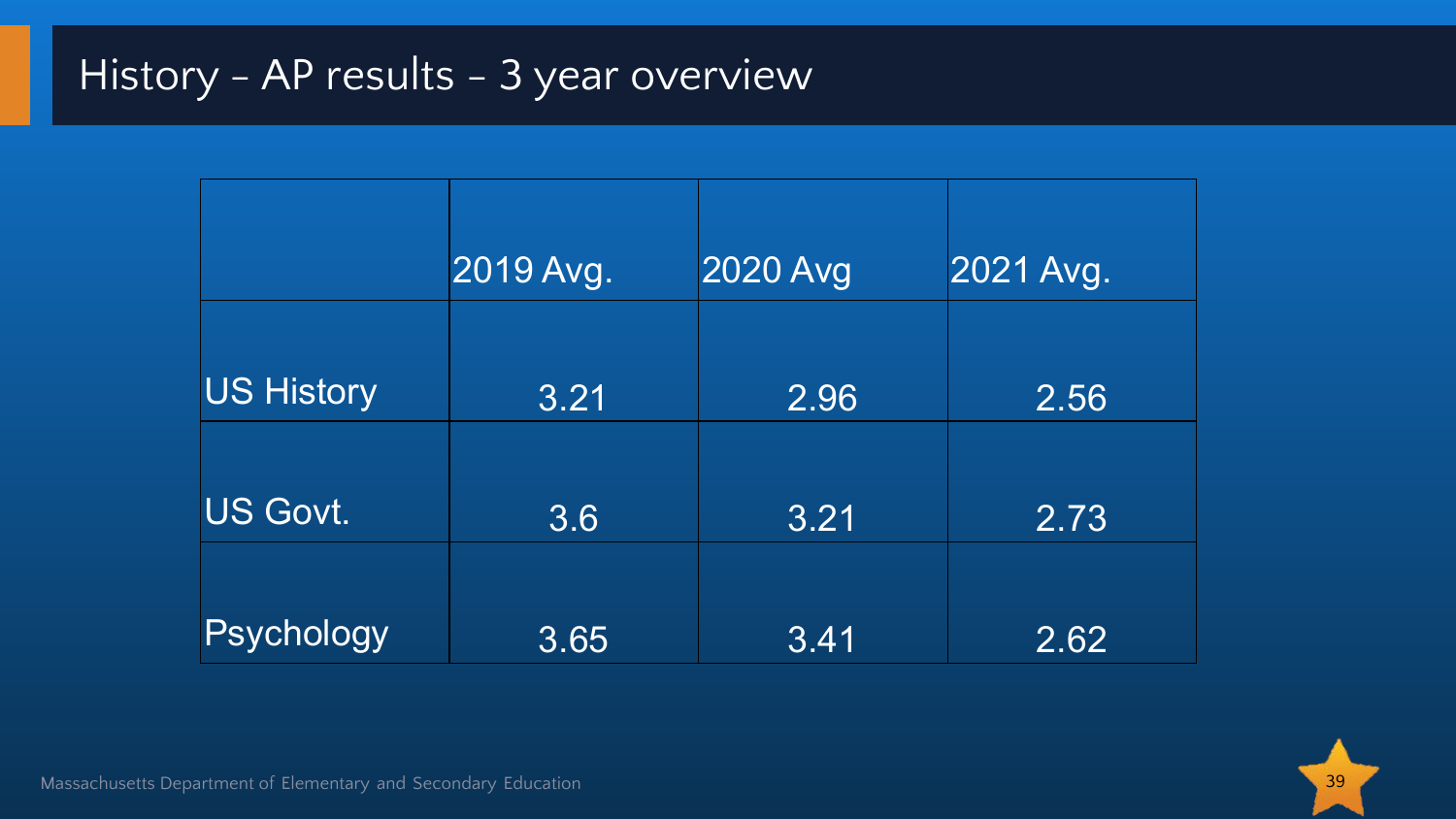## History AP Summary and Next Steps

● All three AP classes saw declines from 2019. Enrollment this year In US History is 26 students

#### **AP US HIstory**

#### **Areas of Strength:**

- Recognizing and explaining continuity and change over the periods of American History
- Reflecting on and explaining visual stimulus
- Most responses to written questions (SAQ, LEQ) were above average
- Making connections between periods and events and sourcing

#### **Areas of Weakness:**

- Text based stimulus
- Period 7 (1890 1945)
- Period 8 (1945 1980)

#### **Action Plan:**

- Students will be working with more text-based stimulus in class (primary and secondary source readings).
- Time and flexibility to dig into reading the source material in the classroom as opposed to at home.
- Students have also been working within the AP Classroom online platform utilizing knowledge checks and video content.
- A greater focus will be placed on periods 7 and 8 of the course which has been limited by content coverage for the past 2 years.
- The 2020 test was *only* a DBQ

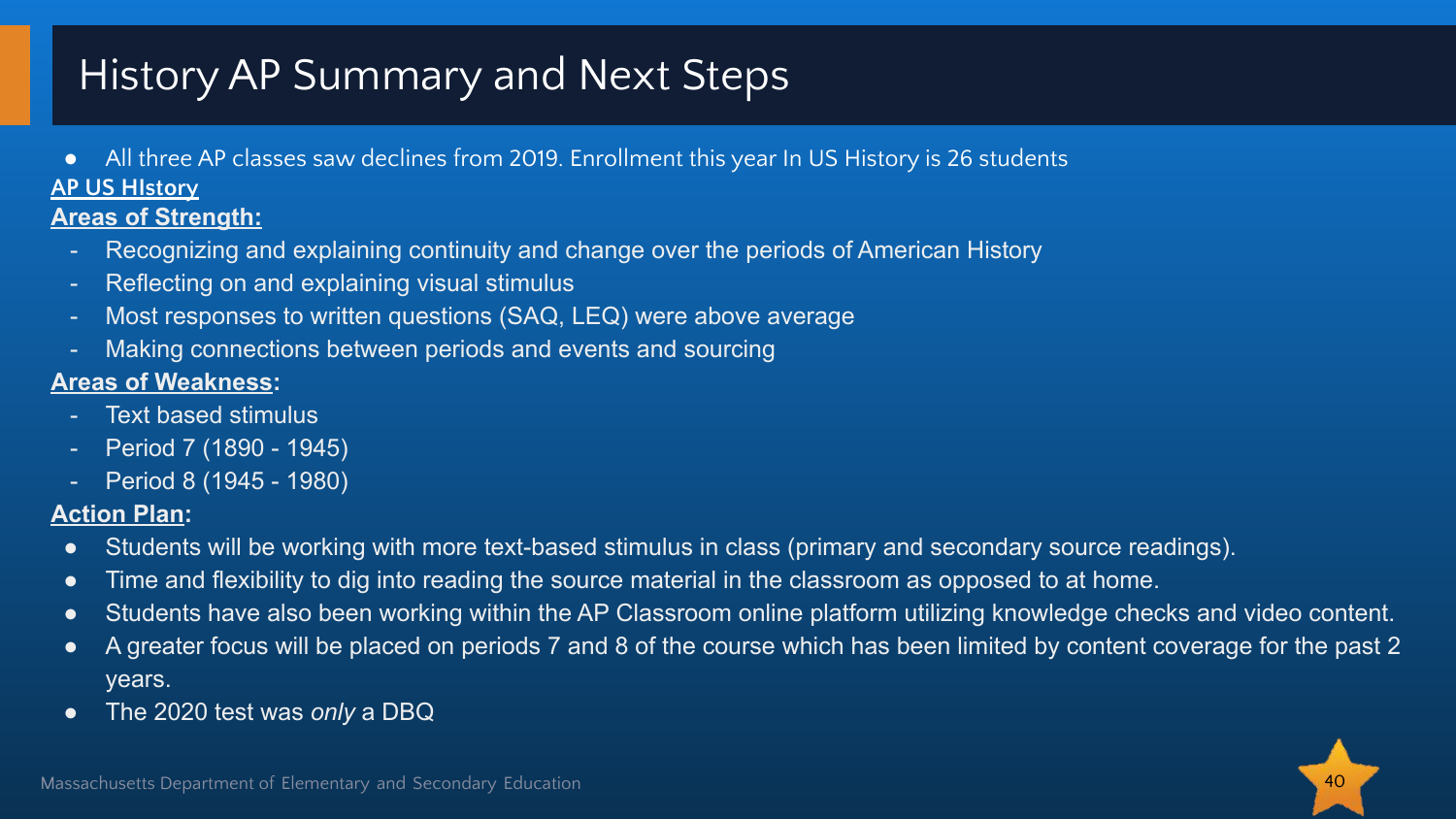## History AP Summary and Next Steps

● All three AP classes saw declines from 2019. Enrollment this year in Psychology is 48 students **AP Psychology:**

Strengths:

- Curriculum is created to support all learners.
- Hands-on, project-based learning provides students with opportunities to apply course content on a personal level
- Historically prior to 2017, the majority of AP Psychology students have scored better than the state, national and international averages, ranging from 60 % to 88 % of scores earned as a 3 or better Weaknesses:
- Instructional reports indicate weaker comprehension in units on Motivation and Emotion, Methods, Social Psychology, Abnormal and Treatment
- Skills to be reinforced include application of theories and perspectives in authentic contexts Action Plan:
- Formative assessments will be constructed to reinforce theories and perspectives applications.
- Weekly AP Classroom quizzes will be administered to support unit content and learning
- Students will be given more time in class to effectively respond to FRQs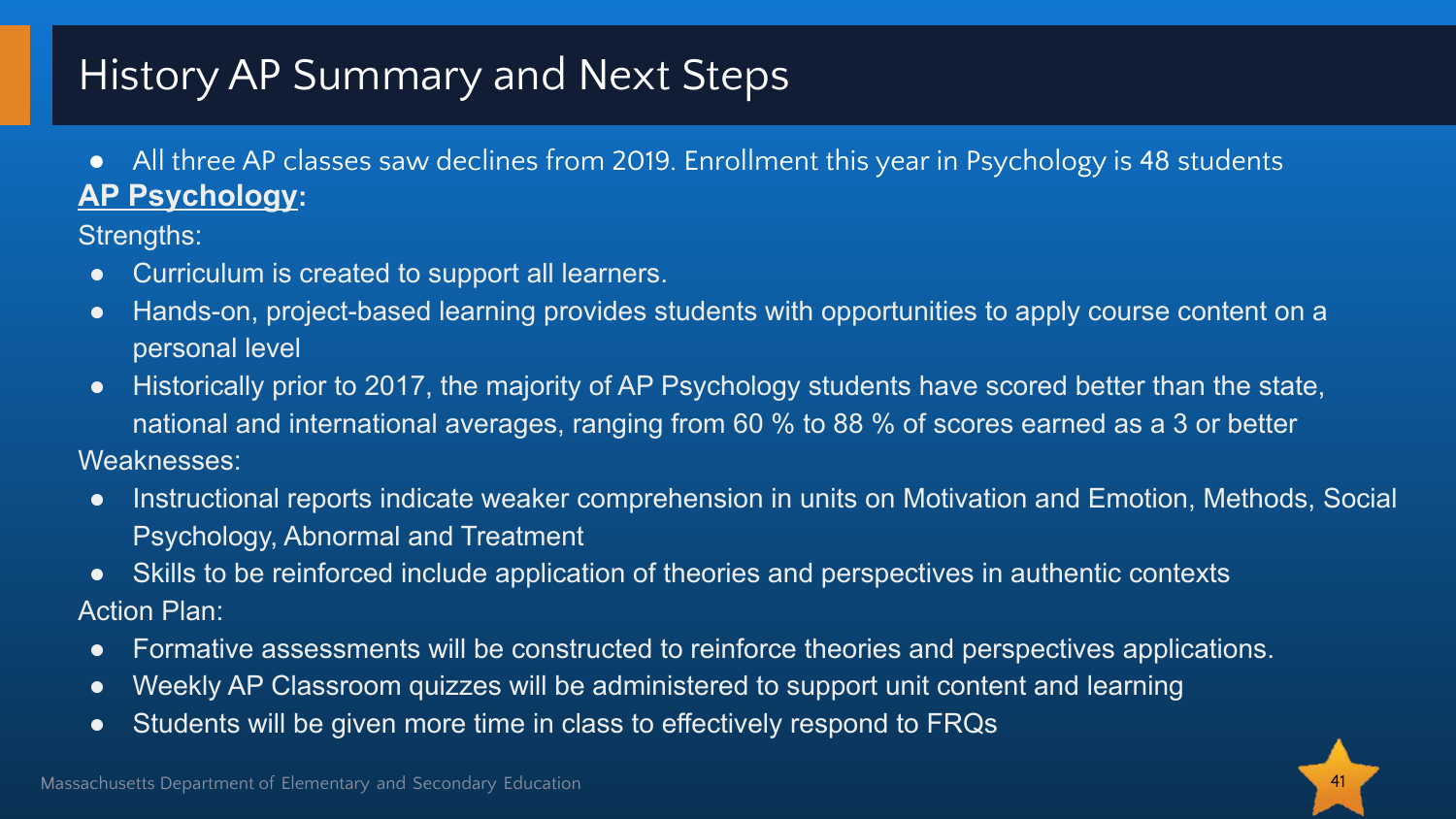#### History AP Summary and Next Steps

- All three AP classes saw declines from 2019. Enrollment this year in Government is 18 students **AP Gov:**
- -Target area FRQ (short answer style questions): In order to address FRQ Supreme Court questions, we recently purchased AMSCO review books which contain practice questions. Breaking down Supreme Court decisions by issue, the holding, the contemporary effect, and other relevant cases.
- Farget Area FRQ-concept application: Review books listed above, include these on the Unit Tests (4x a year) in order for students to have more familiarity with the language including how to answer specific vocab like define, explain, analyze, which AP Gov via College Board focuses on.
- Farget Area FRQ-Data analysis: Typically requires AP Gov students to interpret a graph, table, pie chart (like on government spending) and then specifically refer it to a concept, or trend like in the past 50 years, etc. In addition to the newly purchased text, including them on the unit tests, & students make up their own with a graph of their choosing

Massachusetts Department of Elementary and Secondary Education 42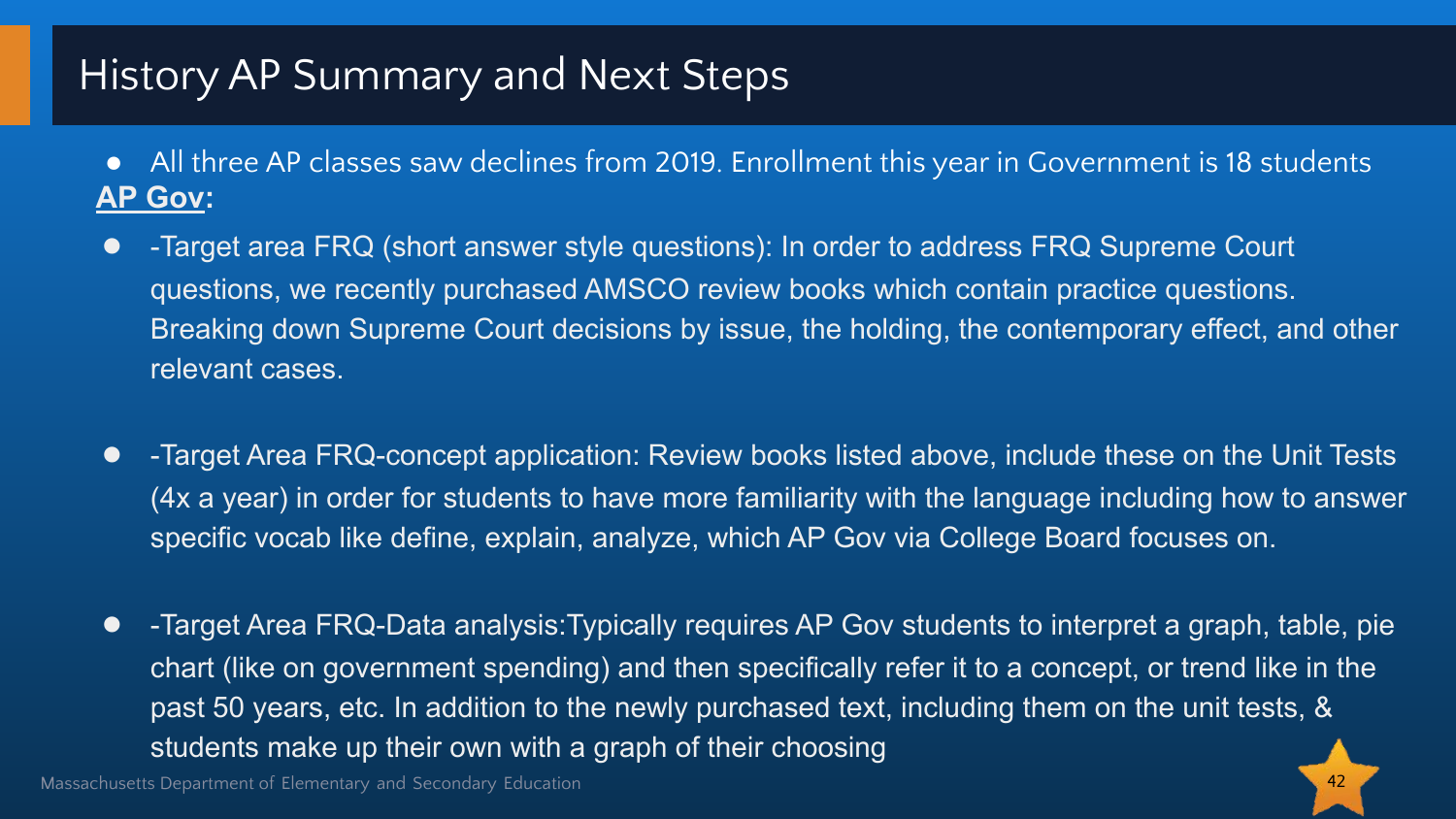# English - AP results

|                       | $#$ of   |      |                  |         |         |
|-----------------------|----------|------|------------------|---------|---------|
|                       | students | Avg. | $\frac{9}{6}$ 3+ | MA Avg. | MA % 3+ |
| Eng Lit &             |          |      |                  |         |         |
| Comp                  | 20       | 2.75 | 60%              | 2.69    | 52.4%   |
| <b>Eng Lang &amp;</b> |          |      |                  |         |         |
| Comp                  | 31       | 3.84 | 90.3%            | 3.1     | 66.7%   |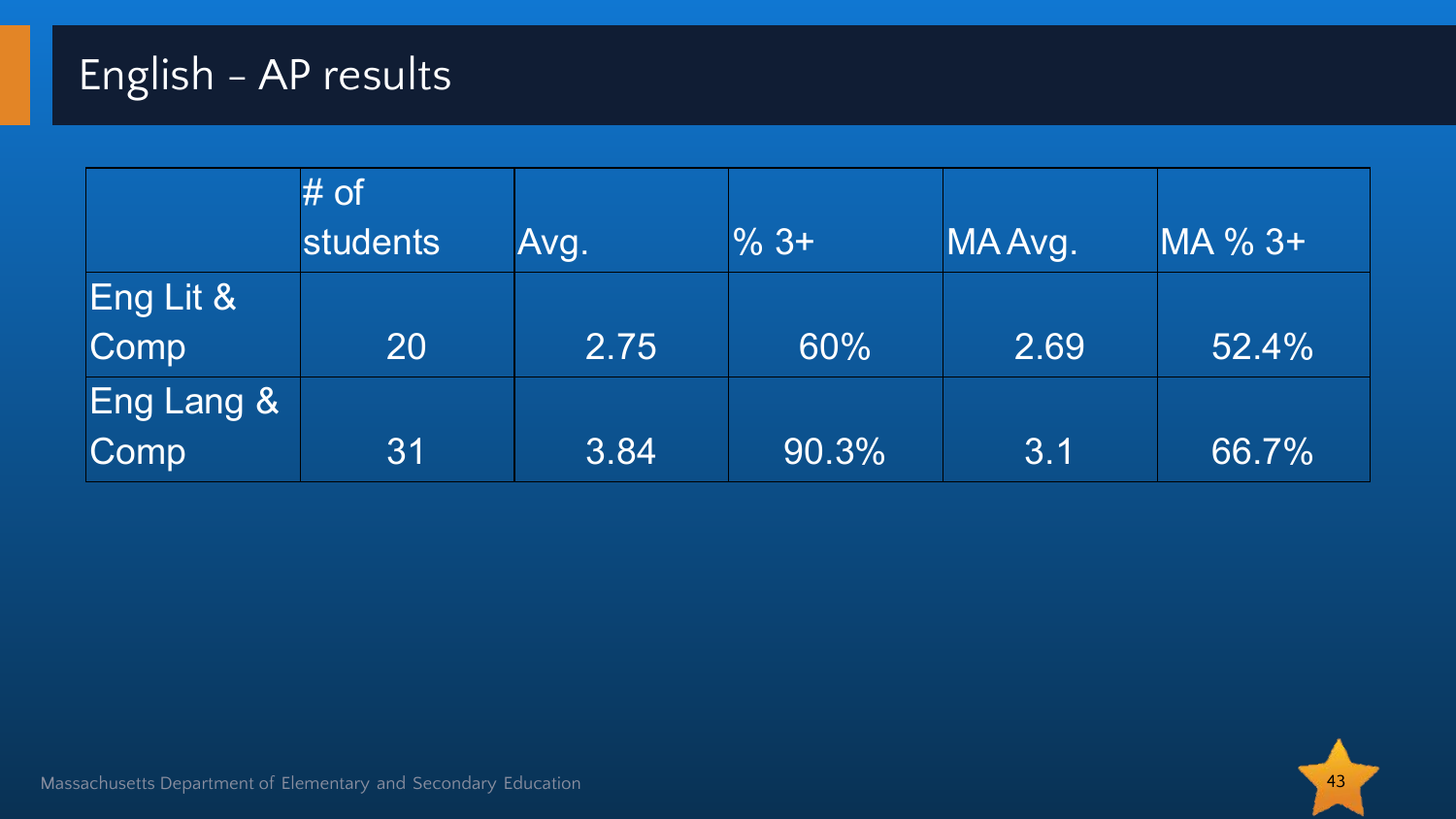# English- AP results - 3 year overview

|                    | 2019 Avg. | 2020 Avg | 2021 Avg. |
|--------------------|-----------|----------|-----------|
| Eng Lit & Comp     | 3.70      | 3.29     | 2.75      |
| Eng Lang &<br>Comp | 3.24      | 3.71     | 3.84      |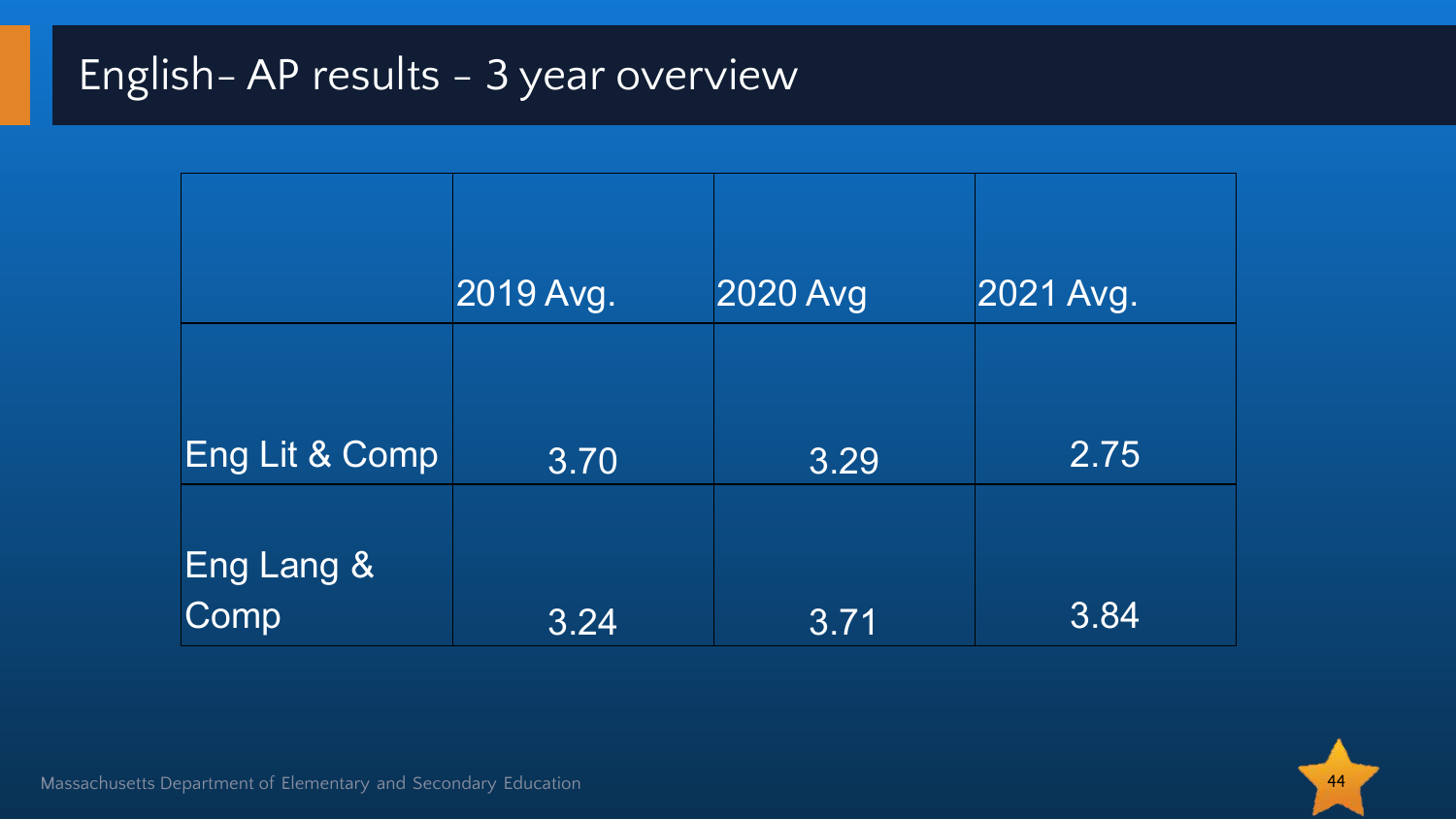#### English AP Summary and Next Steps

- Language and Composition scores have improved
- Both test results remain above state average
- Higher enrollment in 2021 continue to work to increase enrollment
- In AP Lit, students earning a 2 or 3 increased significantly while scores of 4 and 5 decreased significantly.
- Throughout the school year, students will engage in biweekly activities to practice and reinforce synthesis and analysis of short passages
- Students and teacher will assess written work using AP rubrics, highlighting areas of strength and identifying areas for improvement
- More class time will be devoted to on demand writing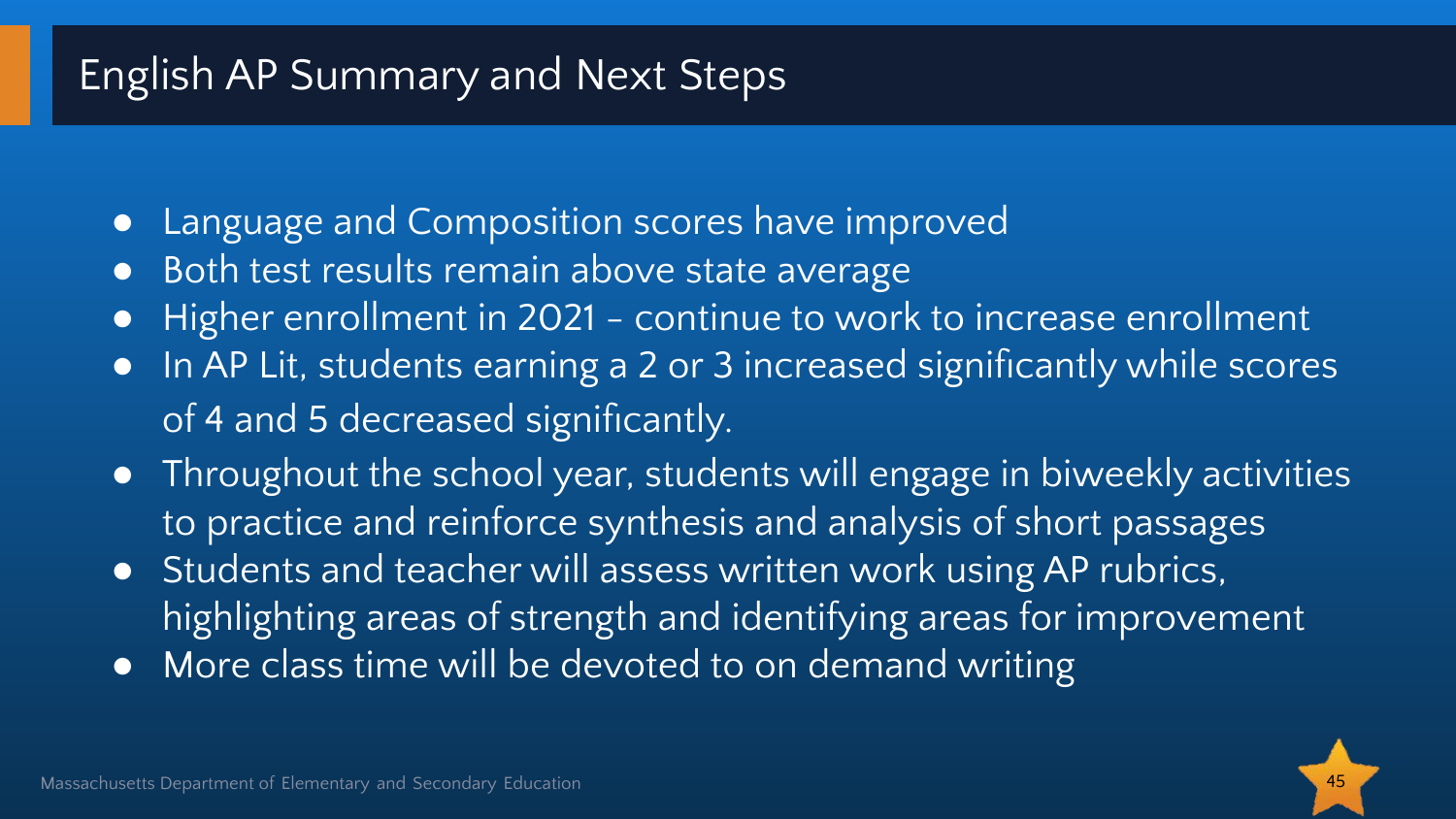# Global Language & Art - AP results

|                     | $#$ of          |      |                  |         |         |
|---------------------|-----------------|------|------------------|---------|---------|
|                     | students        | Avg. | $\frac{9}{6}$ 3+ | MA Avg. | MA % 3+ |
| <b>Spanish Lang</b> |                 |      |                  |         |         |
| & Culture           | 12 <sup>°</sup> | 1.75 | 8%               | 2.87    | 82.9%   |
| <b>German Lang</b>  |                 |      |                  |         |         |
| & Culture           | 2               | 4.00 | 100%             | 3.79    | 89.8%   |

|                   | $#$ of<br>students Avg. |      | $%3+$ | MA Avg. | MA % 3+ |
|-------------------|-------------------------|------|-------|---------|---------|
| <b>Studio Art</b> |                         | 3.00 | 100%  | 3.51    | 89.3%   |

Massachusetts Department of Elementary and Secondary Education 46 Australian 1999 and 2008 and 2008 and 2008 and 2008 and 2008 and 2008 and 2008 and 2008 and 2008 and 2008 and 2008 and 2008 and 2008 and 2008 and 2008 and 2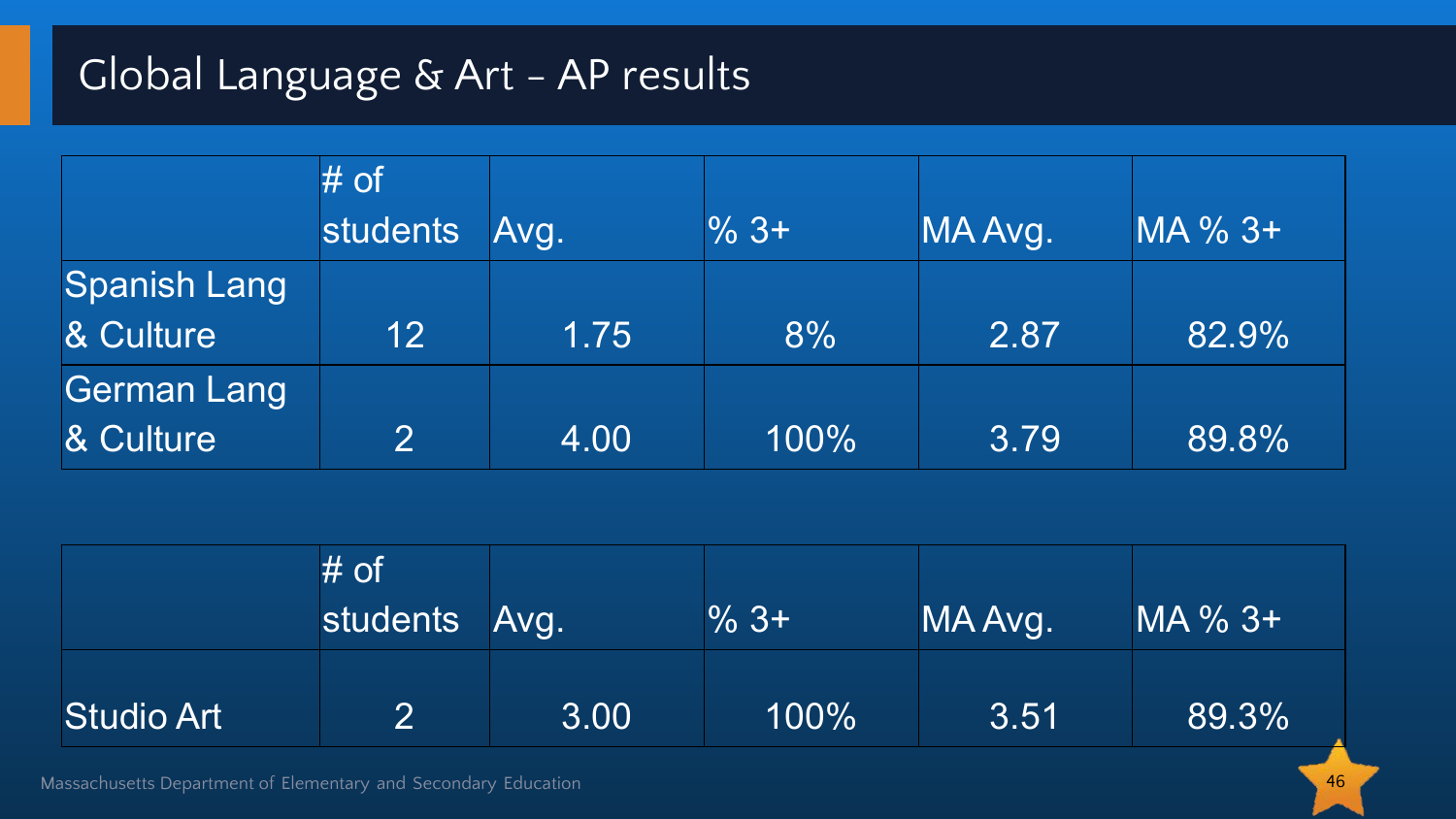# Global Language & Art - AP results

|                           | 2019 Avg. | 2020 Avg. | 2021 Avg. |
|---------------------------|-----------|-----------|-----------|
| <b>Spanish Lang &amp;</b> |           |           |           |
| <b>Culture</b>            | 2.67      | 3.67      | 1.75      |
| German Lang &             |           |           |           |
| <b>Culture</b>            | 3.00      | 2.71      | 4.00      |

|                   | 2019 Avg. | 2020 Avg. | 2021 Avg |
|-------------------|-----------|-----------|----------|
| <b>Studio Art</b> | 4.00      | 3.00      | 3.00     |



Massachusetts Department of Elementary and Secondary Education 47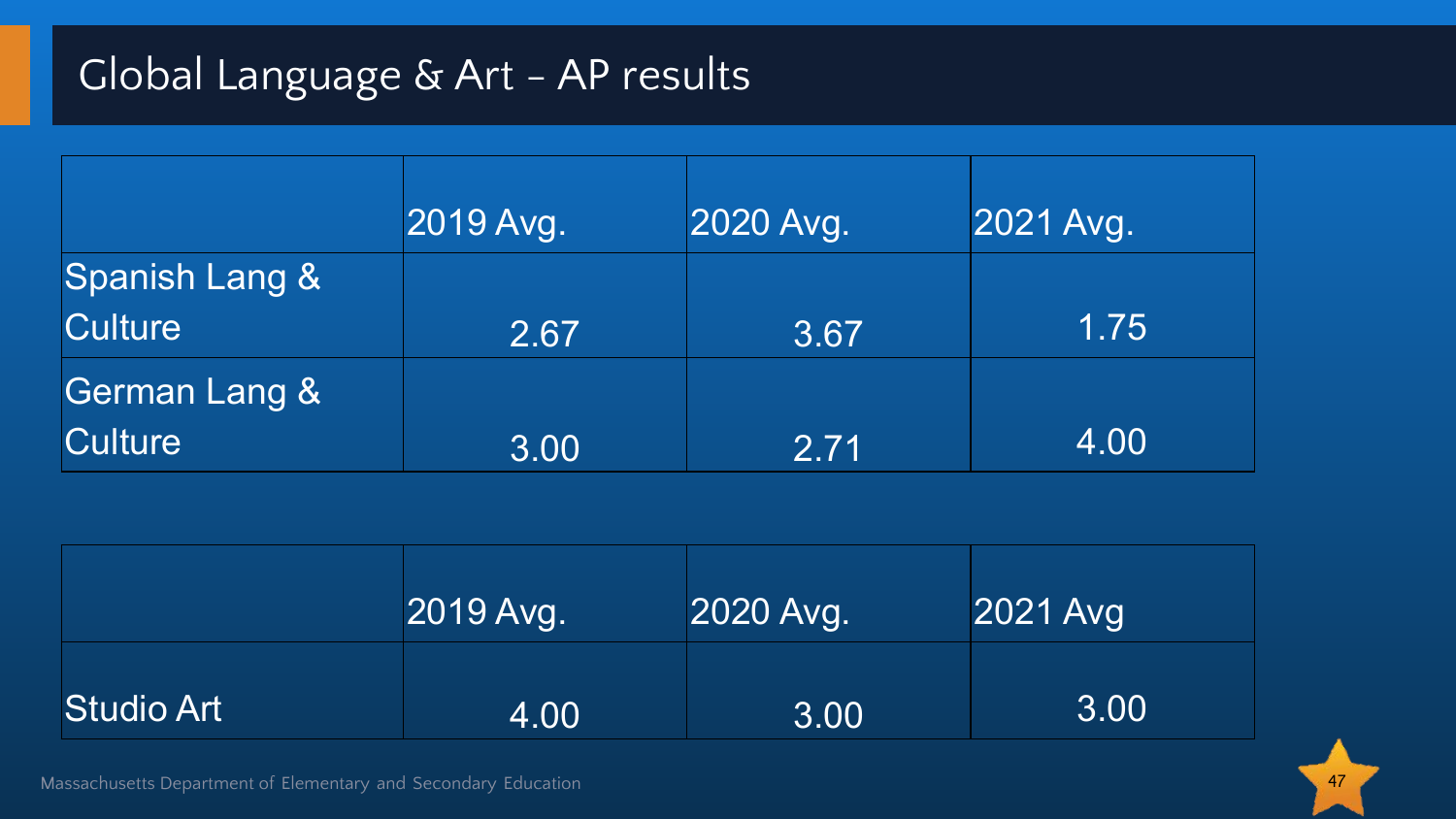## Global Language AP Summary

- AP German Educators Data indicate that these areas need improvement: Skills/Make Meaning, Reading Stimulus/Letter, Listening Stimulus/Interview and Themes/Personal and Public Identities
- AP Spanish data indicate that Multiple Choice/ interpretive communication and Free-Response Performance/interpersonal speaking were the areas of concern
- AAPPL data for German indicate that of the four categories tested: Interpersonal Listening and Speaking, Presentational Writing, Interpretive Reading and Interpretive Listening-Interpersonal Speaking is the greatest concern
- AAPPL data for Spanish indicate that of the four categories tested: Interpersonal Listening and Speaking, Presentational Writing, Interpretive Reading and Interpretive Listening-Interpersonal Speaking is the greatest concern
- Professional Development series for all Global Language teachers focusing on speaking and listening.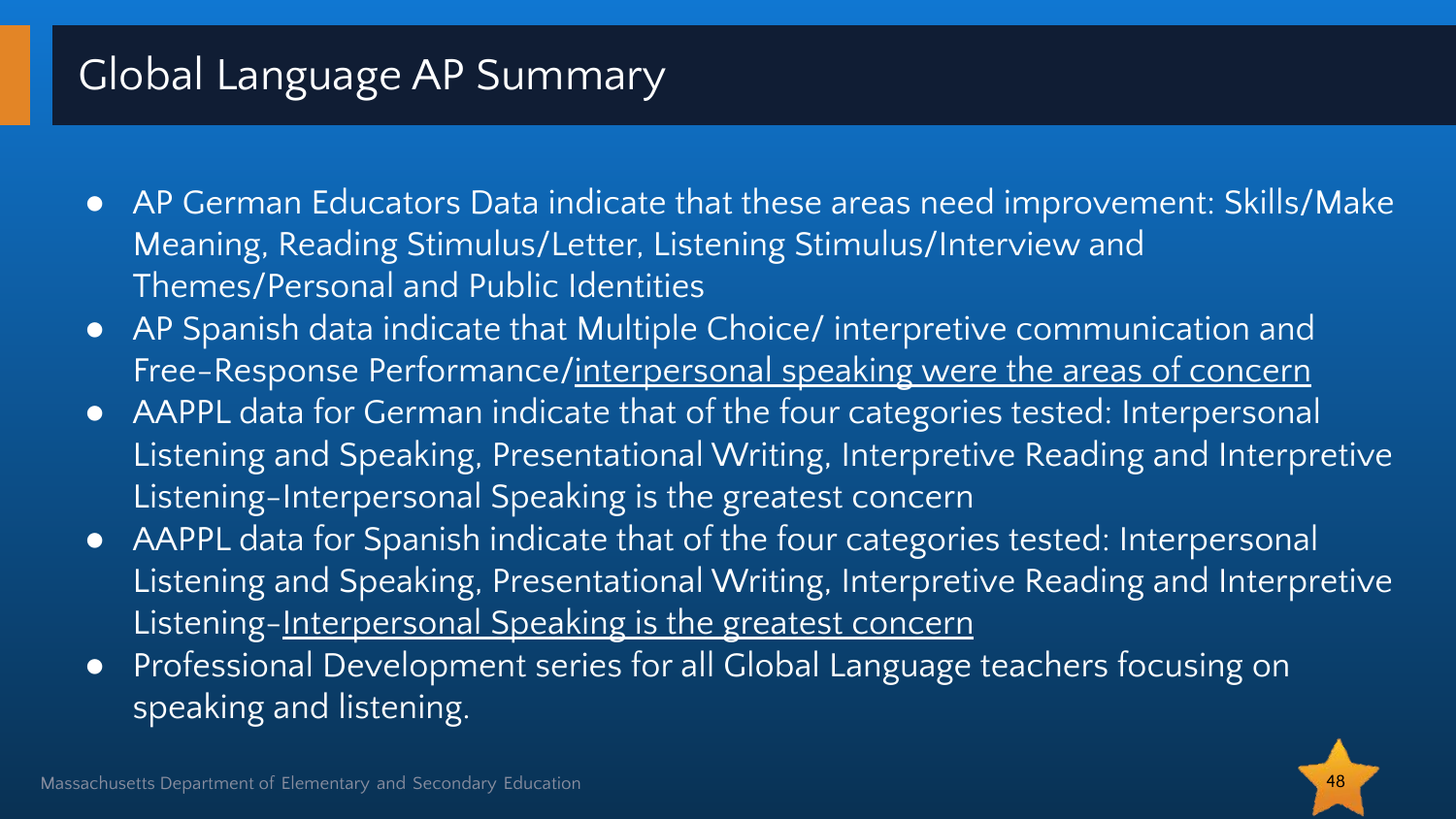## Global Language Next Step

- All classes will focus on staying in the target language 90% of the time in the classroom
- This will be a focus area for AP, as well as all other levels of world language classes
- All world language staff will participate in a course to develop strategies for using the target language 90% of the time
- This will support, interpersonal speaking, the area that was identified as needing the most improvement
- Rewriting curriculum to reflect the April 2021 approved MA World Languages curriculum frameworks based on ACTFL standards and AP themes
- Spiraling vocabulary and AP themes from levels I-AP in all World Languages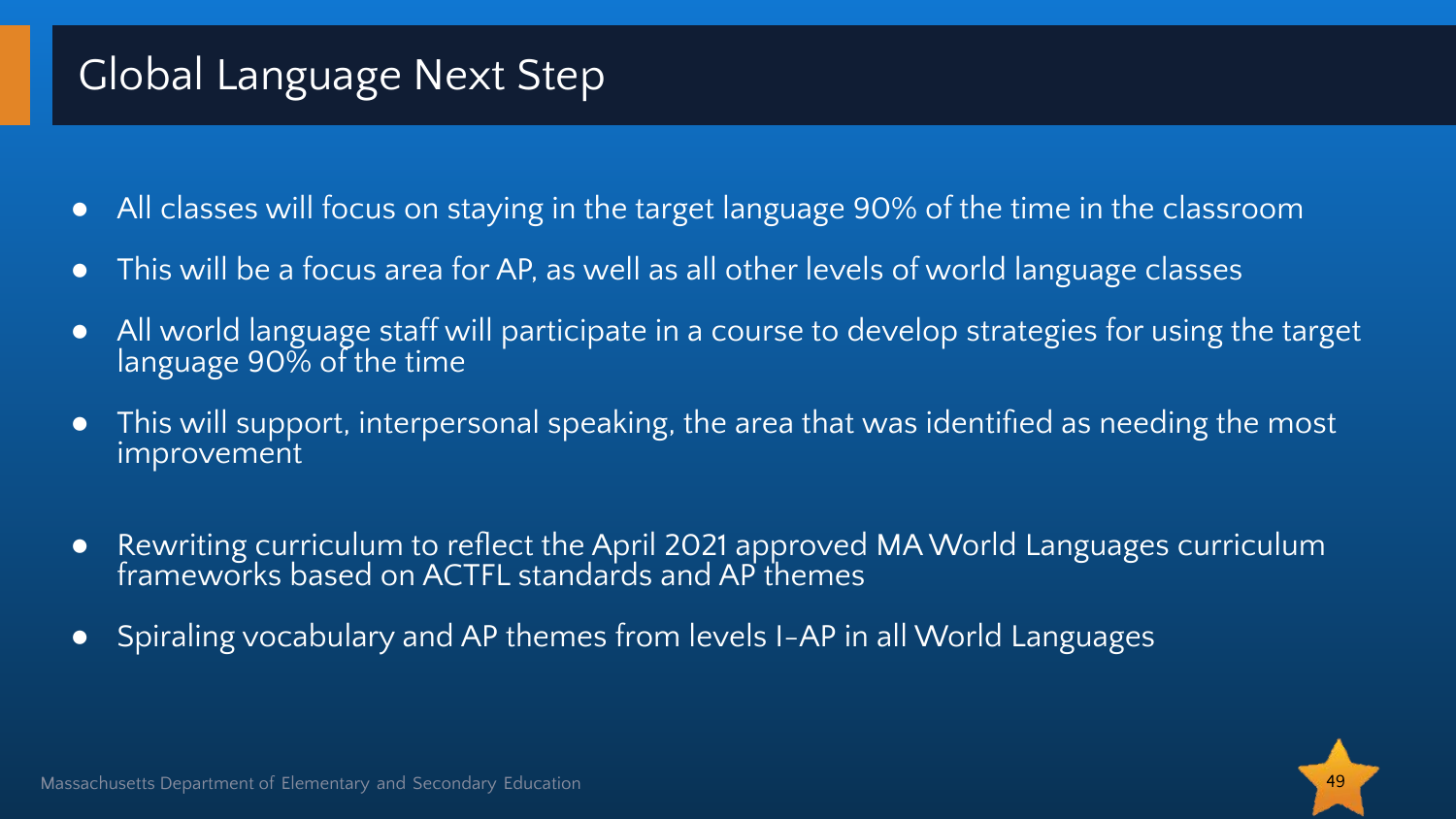## Studio AP Summary and Next Steps

- Studio Art
	- AP Art & Design is scheduled with Senior Studio and Portfolio Prep classes
	- 2020-21 Enrollment background: low enrollment hurts collaboration
	- 2021-22 AP Art enrollment is higher and are all scheduled during the same period. (4)
	- New for this year: 3 juniors, ready for the challenge of an advanced art class,have been invited into senior studio, this will better prepare them for AP Art as seniors.
	- Flexible built-in supports for students and families:
		- Virtual teacher conferencing and portfolio reviews (evening, afternoon, and weekends) as needed, throughout the year.
		- College Board Daily Videos and AP Classroom features are being utilized.

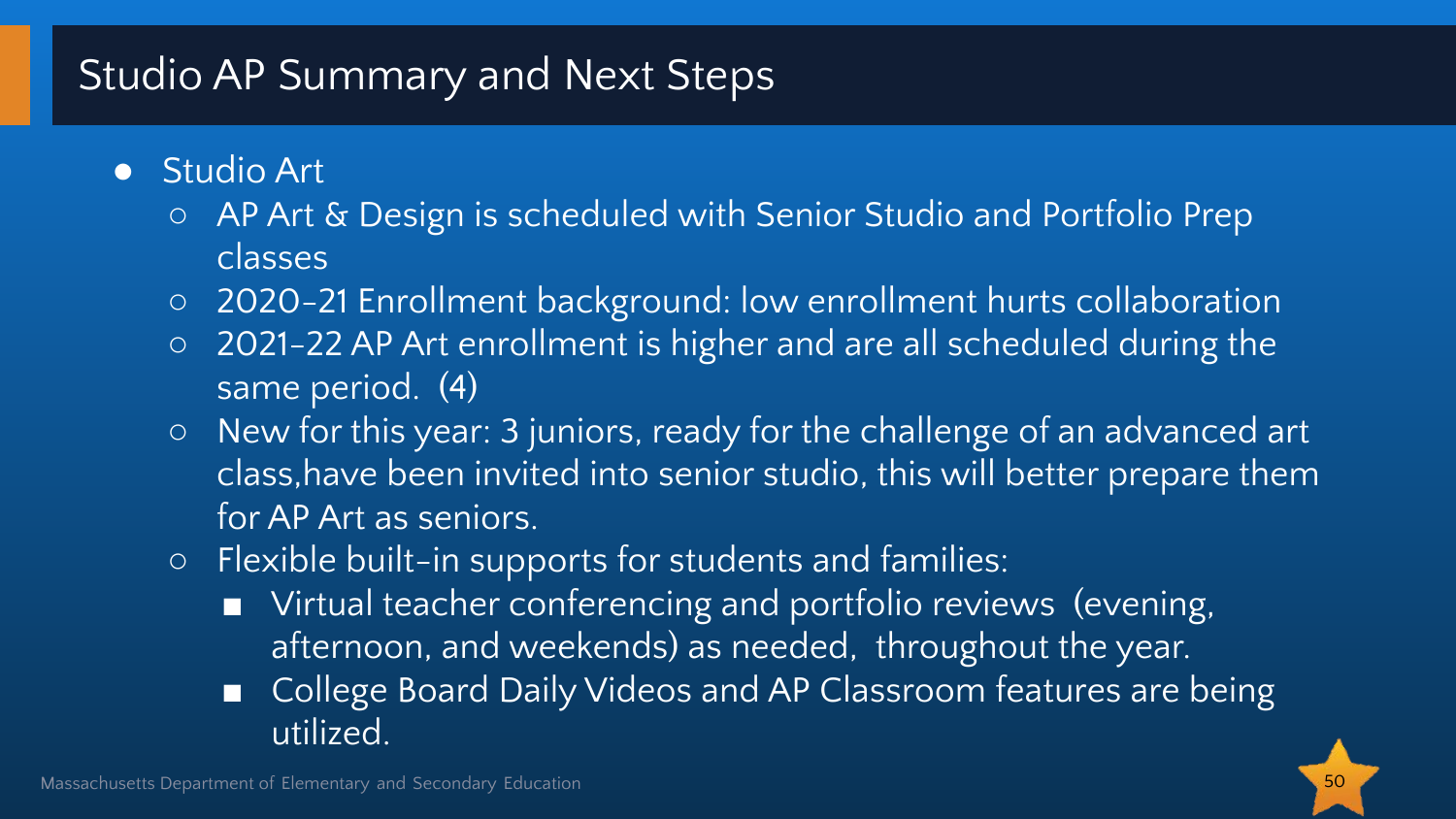Overall Next Steps related to Curriculum and Instruction for Improved Student Outcomes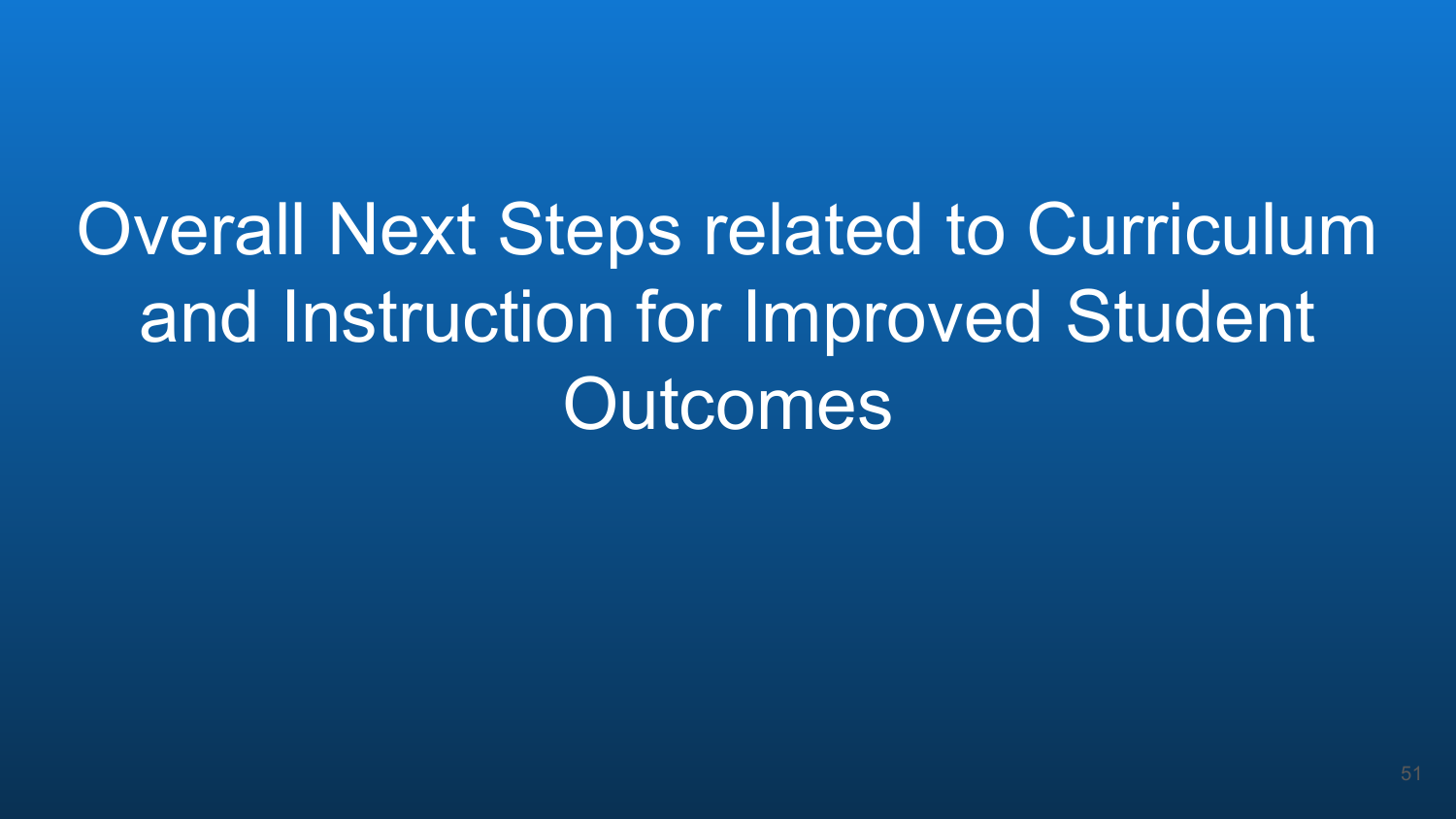#### Next Steps - K-6 for 2021-2022

- Implementation with Supported PD of Wit and Wisdom for Language and Comprehension Curriculum
- Literacy Instructional Coach and Coordinator
- Continued participation in DESE Early Literacy Grant PD
- Additional Literacy Interventionists
- Instructional Walkthrough with Admin team
- Math Data meetings and instructional support for math curriculum
- I-Ready Math Intervention and targeted Instruction
- After School Tutoring Program
- K-12 Science Curriculum Review is next in cycle
- Ongoing focus for Cultural Competency and PD

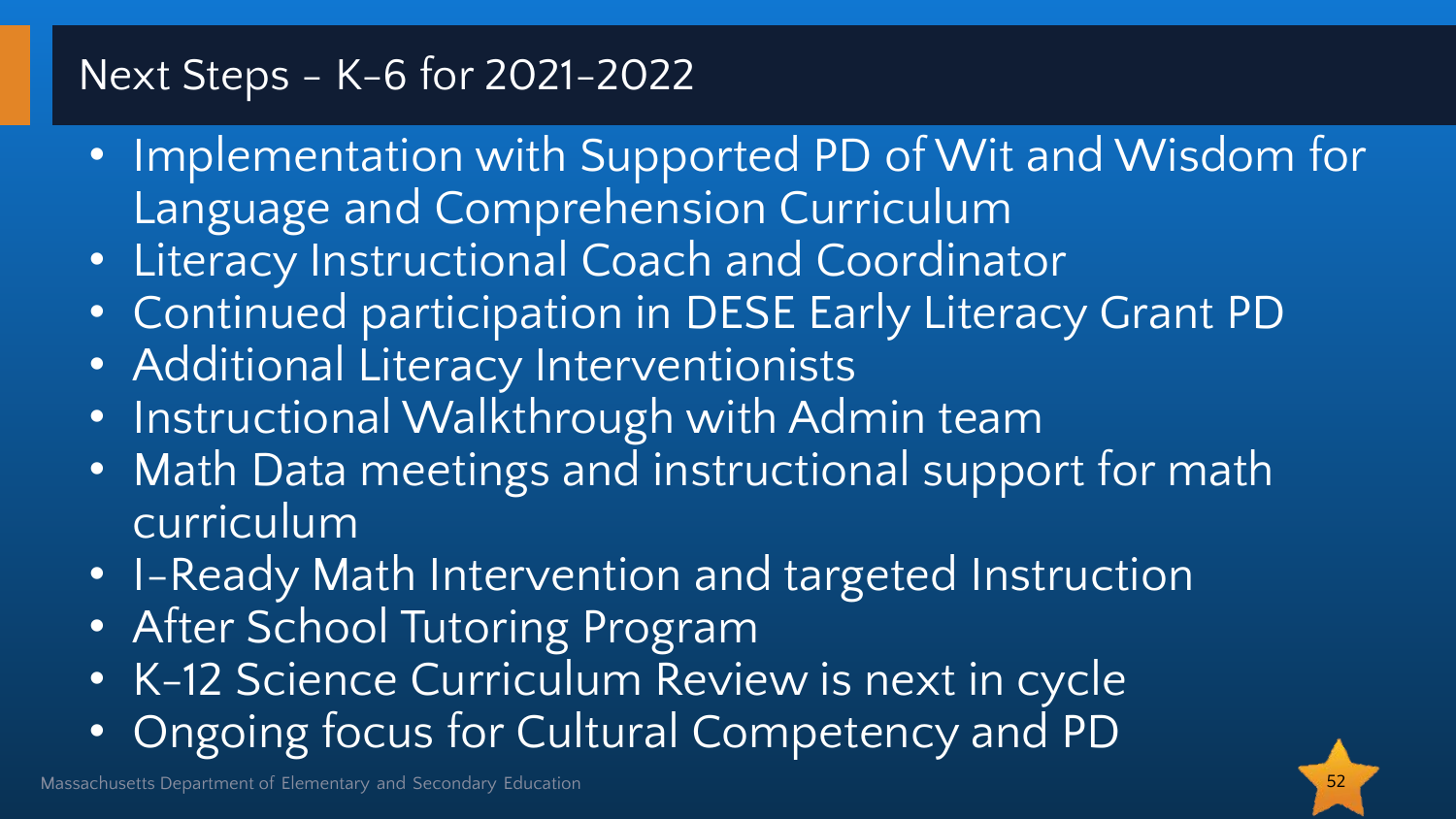#### Next Steps - PRMS for 2021-2022

- Conduct 3 data meetings for Math and ELA teachers with targeted intervention plans for students
- Utilize the I-Ready and common assessments data to guide intervention with predictive measures
- Math and ELA Labs for students who need additional targeted instruction
- Addition of Instructional Coach to support classroom planning and effective instructional routines
- PD and professional study groups on grading practices
- Analyze SPED subgroup gaps with relation to programming
- After School Tutoring Program
- K-12 Science Curriculum Review